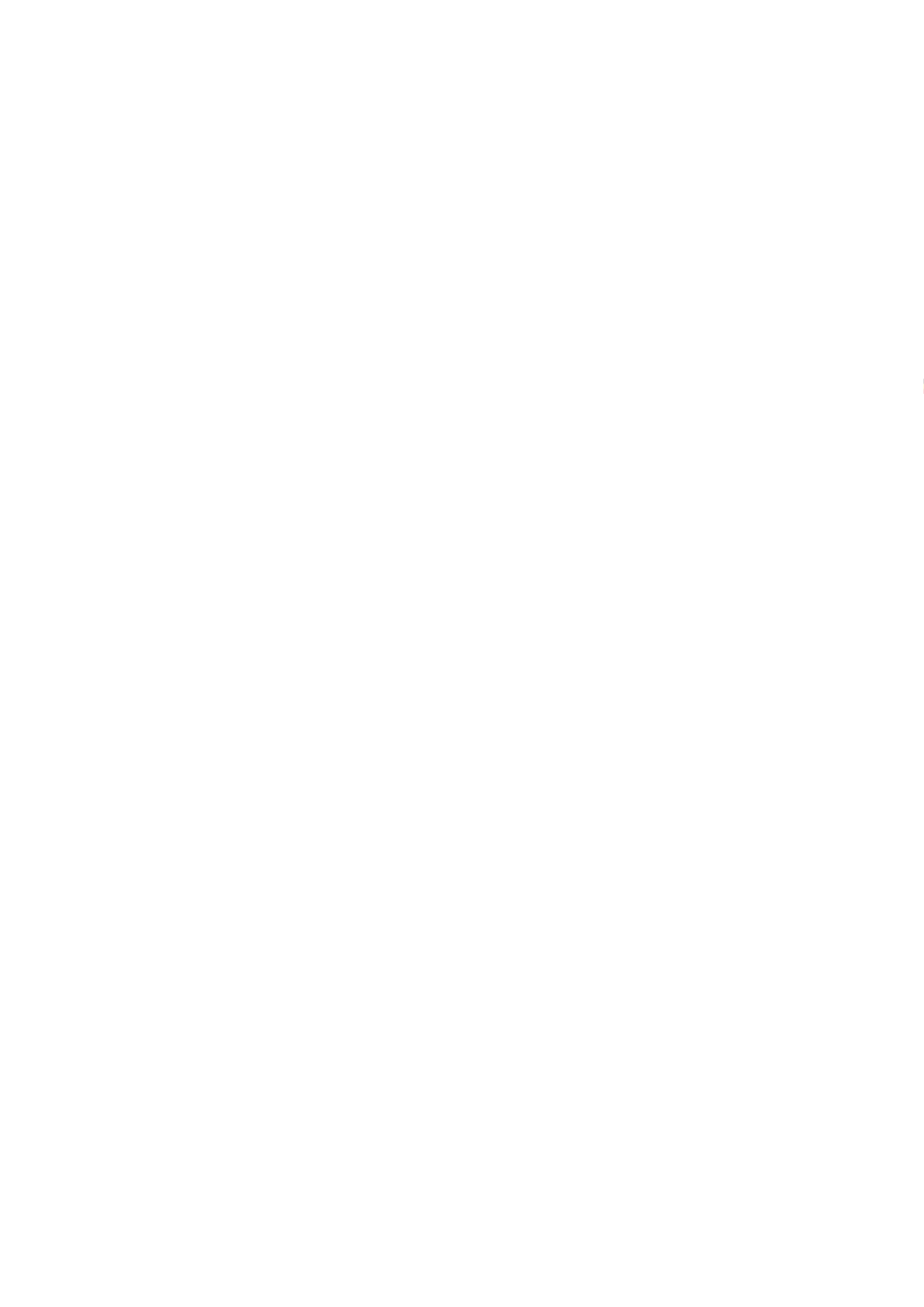

## Energy and Minerals Development **SECTOR**

## **SEMI-ANNUAL BUDGET MONITORING REPORT**

**FINANCIAL YEAR 2019/20**

APRIL 2020

Ministry of Finance, Planning and Economic Development P.O. Box 8147, Kampala www.finance.go.ug

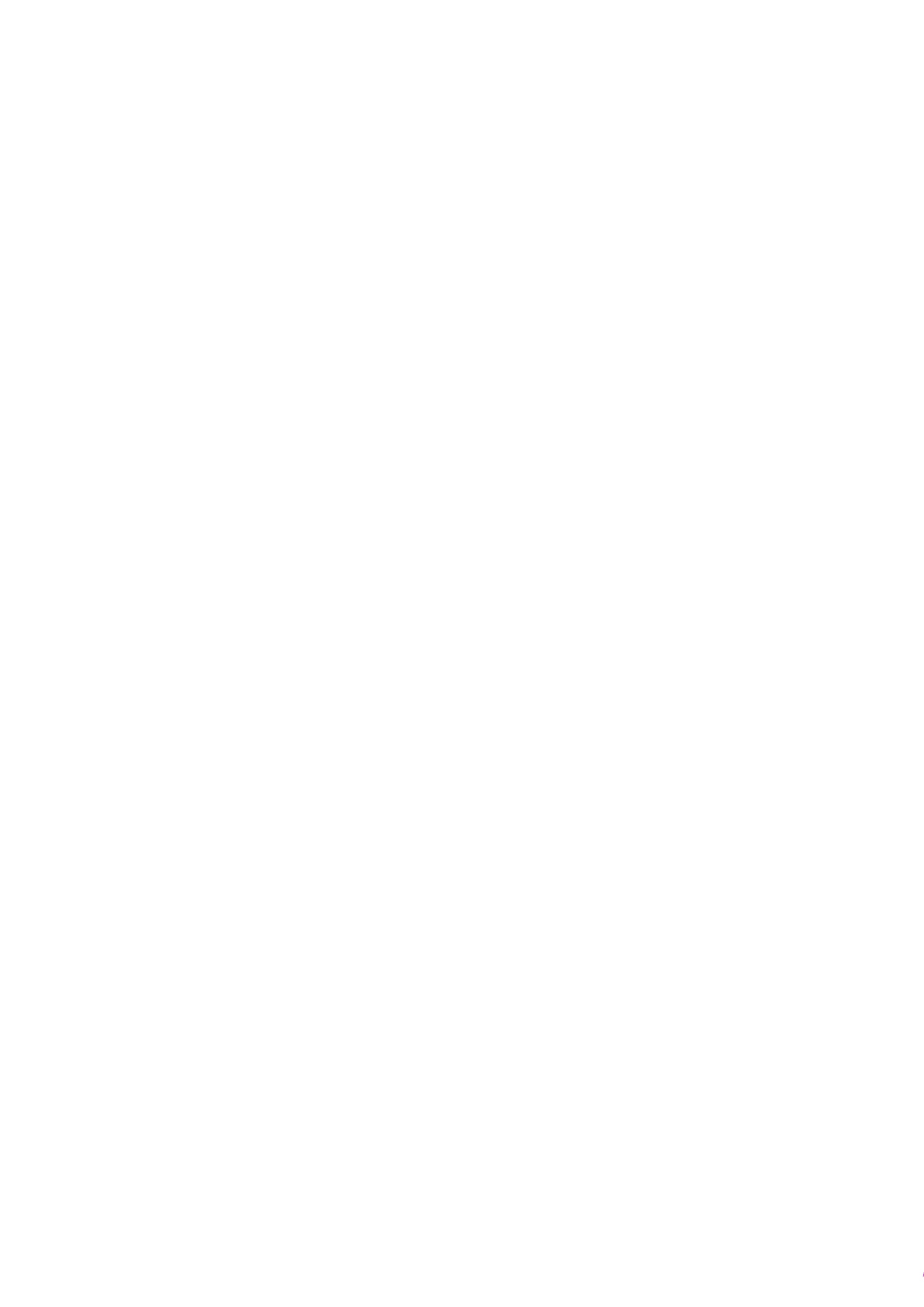

| 3.1    |                                                                             |  |
|--------|-----------------------------------------------------------------------------|--|
| 3.2    |                                                                             |  |
| 3.2.1  | Sub-Programme 1259: Kampala-Entebbe Transmission Expansion Project 8        |  |
| 3.2.2  |                                                                             |  |
| 3.2.3  | Sub-Programme 1137: Mbarara- Nkenda/Tororo-Lira Transmission line 13        |  |
| 3.2.4  | Sub-Programme 1140: Nile Equatorial Lakes Subsidiary Action Program-        |  |
|        | (NELSAP): Bujagali-Tororo-Lessos/ Mbarara- Mirama- Birembo                  |  |
|        |                                                                             |  |
| 3.2.5  |                                                                             |  |
| 3.2.6  |                                                                             |  |
| 3.2.7  |                                                                             |  |
| 3.2.8  |                                                                             |  |
| 3.2.9  | Sub-Programme 1355: Strengthening the Development and Production Phases     |  |
|        |                                                                             |  |
| 3.2.10 | Sub-Programme 1353: Mineral Wealth and Mining Infrastructure Development34  |  |
| 3.2.11 | Sub-Programme 1392: Design, Construction and Installation of Uganda         |  |
|        |                                                                             |  |
| 3.2.12 | Sub-Programme 1505: Mineral Laboratories Equipping and Systems              |  |
|        |                                                                             |  |
| 3.2.13 | Sub-Programme 1542: Airborne Geophysical Survey and Geological              |  |
|        |                                                                             |  |
| 3.3    |                                                                             |  |
| 3.3.1  |                                                                             |  |
| 3.4    |                                                                             |  |
| 3.4.1  | Sub-Programme 1428: Energy for Rural Transformation (ERT) Phase III47       |  |
| 3.4.2  | Sub-Programme: 1516 Construction of the 33KV Distribution Lines in Kayunga, |  |
|        |                                                                             |  |
| 3.4.3  | Sub-Programme 1518: Uganda Rural Electrification Access Project (UREAP) 49  |  |
|        |                                                                             |  |
|        |                                                                             |  |
|        |                                                                             |  |
|        |                                                                             |  |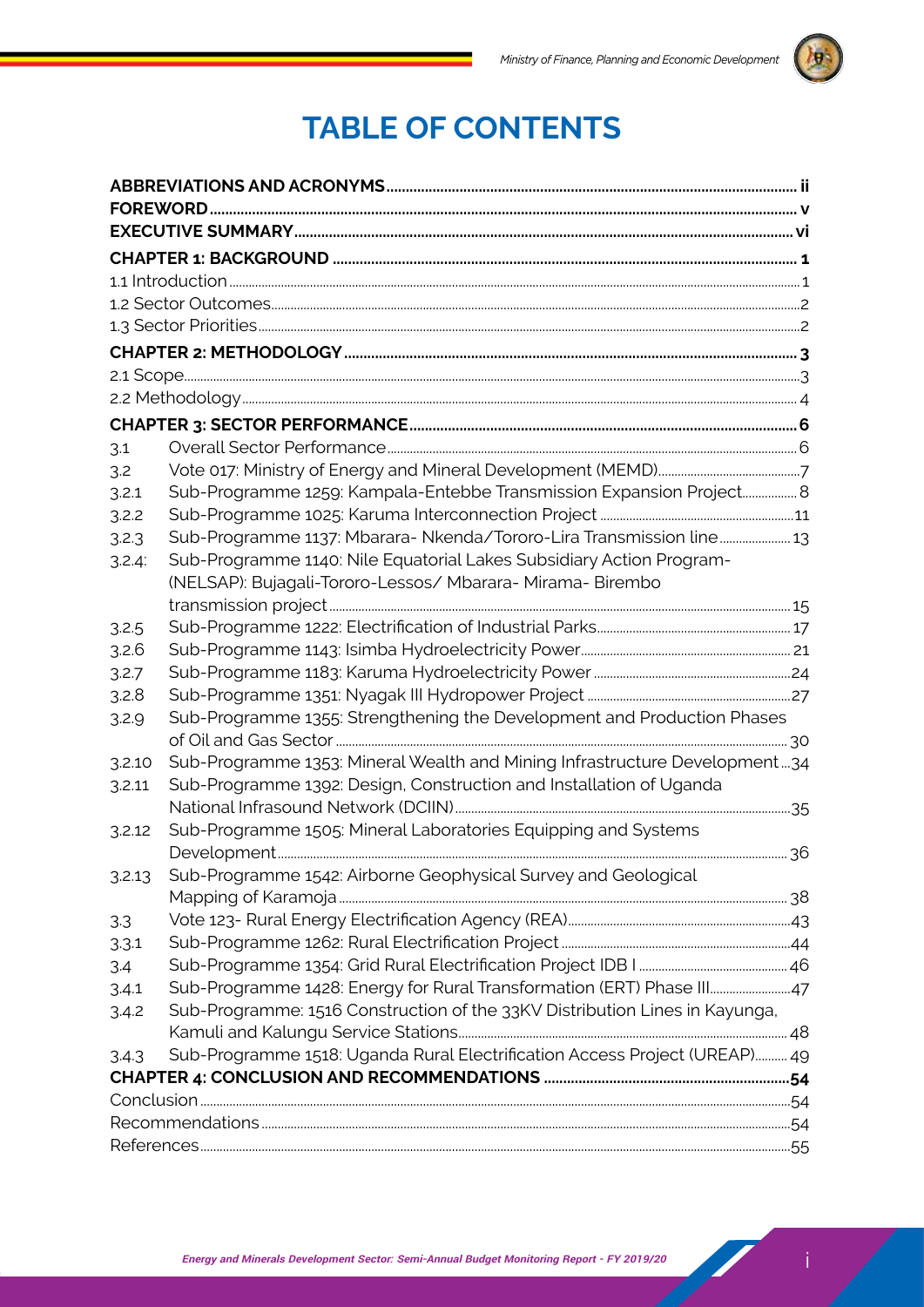## **Abbreviations and Acronyms**

| <b>AFD</b>    | French Agency for Development                          |  |  |  |  |  |
|---------------|--------------------------------------------------------|--|--|--|--|--|
| <b>AfDB</b>   | African Development Bank                               |  |  |  |  |  |
| A.I.A         | Appropriation in Aid                                   |  |  |  |  |  |
| <b>ASM</b>    | <b>Artisanal and Small Scale Miners</b>                |  |  |  |  |  |
| <b>BADEA</b>  | Arab Bank for Economic Development in Africa           |  |  |  |  |  |
| <b>CDAP</b>   | Community Development Action Plan                      |  |  |  |  |  |
| <b>CGV</b>    | <b>Chief Government Valuer</b>                         |  |  |  |  |  |
| <b>CNOOC</b>  | Chinese National Offshore Oil Company                  |  |  |  |  |  |
| <b>CWE</b>    | China International Waters and Electric Corporation    |  |  |  |  |  |
| <b>DGSM</b>   | Directorate of Geological Surveys and Mines            |  |  |  |  |  |
| <b>DP</b>     | Directorate of Petroleum                               |  |  |  |  |  |
| E&P           | <b>Exploration and Production</b>                      |  |  |  |  |  |
| EA            | <b>Exploration Area</b>                                |  |  |  |  |  |
| <b>EAC</b>    | East African Community                                 |  |  |  |  |  |
| <b>EIA</b>    | Environmental Impact Assessment                        |  |  |  |  |  |
| <b>EPC</b>    | <b>Engineering Procurement and Construction</b>        |  |  |  |  |  |
| <b>EPCC</b>   | <b>Engineering Procurement Construction Contractor</b> |  |  |  |  |  |
| <b>ERT</b>    | Energy for Rural Transformation                        |  |  |  |  |  |
| <b>ESDP</b>   | Electricity Sector Development Project                 |  |  |  |  |  |
| <b>EXIM</b>   | Export Import                                          |  |  |  |  |  |
| <b>FEED</b>   | Front End Engineering Design                           |  |  |  |  |  |
| <b>FID</b>    | <b>Final Investment Decision</b>                       |  |  |  |  |  |
| <b>GIS</b>    | Geographical Information System                        |  |  |  |  |  |
| GIZ           | German International Cooperation                       |  |  |  |  |  |
| GoU           | Government of Uganda                                   |  |  |  |  |  |
| <b>HPP</b>    | <b>Hydro Power Project</b>                             |  |  |  |  |  |
| <b>HSE</b>    | Health Safety and Environment                          |  |  |  |  |  |
| HV            | <b>High Voltage</b>                                    |  |  |  |  |  |
| <b>IDA</b>    | International Development Association                  |  |  |  |  |  |
| <b>IFMS</b>   | <b>Integrated Financial Management System</b>          |  |  |  |  |  |
| <b>IPC</b>    | Interim Payment Certificate                            |  |  |  |  |  |
| <b>JICA</b>   | Japan International Cooperation Agency                 |  |  |  |  |  |
| <b>JOGMEC</b> | Japan Oil, Gas and Metals National Corporation         |  |  |  |  |  |
| <b>KfW</b>    | German Financial Cooperation (KfW Bankengruppe)        |  |  |  |  |  |
| <b>KHPP</b>   | Karuma Hydro Power Project                             |  |  |  |  |  |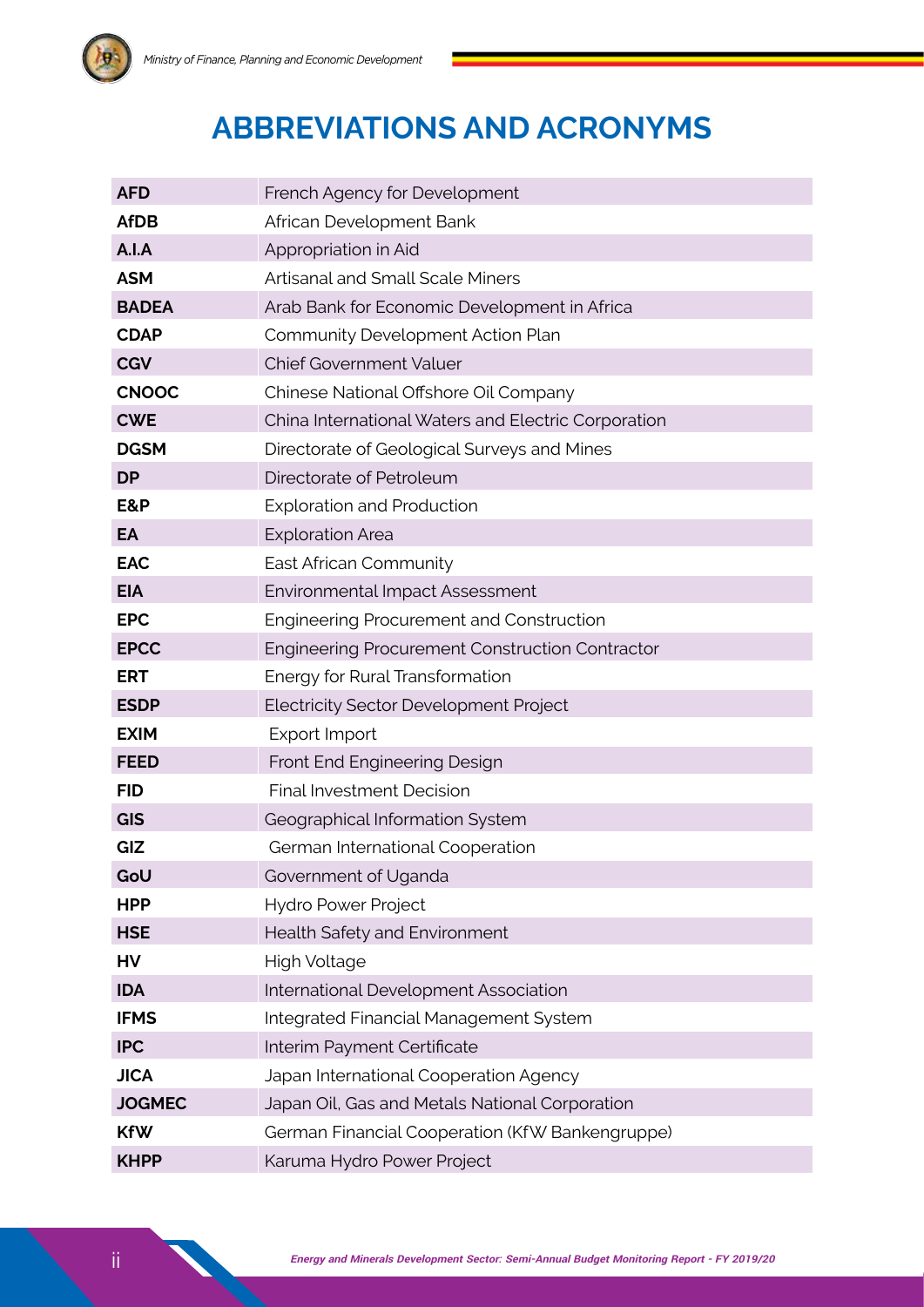

| <b>KIL</b>    | Kilembe Investment Limited                           |
|---------------|------------------------------------------------------|
| <b>KIP</b>    | Karuma Interconnection Project                       |
| kV            | kilo Volts                                           |
| LV            | Low Voltage                                          |
| <b>MDAs</b>   | Ministries, Departments and Agencies                 |
| <b>MEMD</b>   | Ministry of Energy and Mineral Development           |
| <b>MoJCA</b>  | Ministry of Justice and Constitutional Affairs       |
| <b>MLHUD</b>  | Ministry of Lands, Housing and Urban Development     |
| MoU           | Memoranda of Understanding                           |
| <b>MPS</b>    | Ministerial Policy Statement                         |
| <b>MV</b>     | Medium Voltage                                       |
| <b>MW</b>     | Mega Watts                                           |
| <b>MWMID</b>  | Mineral Wealth and Mining Infrastructure Development |
| <b>NDPII</b>  | Second National Development Plan 2                   |
| <b>NELSAP</b> | Nile Equatorial Lakes Subsidiary Action Programme    |
| <b>NOC</b>    | National Oil Company                                 |
| <b>NOGP</b>   | National Oil and Gas Policy                          |
| <b>NTR</b>    | Net Tax Revenue                                      |
| <b>OAGS</b>   | Organization of the African Geological Surveys       |
| <b>OE</b>     | Owner's Engineer                                     |
| <b>OFID</b>   | OPEC Fund for International Development              |
| <b>OPEC</b>   | Organization of Petroleum Exporting Countries        |
| <b>OPGW</b>   | <b>Optical Ground Wire</b>                           |
| <b>PAPs</b>   | <b>Project Affected Persons</b>                      |
| <b>PAU</b>    | Petroleum Authority of Uganda                        |
| <b>PDHs</b>   | Physically Displaced Households                      |
| <b>PEPD</b>   | Petroleum Exploration and Production Department      |
| <b>PGM</b>    | Platinum Group Minerals                              |
| <b>PIP</b>    | Public Investment Plan                               |
| <b>PMC</b>    | Project Management Consultant                        |
| <b>PPDA</b>   | Public Procurement and Disposal of Assets            |
| <b>PPP</b>    | Public Private Partnership                           |
| <b>FID</b>    | <b>Final Investment Decision</b>                     |
| <b>PSA</b>    | <b>Production Sharing Agreements</b>                 |
| <b>RAP</b>    | Resettlement Action Plan                             |
| <b>RDP</b>    | Refinery Development Program                         |
| <b>REA</b>    | <b>Rural Electrification Agency</b>                  |
| <b>ROW</b>    | Right of Way                                         |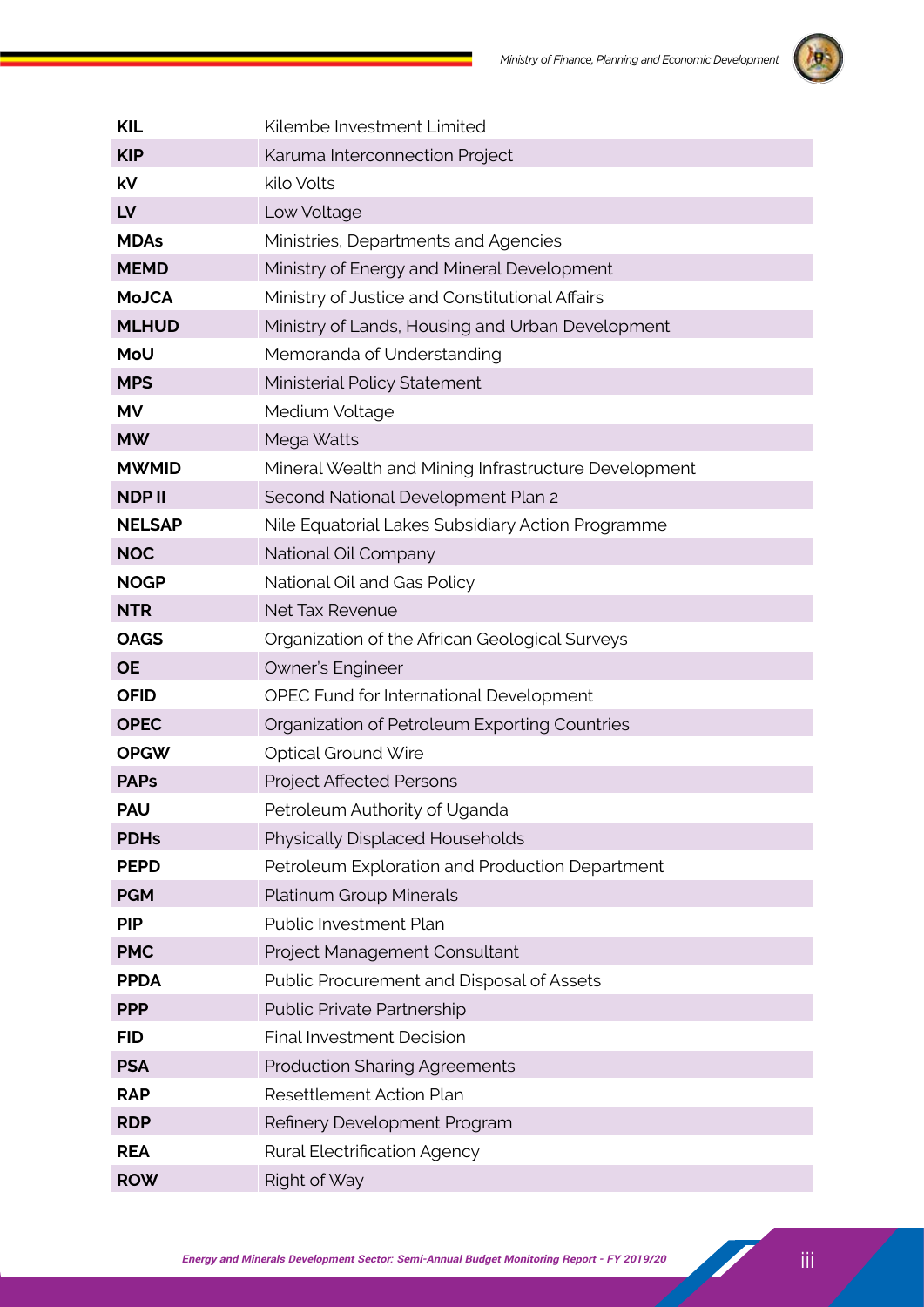

| <b>SEAMIC</b> | Southern and Eastern Africa Mineral Center      |  |  |  |  |  |  |
|---------------|-------------------------------------------------|--|--|--|--|--|--|
| <b>SFD</b>    | Saudi Fund for Development                      |  |  |  |  |  |  |
| <b>SDR</b>    | <b>Special Drawing Rights</b>                   |  |  |  |  |  |  |
| <b>SPV</b>    | <b>Special Purpose Vehicle</b>                  |  |  |  |  |  |  |
| TA            | Technical Assistance                            |  |  |  |  |  |  |
| <b>UEDCL</b>  | Uganda Electricity Distribution Company Limited |  |  |  |  |  |  |
| <b>UEGCL</b>  | Uganda Electricity Generation Company Limited   |  |  |  |  |  |  |
| <b>UETCL</b>  | Uganda Electricity Transmission Company Limited |  |  |  |  |  |  |
| <b>UNBS</b>   | Uganda National Bureau of Standards             |  |  |  |  |  |  |
| <b>UNOC</b>   | Uganda National Oil Company                     |  |  |  |  |  |  |
| <b>VF</b>     | Vote Function                                   |  |  |  |  |  |  |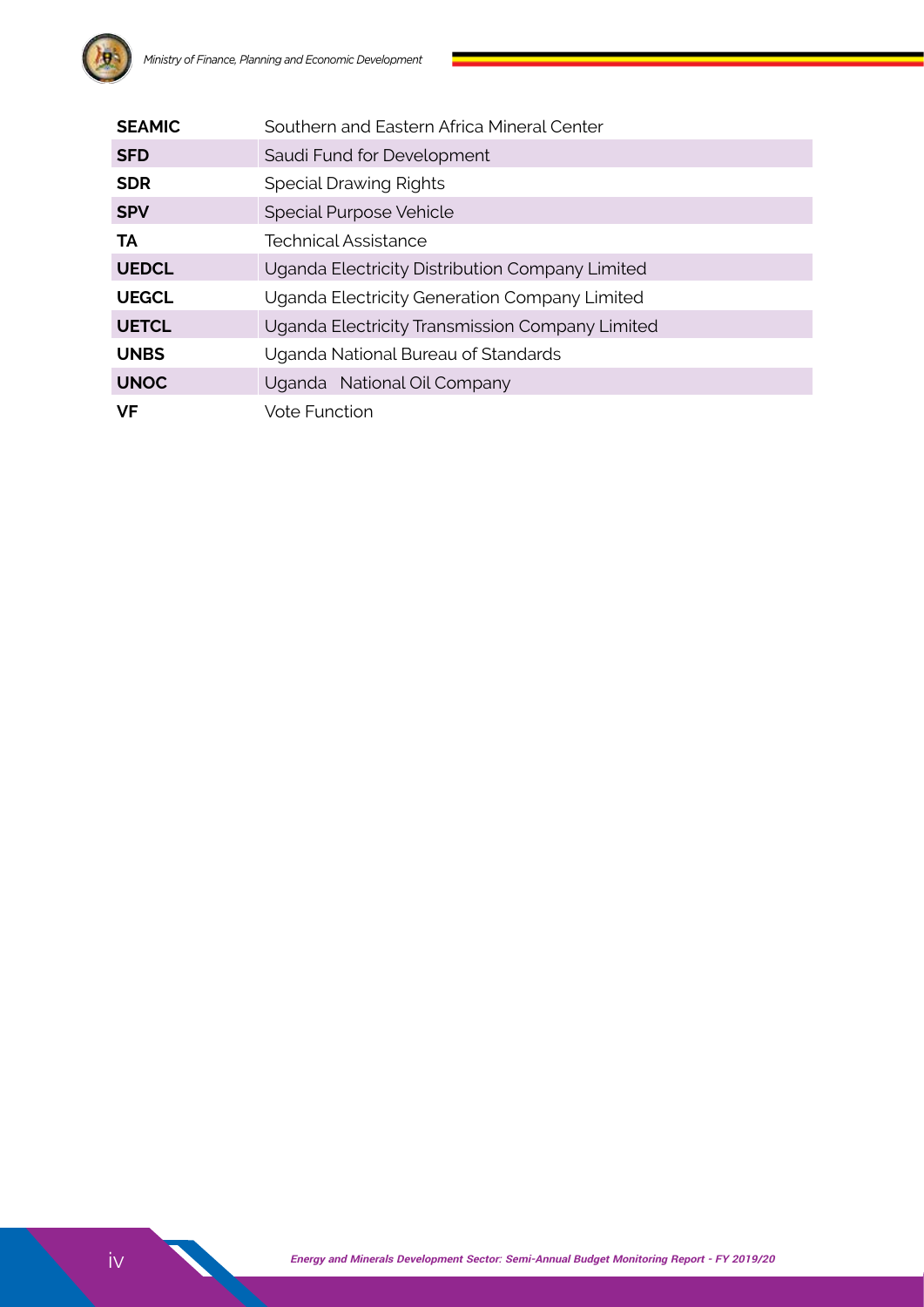

## **Foreword**

The Government strategy this Financial Year 2019/20 is to promote import substitution and export promotion, and incentivize private sector development. It is envisioned that this will be achieved through industrialization anchored on agriculture and agro-industrialization, manufacturing, and mineral potential. This will also ensure inclusive growth and the creation of jobs, while promoting development of other key primary growth sectors.

According to findings shared by the Budget Monitoring and Accountability Unit (BMAU), majority of the sectors monitored got over 50% of their budget releases, however fair performance was noted in terms of service delivery. This is attributed to the persistent challenges of delayed procurement and poor planning which must be dealt with as the country moves to implement the third National Development Plan.

This report is produced at time when the whole world is affected by the novel coronavirus disease (COVID-19). It is prudent that the sectors devise cost effective means to ensure that their stakeholders will still benefit from the government programmes/projects.

Wiliallaniz.

Keith Muhakanizi **Permanent Secretary and Secretary to the Treasury**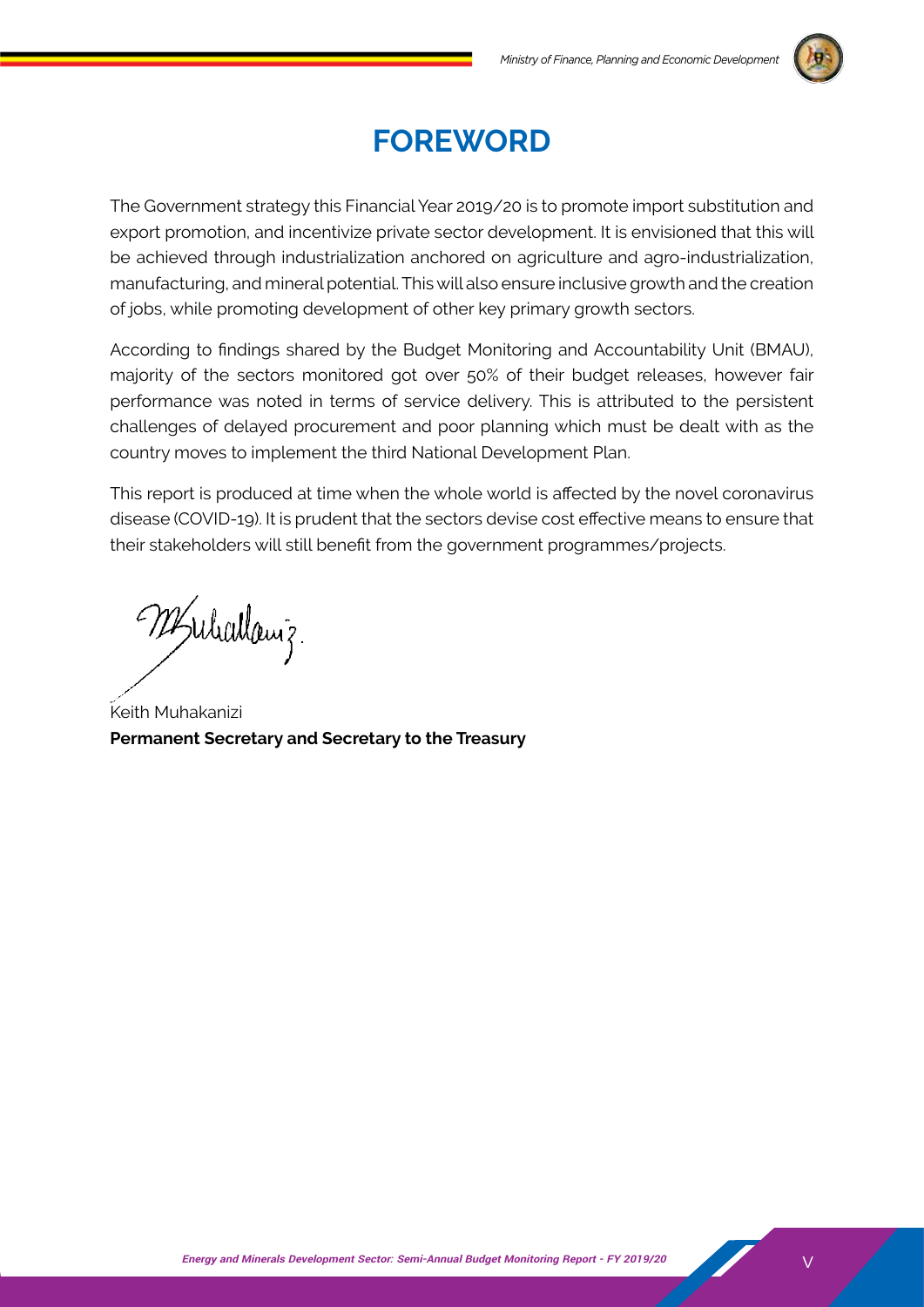

## **Executive Summary**

## **Introduction**

This report reviews selected key programmes and sub-programmes within the Energy and Minerals Development Sector, based on approved plans and significance of budget allocations to the Votes. Attention is on large expenditure programmes including both development expenditure and recurrent costs.

Programmes selected for monitoring were based on planned annual outputs; regional representation; level of capital investment; and value of releases during half year, Financial Year 2019/20. The methodology adopted for monitoring included literature review of annual progress and performance reports; interviews with the respective responsible officers or representatives; and observations or physical verification of reported outputs. Physical performance was rated using weighted achievement of the set output targets by 31st December, 2019.

## **Financial performance**

The overall approved budget for the Sector for FY2019/20 inclusive of external financing, arrears, and Appropriation in Aid (AIA) was **UGX 3,007.76 Billion,** of which **UGX 1,633.70 Billion (54.3%)** was released, and **UGX 966.83 Billion (32.1%)** spent.

## **Highlights of Sector Performance**

#### **Overall sector performance**

The Energy and Minerals Development Sector overall performance at half year FY 2019/20 was fair at 65.9%. Only the Large Hydro Infrastructure Programme and the Rural Electrification Programme exhibited good performance. The Energy Planning, Management and Infrastructure Development Programme performed poorly due to the slow works on most of the transmission projects under implementation. The main challenge affecting performance was the difficulty in acquisition of Right of Way (ROW).

#### **Energy Planning, Management and Infrastructure Development Programme**

The physical performance was poor. Remaining works under the Electrification of Industrial Parks at Mukono and Iganga substations were completed and commissioned after delays. The works on the transmission segment connecting Namanve South to Namanve North substation progressed, although affected by Right of Way (ROW) challenges with 18 out of the planned 27 towers completed. Works on the Karuma-Interconnection Project (KIP) had progressed with 248km of the planned 301km of the Kawanda-Karuma Transmission line completed. Other transmission lines under this project were at 86.25% for the Karuma-Olwiyo section, and 72.5% for the Karuma-Lira section. Work on the Lira substation was substantially completed (95%) and work on other substations was at 85% (Kawanda), 89% (Karuma) and 38% (Olwiyo).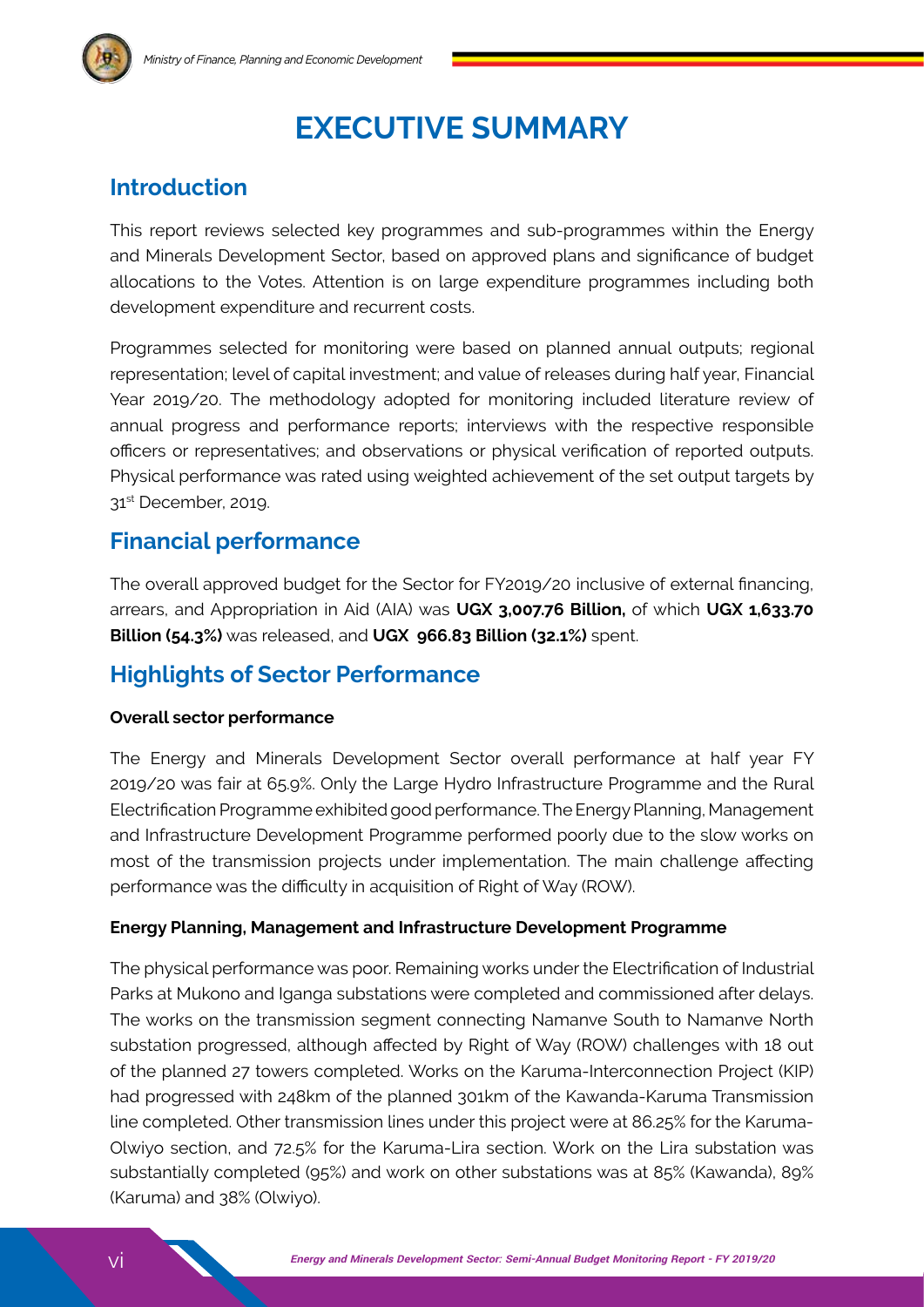

Civil works on Entebbe-Mutundwe Transmission Project, Nile Equatorial Lakes Subsidiary Action Programme (NELSAP) project, and on the Tororo-Lira transmission projects registered low progress partly due to capacity issues of the contractors and challenges of land acquisition.

#### **Large Hydro Infrastructure Programme**

Overall performance was good as the major works at Isimba HPP and the transmission line were completed and correction of snags and defects ongoing. Construction of the bridge at Isimba was ongoing. The Uganda Electricity Generation Company Limited (UEGCL) continued to implement Community Development Action Plan (CDAP) activities around the Isimba HPP community.

The overall progress of Karuma HPP was at 97.83% and project completion date was extended to November 2020. The financial disbursement of the project stood at 93% which translated to USD 1,300,939,755 at the end of Q2. The works progressed well with installation of turbine and generator components on units 1-5 completed. Installation works on unit 6 was at 90% completion.

Works on Nyagak III Hydropower Plant resumed in May 2019 with works on the dam intake and power house access road at an advanced level and excavation of the power conduit was ongoing.

The main challenge was the insufficient funding of CDAP activities under the Karuma and Isimba HPP.

#### **Petroleum Exploration, Development and Production Programme**

Performance was fair. About 200 line kilometers of geophysical data and over 320 sq. km of geological and geochemical mapping was undertaken in Moroto – Kadam basin representing 40% of the basin. The applications for production licenses for Mpyo and Jobi-East discoveries in Exploration Area 1 were still under review.

The Monitoring and Evaluaiton database for the National Oil and Gas Policy (NOGP) was populated with 50% of the required information.

Several equipment, specialized software packages (PETREL and GEOSOFT) and one gravity meter were procured to aid in the analysis of samples. The construction of phase-3 of the National Petroleum Data Repository, Laboratories and Offices for the Directorate of Petroleum and Petroleum Authority of Uganda (PAU) was at 70%, but progress of work was slow.

#### **Mineral Exploration, Development and Value Addition Programme**

The overall performance was fair. As part of licensing and inspection, over 726 Artisanal Small Scale Miners (ASMs) from Amudat, Busia, Bushenyi, Gulu, Kaabong, Ntungamo and Wakiso were sensitized and granted 66 location licenses. Additionally, 252 licenses were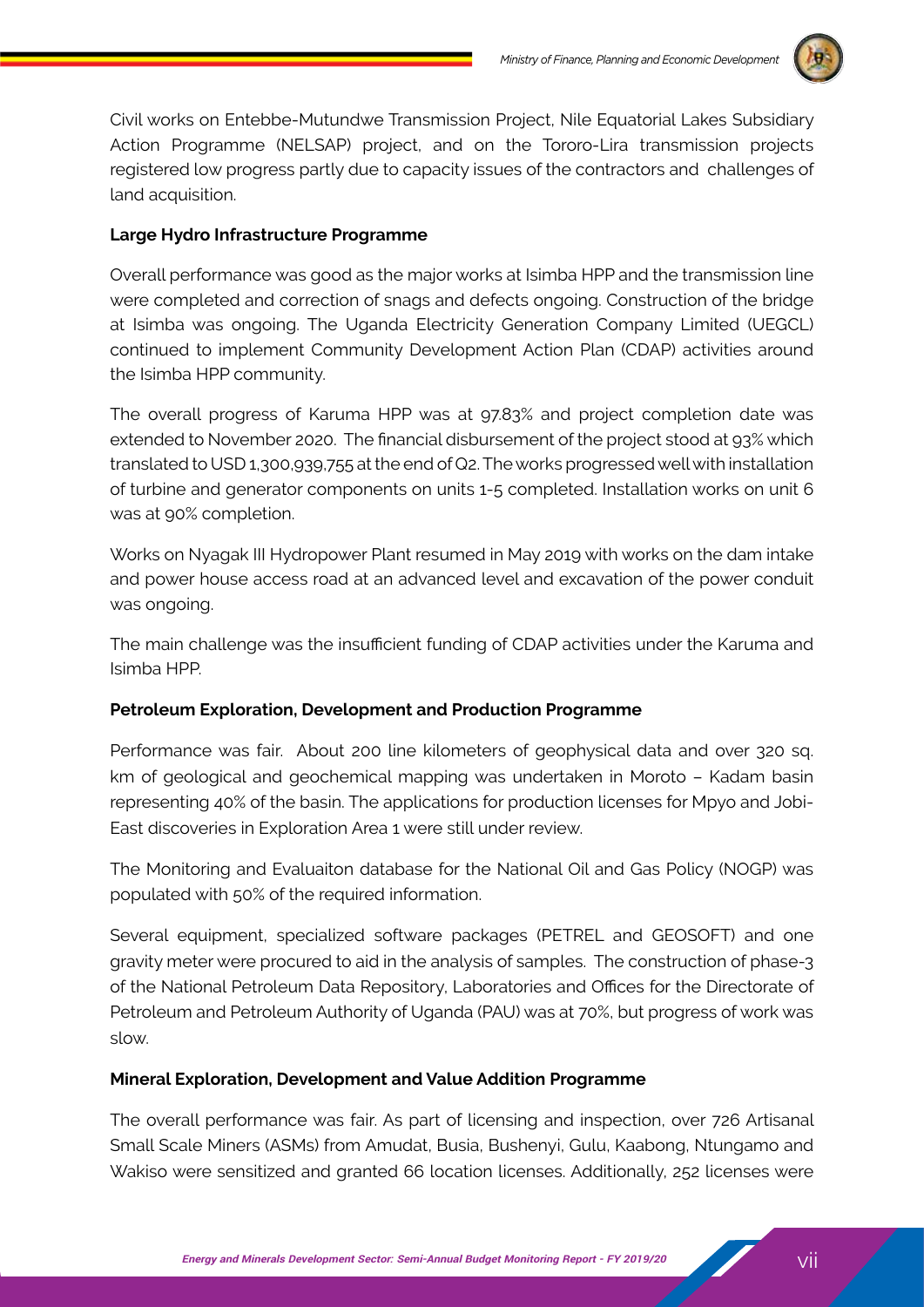

granted. A total of 82 licensed sites were inspected in Karamoja, Eastern, Western and South Western Uganda.

Under the Mineral Laboratories Equipping and Systems Development Project, the Laboratory Information Management System (LIMS) was installed on the main Directorate of Geological Survey and Mines (DGSM) server and 5 work stations set up. Under the Airborne Geophysical Survey and Geological Mapping of Karamoja Project, procurement for a consultant to undertake the airborne geophysical survey was ongoing.

The programme was affected by the low allocation of funds to the sub-programmes and low staffing levels.

#### **Rural Electrification Programme**

Overall performance was good and a total of 898.48km of Low Voltage, 960.2km of Medium Voltage were completed. A total of 90,136 new consumers were given access to the national grid.

Under the Islamic Development Funding (IDB II) in Western, South Western, Northern and Eastern regions, progress of overall works stood at 90%. Most grid extensions in Tororo, Lira and Serere were completed, while the extension works in Western and South Western (Mitooma, Rubirizi, Kyenjojo, Kabarole, Kisoro, Kabale, Mbarara, and Isingiro) showed low progress due to material stock outs.

Under IDB III funding, grid extensions in Hoima, Kabarole, Kasese, Sheema, Kisoro and Kabale, Kiruhura, Lira, Gulu, Dokolo, Amolatar and Kitgum were completed and commissioned. Construction works were at 99% progress in the districts of Mityana, Wakiso, Mpigi, Nakaseke, Luwero, Kiboga, Kyankwanzi, Mayuge, Namayingo, Mbale, Manafwa, Kapchorwa and Sironko among others.

Construction works of fast tracked lots had just commenced for projects funded by the World Bank (IDA), while works under Abu Dhabi funding in Masaka, Bukomansimbi, Kalungu, Sembabule and Kalungu were at 23% progress.

Projects financed by the Government of Uganda (GoU) had just commenced. Designs for works were completed and surveying was ongoing in the different districts countrywide, however, works in Gomba and Butambala districts had started and pole erection was ongoing.

Under the Uganda Rural Electrification Access Project (UREAP), pole erection was ongoing in Luuka and Iganga with progress at 31%, while works in Bugweri had not started.

Good performance was hampered by poor contract management leading to delays in project execution.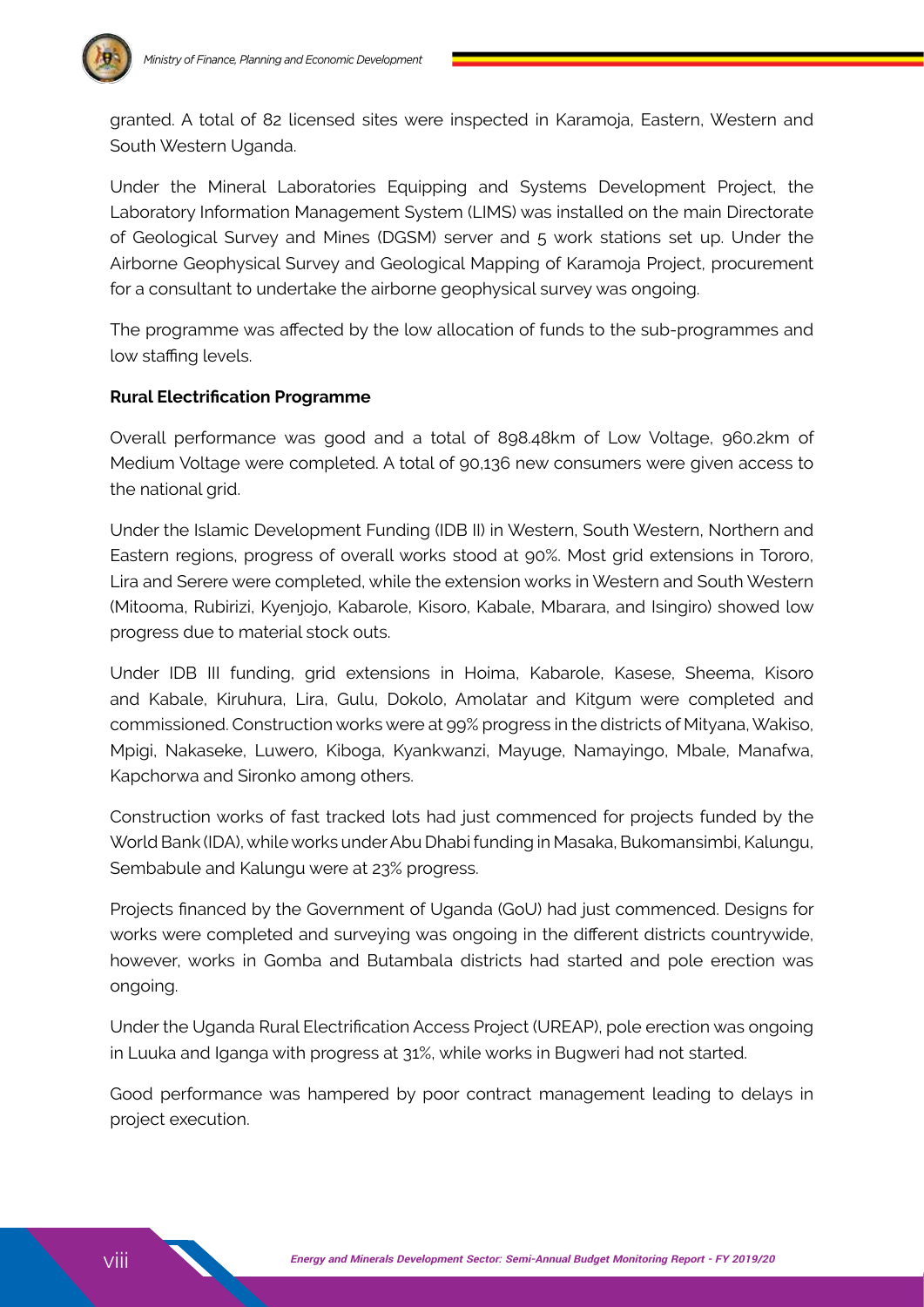## **Key Sector Challenges**

- Difficulty in acquisition of wayleaves for the construction of transmission and rural electrification infrastructure.
- Delayed conclusion of procurement due to inefficiency in the Procurement and Disposal Units (PDUs) of the various votes and subventions in the sector.
- Inadequate staffing levels in some directorates due to unfilled staffing structures and mass exodus of staff from the Ministry of Energy and Mineral Development (MEMD) to the better paying sector agencies. This led to contract management on some projects.
- Inadequate funding to some sub-programmes because of the non-prioritization in the budget allocations within the sectors.

### **Recommendations**

- The Uganda Electricity Transmission Company Limited (UETCL) should be supported by other Government departments (Chief Government Valuer, Local Governments, Administrator General's Office, the Courts of Judicature, National Forestry Authority (NFA) and the National Environmental Management Authority) to resolve the various impediments to timely acquisition of the planned transmission line corridors.
- The sector agencies should enhance the capacity of their PDUs especially in the ability to manage the large volume of procurement in the sector most of which are works in nature. The staffing levels of the PDUs should be enhanced to match the increasing work load.
- The MEMD should liaise with the concerned departments at the Ministry of Public Service (MoPS) to fill the staffing structure in order to avoid overstretching the few existing staff members.
- The sector working group planning should undertake allocation of resources to projects and departments in a way that reflects the priorities of the sector so that key activities and outputs are not underfunded.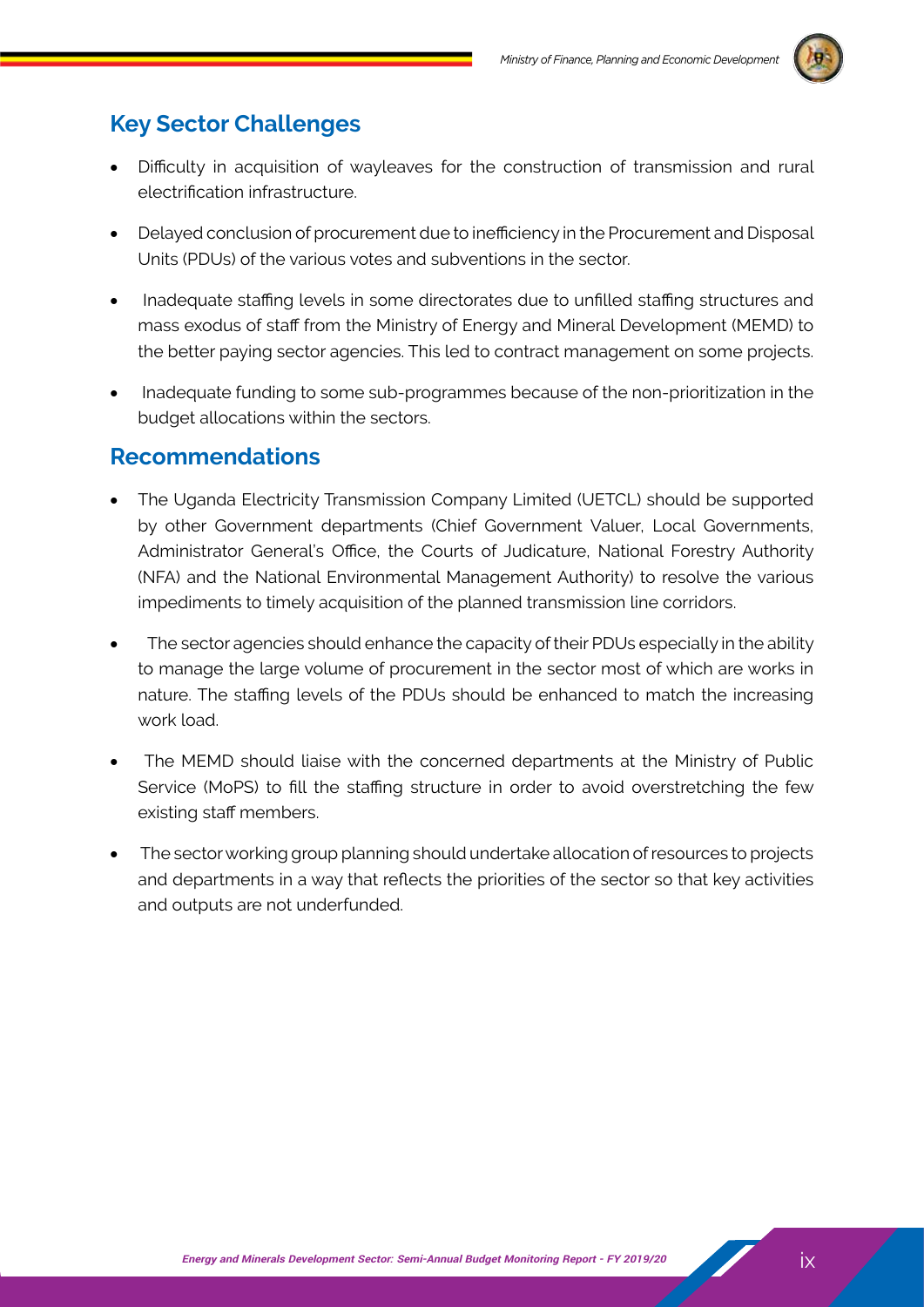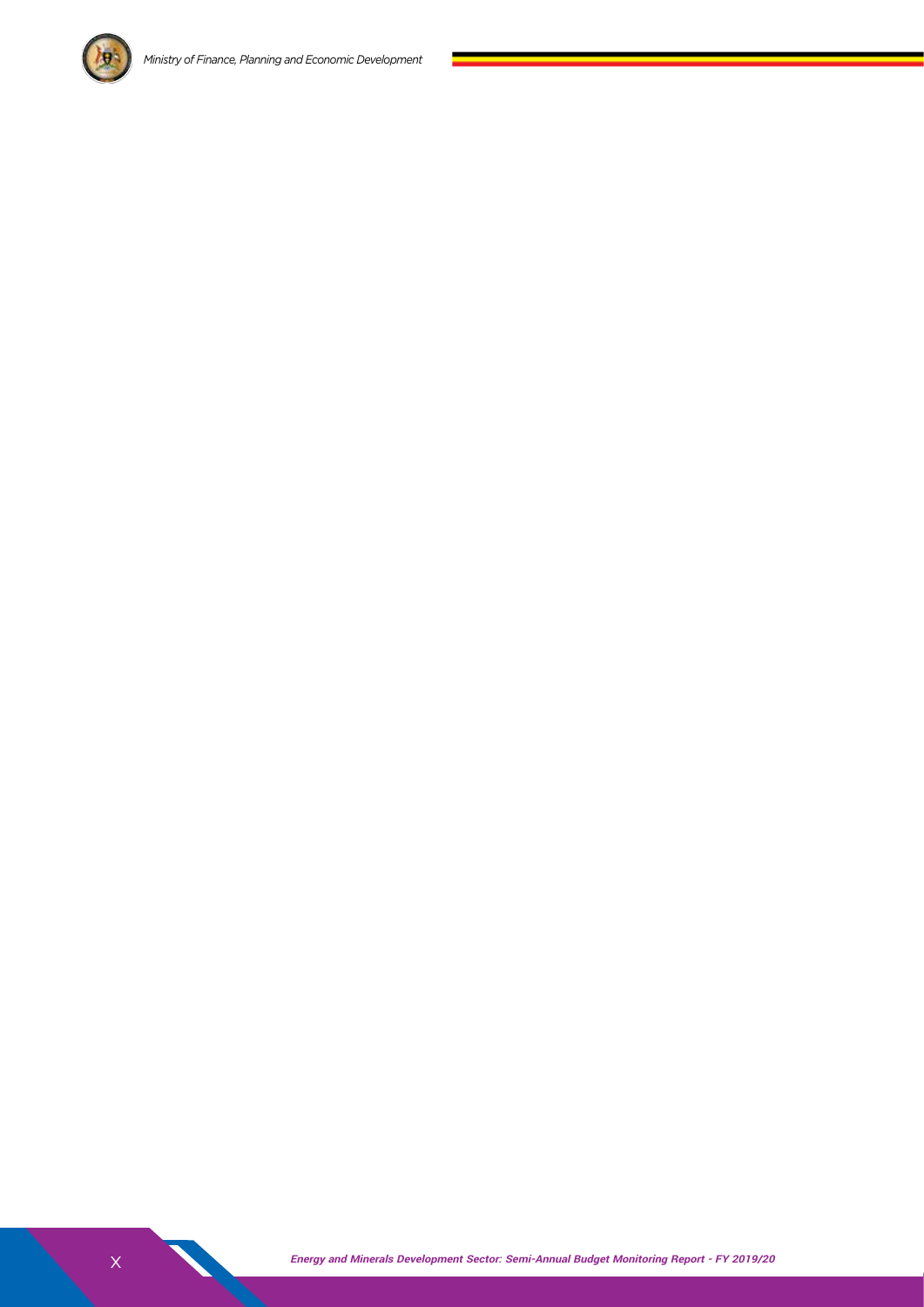

## **Chapter 1: Background**

### **1.1 Introduction**

The mission of the Ministry of Finance, Planning and Economic Development (MFPED) is, "*To formulate sound economic policies, maximize revenue mobilization, ensure efficient allocation and accountability for public resources so as to achieve the most rapid and sustainable economic growth and development*". It is in this regard that the ministry gradually enhanced resource mobilization efforts and stepped up funds disbursement to Ministries, Departments, Agencies and Local Governments in the past years to improve service delivery.

Although some improvements have been registered in citizens' access to basic services, their quantity and quality remains unsatisfactory, particularly in the sectors of health, education, water and environment, agriculture and roads. The services being delivered are not commensurate to the resources that have been disbursed, signifying accountability and transparency problems in the user entities.

The Budget Monitoring and Accountability Unit (BMAU) was established in FY2008/09 in MFPED to provide comprehensive information for removing key implementation bottlenecks. The BMAU is charged with tracking implementation of selected government programmes or projects and observing how values of different financial and physical indicators change over time against stated goals and targets (how things are working). This is achieved through semi-annual and annual field monitoring exercises to verify receipt and application of funds by the user entities. Where applicable, beneficiaries are sampled to establish their level of satisfaction with the public service.

The BMAU prepares semi-annual and annual monitoring reports of selected government programmes and projects. The monitoring is confined to levels of inputs, outputs and intermediate outcomes in the following areas:

- Accountability
- **Agriculture**
- Infrastructure (Energy and Roads)
- **Industrialization**
- Information and Communication Technology
- **Social Services (Education, Health, and Water and Environment)**
- • Public Sector Management; and
- Science, Technology and Innovation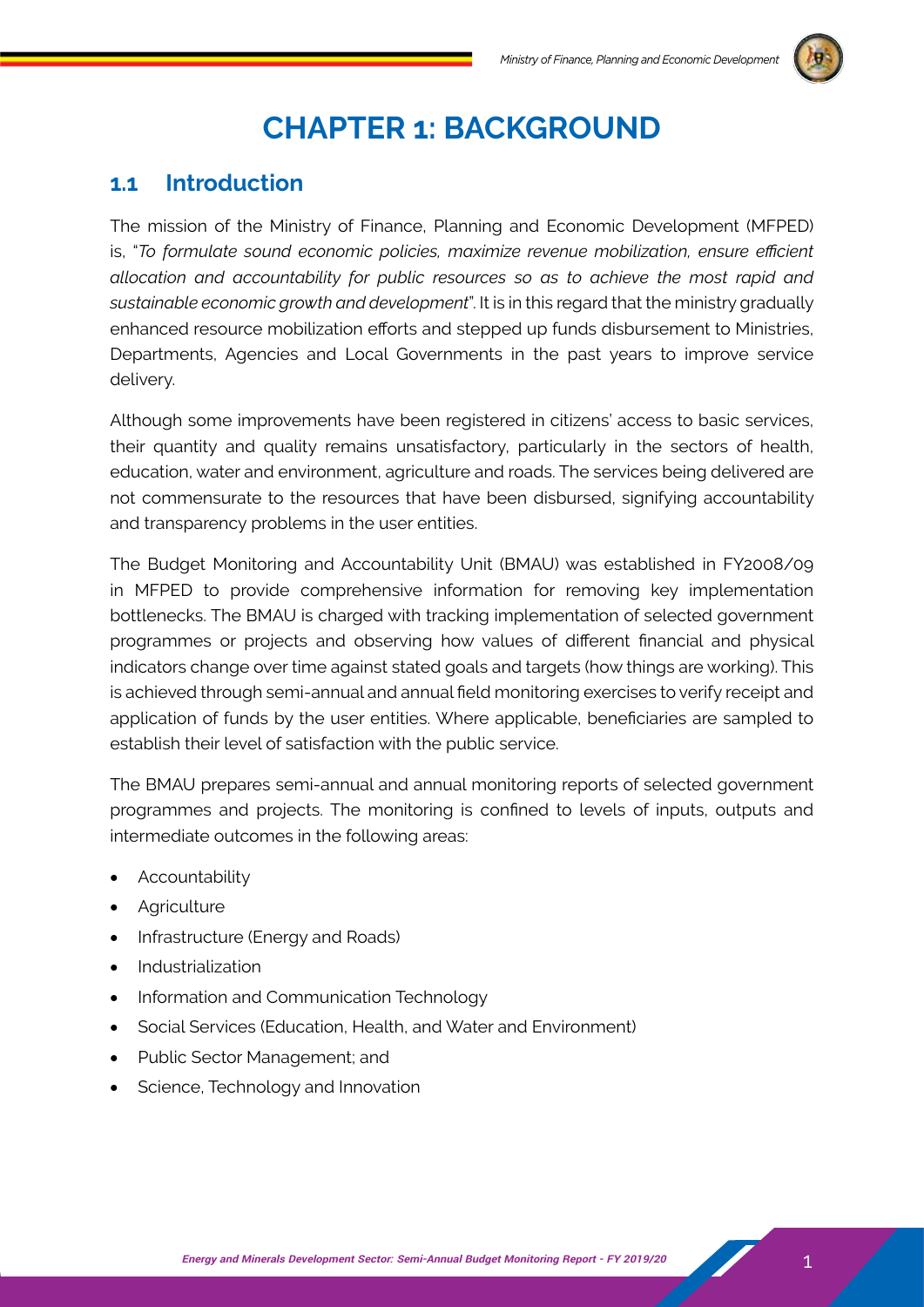## **1.2 Sector Outcomes**

The Energy and Minerals Sector contributes to the second objective of the National Development Plan II (NDP II): to Increase the stock and quality of strategic infrastructure to accelerate the country's competitiveness.<sup>1</sup> The contribution of the sector to the NDP II objective is done through the pursuance of the sector outcomes. These are, $2$ 

- a) Increased access to affordable and efficient sources of energy
- b) Sustainable management of minerals resources for development
- c) Sustainable management of the country's oil and gas resources

### **1.3 Sector Priorities**

In the medium term 2015/16 -2019/20, the sector continues to focus on the key priority areas; these are:3

- Increase electricity generation capacity and expansion of the transmission and distribution networks
- Increase access to modern energy services through rural electrification and renewable energy development
- Promote and monitor petroleum exploration and development in order to achieve local production
- Develop petroleum refining, pipeline transportation, and bulk storage infrastructure
- Streamline petroleum supply and distribution
- Promote and regulate mineral exploration, development, production and value addition
- Inspect and regulate exploration and mining operations
- Promotion of efficient utilization of energy, and
- Monitoring geotectonic disturbances and radioactive emissions

2 MFPED, National Budget Framework Paper FY2018/19 (Kampala 2018)

<sup>1</sup> National Planning Authority -Second National Development Plan (NDPII) 2015/16 – 2019/20 :101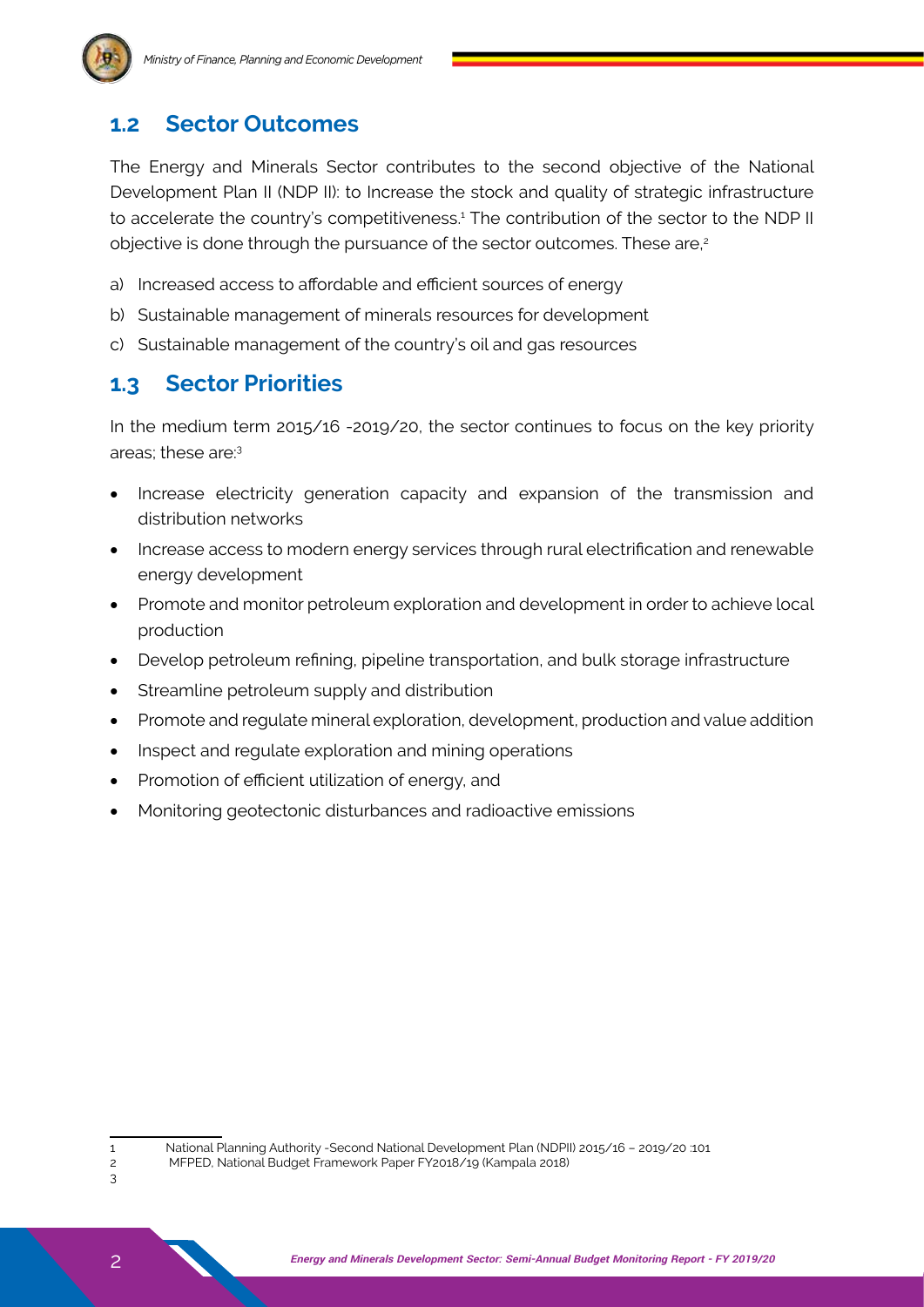

## **Chapter 2: METHODOLOGY**

### **2.1 Scope**

This report presents the Semi-Annual financial and physical performance of selected programmes in the Energy and Minerals Development Sector. Selection of areas to monitor is based on a number of criteria:

- Significance of the budget allocations to the votes within the sector budgets, with focus being on large expenditure programmes.
- The programmes that had submitted Quarter 2 (Q2) progress reports for FY2019/20 were followed up for verification as they had specified output achievements.
- Multi-year programmes that were having major implementation issues were also visited.
- Potential of projects/programmes to contribute to sector and national priorities.
- For completed projects, monitoring focused on value for money, intermediate outcomes and beneficiary satisfaction.

A total of 18 projects were monitored and these included 13 projects implemented by the Ministry of Energy and Mineral Development (MEMD), and 5 projects implemented by the Rural Electrification Agency (REA). There is currently no development component in the budgets for Vote 311 and Vote 312. New projects where procurement of contractors and consultants was ongoing were not monitored. Table 2.1 shows the monitored projects and the respective locations visited.

#### **Table 2.1: Energy Sector Projects Monitored for Semi-Annual FY 2019/20**

| <b>Project code and Name</b>                                                                                                   | Location/ Areas visited                                  |  |  |  |  |  |  |
|--------------------------------------------------------------------------------------------------------------------------------|----------------------------------------------------------|--|--|--|--|--|--|
| Vote 017: Ministry of Energy and Mineral Development                                                                           |                                                          |  |  |  |  |  |  |
| 0301 Energy Planning, Management and Infrastructure Development Programme                                                      |                                                          |  |  |  |  |  |  |
| Kampala-Entebbe Expansion Project (Project 1259)                                                                               | Wakiso, Kampala                                          |  |  |  |  |  |  |
| Karuma Interconnection Project (Project 1025)                                                                                  | Luwero, Nakasongola, Kiryandongo, Lira,<br>Nwoya, Wakiso |  |  |  |  |  |  |
| Electrification of Industrial Parks (Project 1222)                                                                             | Iganga, Mukono, Namanve, Luzira                          |  |  |  |  |  |  |
| Mbarara-Nkenda/Tororo-Lira (Project: 1137)                                                                                     | Mbarara, Kasese, Tororo, Lira                            |  |  |  |  |  |  |
| Nile Equatorial Lakes Subsidiary Action Program-<br>(NELSAP):Bujagali-Tororo-Lessos/Mbarara-<br>Mirama- Birembo (Project 1140) | Jinja, Tororo, Mbarara, Ntungamo                         |  |  |  |  |  |  |
| 0302 Large Hydropower Infrastructure Programme                                                                                 |                                                          |  |  |  |  |  |  |
| Isimba Hydropower Plant (Project 1143)                                                                                         | Kayunga, Kamuli                                          |  |  |  |  |  |  |
| Karuma Hydropower Plant (Project 1183)                                                                                         | Kiryandongo, Nwoya                                       |  |  |  |  |  |  |
| Nyagak Hydropower Plant (Project 1351)                                                                                         | Zombo                                                    |  |  |  |  |  |  |
| 0303 Petroleum Exploration, Development Production, Value Addition and Distribution<br>Programme                               |                                                          |  |  |  |  |  |  |
| Strengthening the Development and Production<br>Phases of Oil and Gas sector (Project: 1355)                                   | Entebbe                                                  |  |  |  |  |  |  |
| 0305 Mineral Exploration, Development and Production Programme                                                                 |                                                          |  |  |  |  |  |  |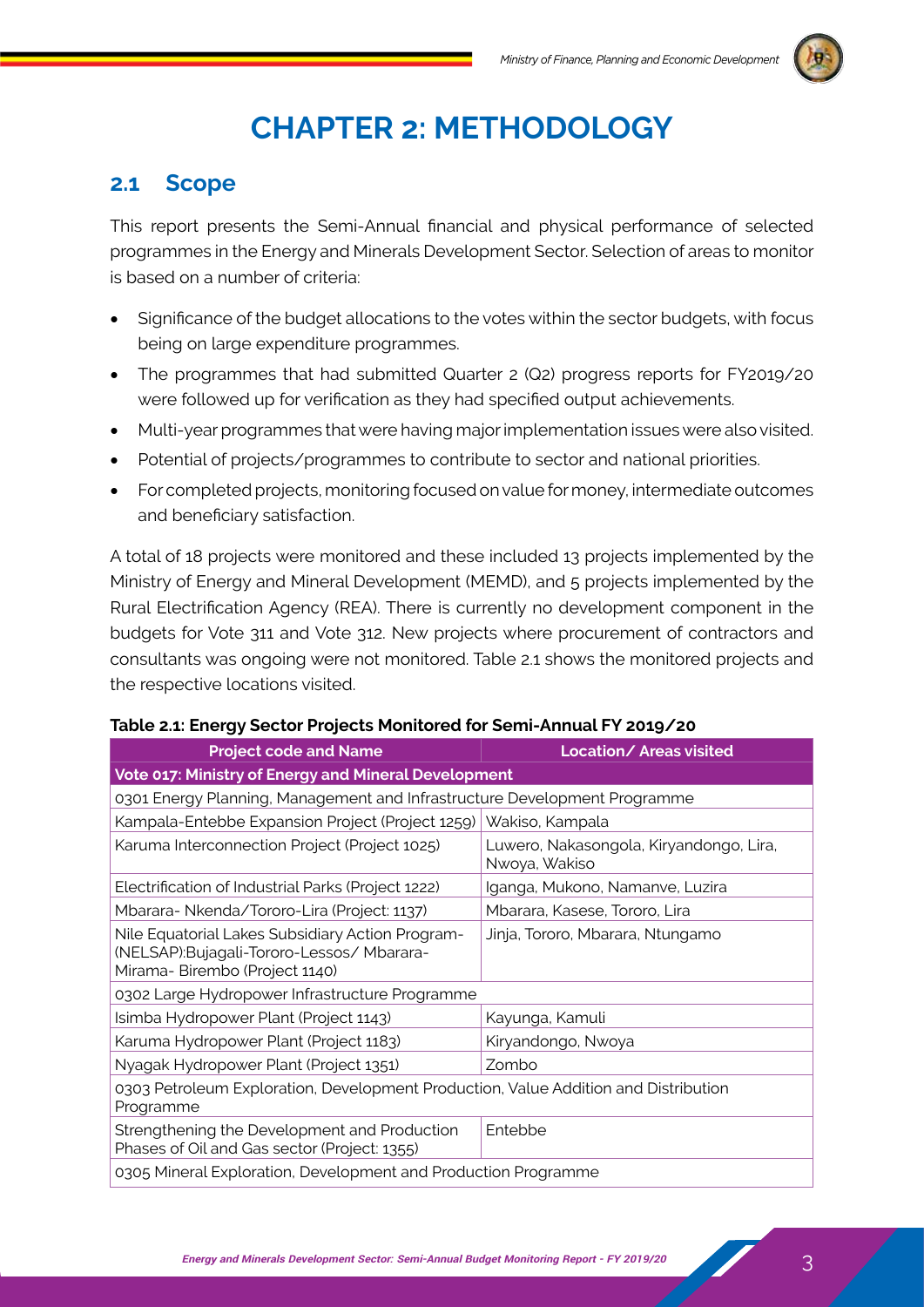

| <b>Project code and Name</b>                                                                                     | Location/ Areas visited                                                                                                                                                 |  |  |  |
|------------------------------------------------------------------------------------------------------------------|-------------------------------------------------------------------------------------------------------------------------------------------------------------------------|--|--|--|
| Design, Construction and Installation of Uganda<br>National Infrasound Network (DCIIN)-(1392)                    | Entebbe                                                                                                                                                                 |  |  |  |
| Mineral Wealth and Mining Infrastructure<br>Development (Project: 1353)                                          | Entebbe, Mityana                                                                                                                                                        |  |  |  |
| Minerals Laboratories Equipping and Systems<br>Development(1505)                                                 | Entebbe                                                                                                                                                                 |  |  |  |
| <b>Vote 123: Rural Electrification Agency</b>                                                                    |                                                                                                                                                                         |  |  |  |
| 03 51 Rural Electrification Programme                                                                            |                                                                                                                                                                         |  |  |  |
| Rural Electrification (Project:1262)                                                                             | Nakaseke, Luwero, Wakiso, Kiboga,<br>Kyankwanzi, Kibaale, Kyenjojo, Kabarole,<br>Kasese, Kamwenge, Masindi, Mpigi,<br>Bunyangabu, Masaka, Mityana, Kyegegwa,            |  |  |  |
| Energy for Rural Transformation- ERTIII (Project<br>1428)                                                        |                                                                                                                                                                         |  |  |  |
| Grid Electrification Project IDB I (Project 1354)                                                                | Rakai, Bukomansimbi, Lwengo, Kiruhura,<br>Mbarara, Sheema, Bushenyi, Mitooma,                                                                                           |  |  |  |
| Construction of the 33KV Distribution Lines in<br>Kayunga, Kamuli and Kalungu Service Stations<br>(Project 1516) | Rubirizi, Isingiro, Kabale, Kisoro, Mukono,<br>Buikwe, Jinja, Kamuli, Kayunga, Buyende,<br>Luuka, Bugweri, Namayingo, Mayuge,<br>Tororo, Mbale, Manafwa, Kumi, Bukedea, |  |  |  |
| Uganda Rural Electrification Access Project,<br>UREAP (Project 1518)                                             | Soroti, Serere, Moroto, Nabilatuk, Amudat,<br>Nakapiripirit                                                                                                             |  |  |  |

*Source: Authors' Compilation*

### **2.2 Methodology**

Physical performance of projects and outputs was assessed through monitoring a range of indicators and linking the progress to reported expenditure. Across all the projects and programmes monitored, the key variables assessed included: performance objectives and targets; inputs and outputs and the achievement of intermediate outcomes. Gender and equity commitments were also assessed.

#### **2.2.1 Sampling**

A combination of random and purposive sampling methods was used in selecting projects from the Ministerial Policy Statements and progress reports of the respective departments. Priority was given to monitoring outputs that were physically verifiable. In some instances, multi-stage sampling was undertaken at three levels: i) Sector programmes and projects ii) Local governments and iii) Project beneficiaries.

Outputs to be monitored are selected so that as much of Government of Uganda (GoU) development expenditure as possible is monitored during the field visits. Districts are selected so that as many regions of Uganda as possible are sampled throughout the year for effective representation.

#### **2.2.2 Data Collection**

Data was collected from various sources through a combination of approaches:

Review of secondary data sources including: Ministerial Policy Statements for FY2019/20; National and Sector Budget Framework Papers; Sector project documents and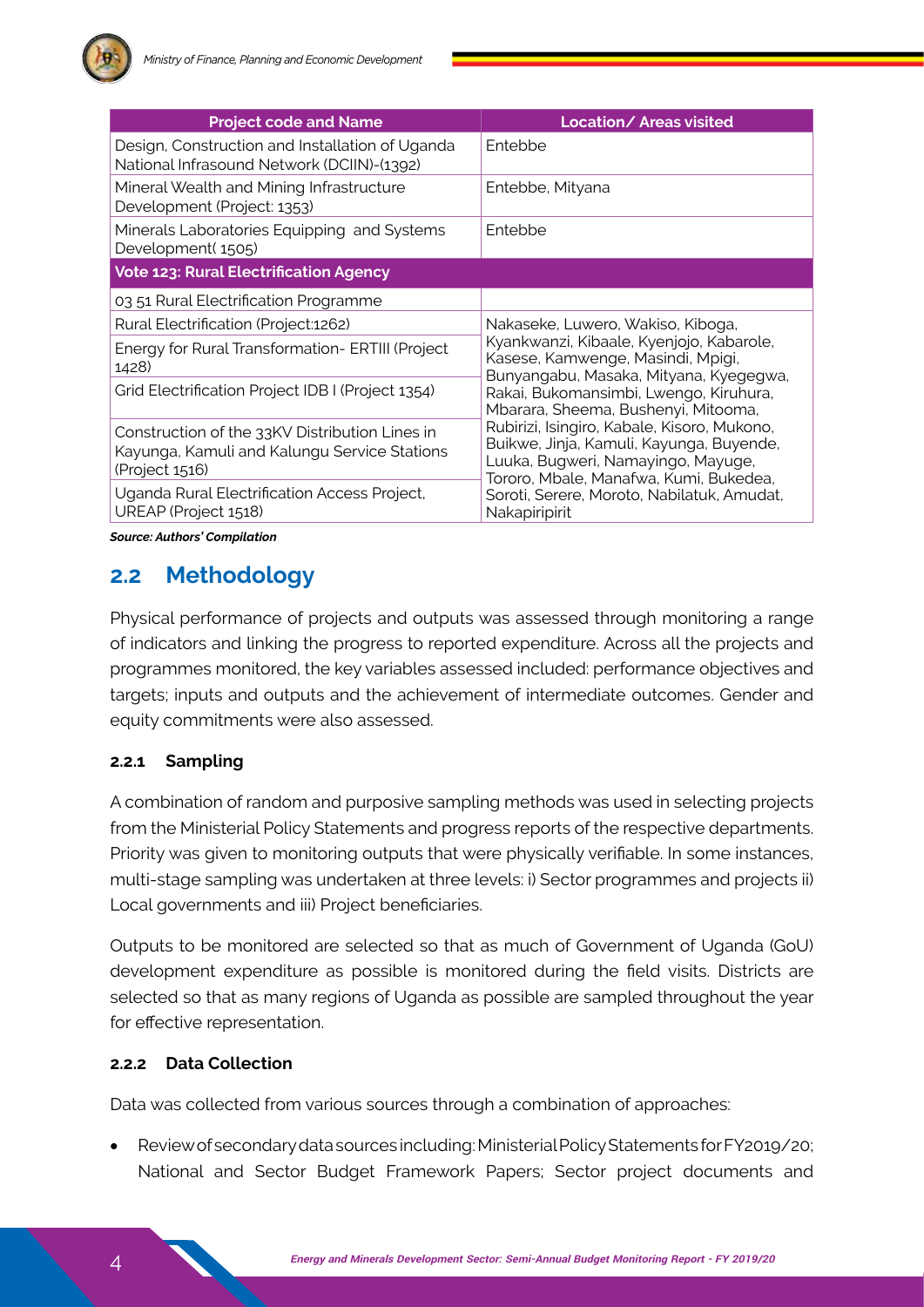

performance reports in the Programme Based Budgeting Tool (PBS), Sector Quarterly Progress Reports and work plans, District Performance Reports, Budget Speech, Public Investment Plans, Approved Estimates of Revenue and Expenditure, and data from the Budget Website.

- Review and analysis of data from the Integrated Financial Management System (IFMS).
- Informant interviews with project managers in implementing agencies both at the Central and Local Government level.
- Field visits to project areas for primary data collection, observation and photography.
- Call-backs in some cases to triangulate information.

#### **2.2.3 Data Analysis**

The data was analyzed using both qualitative and quantitative approaches. Comparative analysis was done using the relative importance of the outputs and the overall weighted scores.

Relative importance (weight) of an output monitored was based on the amount of budget attached to it; thus the higher the budget the higher the contribution of the output to the sector performance. This was derived from the approved annual budget of each output divided by total annual budget of all outputs of a particular programme/project. The weight of the output and percentage achievement for each output were multiplied to derive the weighted physical performance.

Outcome performance analysis was based on the level of achievement of outcome indicators outlined in the Sector Ministerial Policy Statement or its associated Budget Framework Paper within a sampled programme. The achievement of the outcome indicators relied primarily on secondary data provided by the sectors from the Programme Budgeting System (PBS). The average of the outcome performance was calculated from the percentage achievement of the indicators.

The overall programme performance is a summation of all weighted scores for its outputs and the outcomes in a ratio of 65%:35% respectively. On the other hand, the overall sector performance is an average of individual programme performances that make up the sector. The performance was rated on the basis of the criterion in Table 2.2.

| 2019/20       |                                                                |  |  |  |  |
|---------------|----------------------------------------------------------------|--|--|--|--|
| <b>SCORE</b>  | <b>COMMENT</b>                                                 |  |  |  |  |
| 90% and above | Very Good (Achieved at least 90% of both outputs and outcomes) |  |  |  |  |
| 70%-89%       | Good (Achieved at least 70% of both outputs and outcomes)      |  |  |  |  |
| 50%- 69%      | Fair (Achieved at least 50% of both outputs and outcomes)      |  |  |  |  |
| 49% and below | Poor (Achieved below 50% of both outputs and outcomes)         |  |  |  |  |

### **Table 2.2: Assessment guide to measure performance of projects monitored in FY 2019/20**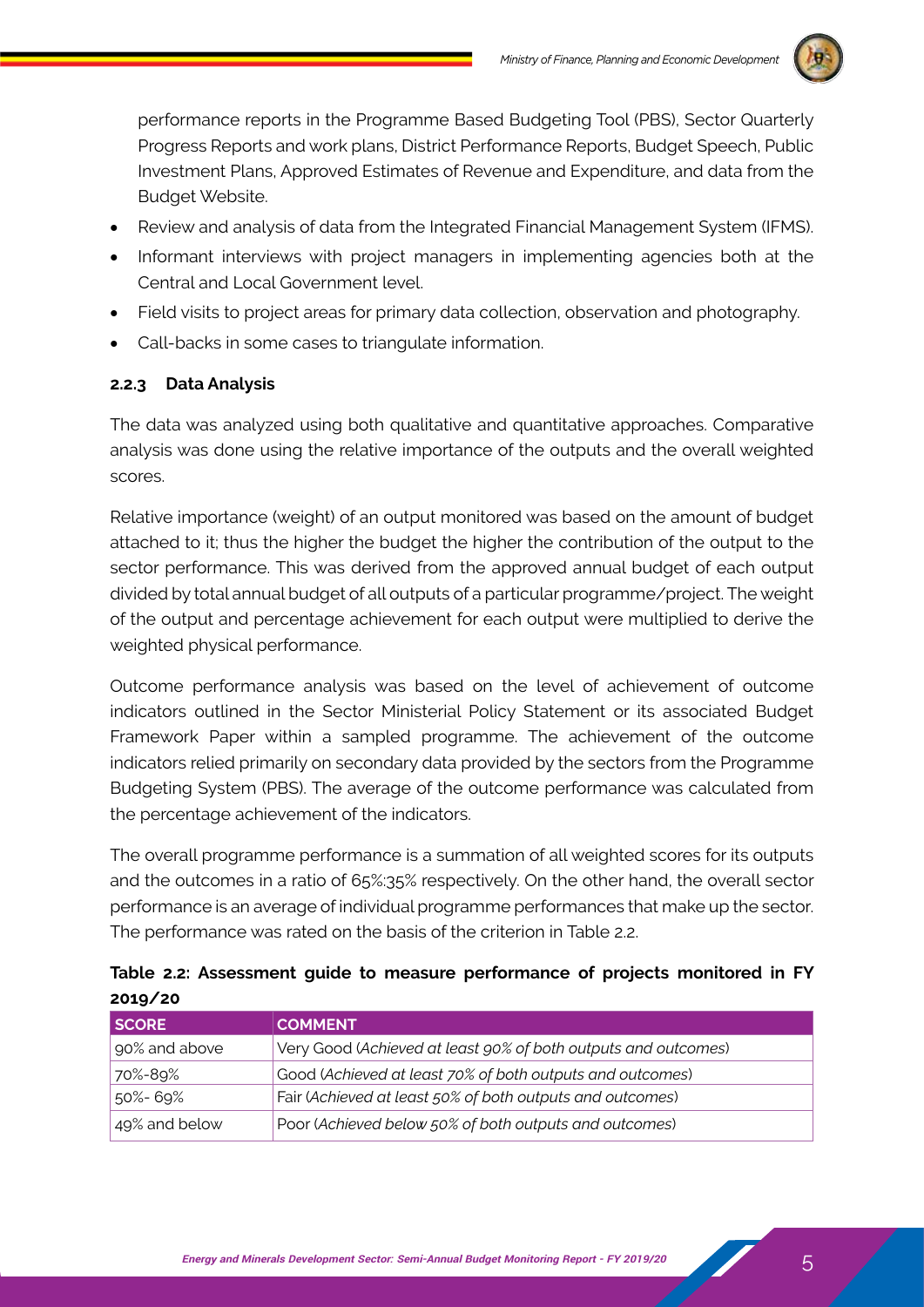

## **CHAPTER 3: SECTOR PERFORMANCE**

### **3.1 Overall Sector Performance**

#### **Financial Performance**

The approved sector budget totaled up to UGX 3,007.76 Billion (MEMD-UGX 1,865.25 Billion, REA-UGX 1,060.84 Billion, Uganda National Oil Company (UNOC)-UGX 31.47 Billion, Petroleum Authority of Uganda (PAU)-UGX 50.199 Billion). The sector budget release was good with 54.3% of the total sector budget released by end of Q2 FY 2019/20, however the sector expenditure was just fair with only 32.1% of the budget spent.

| <b>Vote</b>     | <b>Approved budget</b><br>(Bn Ug shs) | <b>Release</b><br>(Bn Ug shs) | <b>Expenditure</b><br>(Bn Ug shs) | % Budget<br><b>Released</b> | % Budget<br><b>Spent</b> |
|-----------------|---------------------------------------|-------------------------------|-----------------------------------|-----------------------------|--------------------------|
| MEMD-017        | 1,865.25                              | 1,139.32                      | 680.504                           | 61.1                        | 36.5                     |
| REA-123         | 1,060.84                              | 452.379                       | 249.554                           | 42.6                        | 23.5                     |
| <b>UNOC-311</b> | 50.199                                | 24.221                        | 18.989                            | 48.2                        | 37.8                     |
| PAU-312         | 31.47                                 | 17.782                        | 17.782                            | 56.5                        | 56.5                     |
| <b>Total</b>    | 3,007.76                              | 1,633.70                      | 966.83                            | 54.3                        | 32.1                     |

#### **Table 3.1: Energy and Minerals Sector Financial Performance**

*Source: Approved Budget Estimates and Q2 Reports FY2019/20*

#### **Overall performance**

The overall sector performance was fair at 65.9%. The Large Hydro Infrastructure Programme and the Rural Electrification Programme were the only ones to exhibit good performance (Table 3.2). The Energy Planning, Management and Infrastructure Development Programme performed poorly.

|               | Programme                                                                                                | <b>Overall Performance</b> |
|---------------|----------------------------------------------------------------------------------------------------------|----------------------------|
|               | Large Hydro Infrastructure                                                                               | 72.0                       |
| $\mathcal{P}$ | Energy Planning, Management and Infrastructure Development                                               | 53.3                       |
| 3             | Petroleum Exploration, Development, Production, Value Addition<br>and Distribution of Petroleum Products | 65.7                       |
|               | Mineral Exploration, Development and Value Addition                                                      | 66.2                       |
| 5             | <b>Rural Electrification</b>                                                                             | 72.6                       |
|               | <b>Overall Average Sector Performance</b>                                                                | 65.9                       |

*Source: Field findings*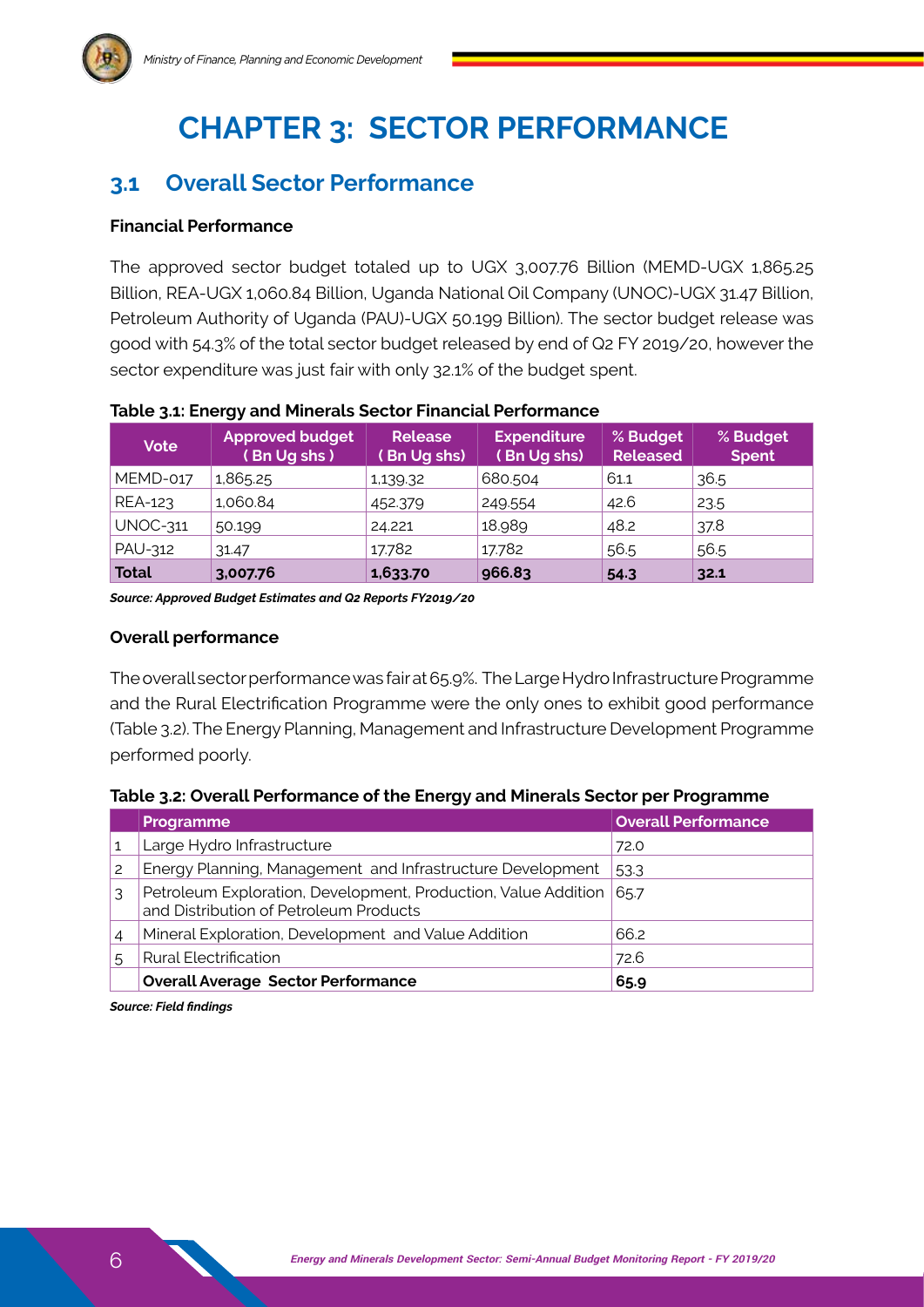

### **3.2 Vote 017: Ministry of Energy and Mineral Development (MEMD)**

The mandate of the Ministry of Energy and Mineral Development (MEMD) is to "*Establish, promote the development, strategically manage and safeguard the rational and sustainable exploitation and utilization of energy and mineral resources for social and economic development*"

The MEMD comprises of six programmes, of which five were monitored. The monitored programmes included: Energy Planning, Management and Infrastructure Development; Large Power Infrastructure; Mineral Exploration, Development and Production; Petroleum Exploration, Development and Production and Petroleum Supply, Infrastructure and Regulation.

#### **MEMD Financial Performance**

Overall vote budget release performance was very good at 61.1% by the end of Q2. The Government of Uganda (GoU) release was 51.6% and externally funded release stood at 64.9% at half year. The overall expenditure by the end of Q2 was 36.5% (Table 3.3).

|                                                    |           | <b>Approved</b><br><b>Budget</b> | <b>Released</b><br>by<br>End Q <sub>2</sub> | <b>Spent</b><br>by<br>End Q <sub>2</sub> | % Budget $ $<br><b>Released</b> | % Budget<br><b>Spent</b> | % Releases<br><b>Spent</b> |
|----------------------------------------------------|-----------|----------------------------------|---------------------------------------------|------------------------------------------|---------------------------------|--------------------------|----------------------------|
| Recurrent                                          | Wage      | 6.225                            | 3.112                                       | 2.501                                    | 50.0                            | 40.2                     | 80.4                       |
|                                                    | Non-Wage  | 64.493                           | 27.233                                      | 23.837                                   | 42.2                            | 37.0                     | 87.5                       |
| Devt.                                              | GoU       | 460.789                          | 243.761                                     | 207.227                                  | 52.9                            | 45.0                     | 85.0                       |
|                                                    | Ext. Fin. | 1,333.167                        | 864.634                                     | 446.775                                  | 64.9                            | 33.5                     | 51.7                       |
| <b>GoU Total</b>                                   |           | 531.506                          | 274.107                                     | 233.565                                  | 51.6                            | 43.9                     | 85.2                       |
| <b>Total GoU+Ext Fin</b><br>(MTEF)                 |           | 1,864.672                        | 1,138.741                                   | 680.340                                  | 61.1                            | 36.5                     | 59.7                       |
| <b>Arrears</b>                                     |           | 0.578                            | 0.578                                       | 0.163                                    | 100                             | 28.3                     | 28.3                       |
| <b>Total Budget</b>                                |           | 1,865.250                        | 1,139.319                                   | 680.504                                  | 61.1                            | 36.5                     | 59.7                       |
| A.I.A Total                                        |           | O                                | O                                           | $\circ$                                  | O.O                             | 0.0                      | O.O                        |
| <b>Grand Total</b>                                 |           | 1,865.250                        | 1,139.319                                   | 680.504                                  | 61.1                            | 36.5                     | 59.7                       |
| <b>Total Vote Budget Ex-</b><br>cluding<br>Arrears |           | 1,864.672                        | 1,138.741                                   | 680.34                                   | 61.1                            | 36.5                     | 59.7                       |

#### **Table 3.3: MEMD Financial Performance**

*Source: MEMD Performance Report Q2 FY2019/20*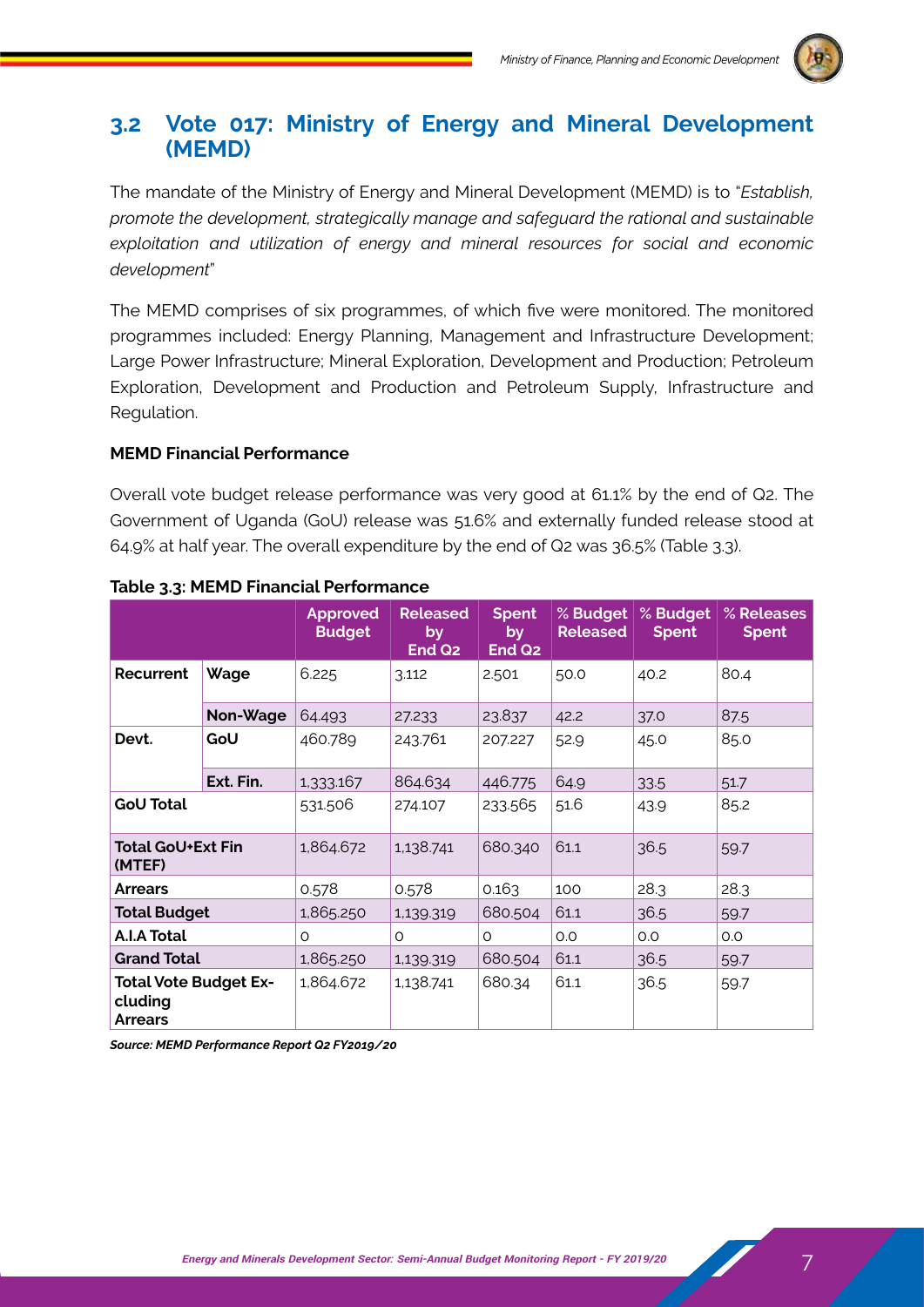#### **MEMD Physical Performance**

#### **Energy Planning, Management and Infrastructure Development Programme**

The programme is responsible for promoting; increased investment in power generation, renewable energy development, rural electrification, improved energy access, energy efficient technologies, and private sector participation in the energy sector. The programme took up to 50.4 % of the vote budget for FY2019/20. The programme contributes to the first sector outcome of *''increased access to affordable and efficient sources of energy''.*

The sector outcome indicators are:

- i. The percentage of losses in the distribution network
- ii. Generation capacity of plants in MW under construction added to the grid
- iii. Percentage of the population with access to electricity

Under this programme various power transmission line projects with their associated substations are under implementation in various parts of the country in line with the country's plans to increase electricity generation, transmission capacity and energy access. The GoU and Development Partners (World Bank, Africa Development Bank (AfDB), Islamic Development Fund (IDB), AFD, Japan International Development Agency (JICA), KfW, China EXIM Bank) are jointly funding projects in this sector.

#### **3.2.1 Sub-Programme 1259: Kampala-Entebbe Transmission Expansion Project**

#### **Background**

The Government of Uganda under Ministry of Energy and Mineral Development received funding from KfW towards the implementation of the Mutundwe-Entebbe 132KV Double Circuit Transmission Line and Associated Substations. The funding from KfW is a grant of EUR 6 million, and loan of EUR 15 million. First loan disbursement is conditioned to at least EUR 3 million disbursement of the grant amount. The objective of the project is to provide transmission capacity to supply reliable and quality power to Entebbe town and environments.

The project consists of:

#### **a) Mutundwe –Entebbe Transmission Line and Associated Substations**

- The construction of 23.5km, 132kV double circuit Mutundwe-Entebbe Transmission line
- Extension of Mutundwe 132/33/11kV substation by two compact line bays, a plant house complete with protection and a POP House.
- A new 132/33kV double busbar substation at Entebbe with two line bays, two power transformers 132/33kV, 60/80MVA, a plant house complete with protection and a POP House.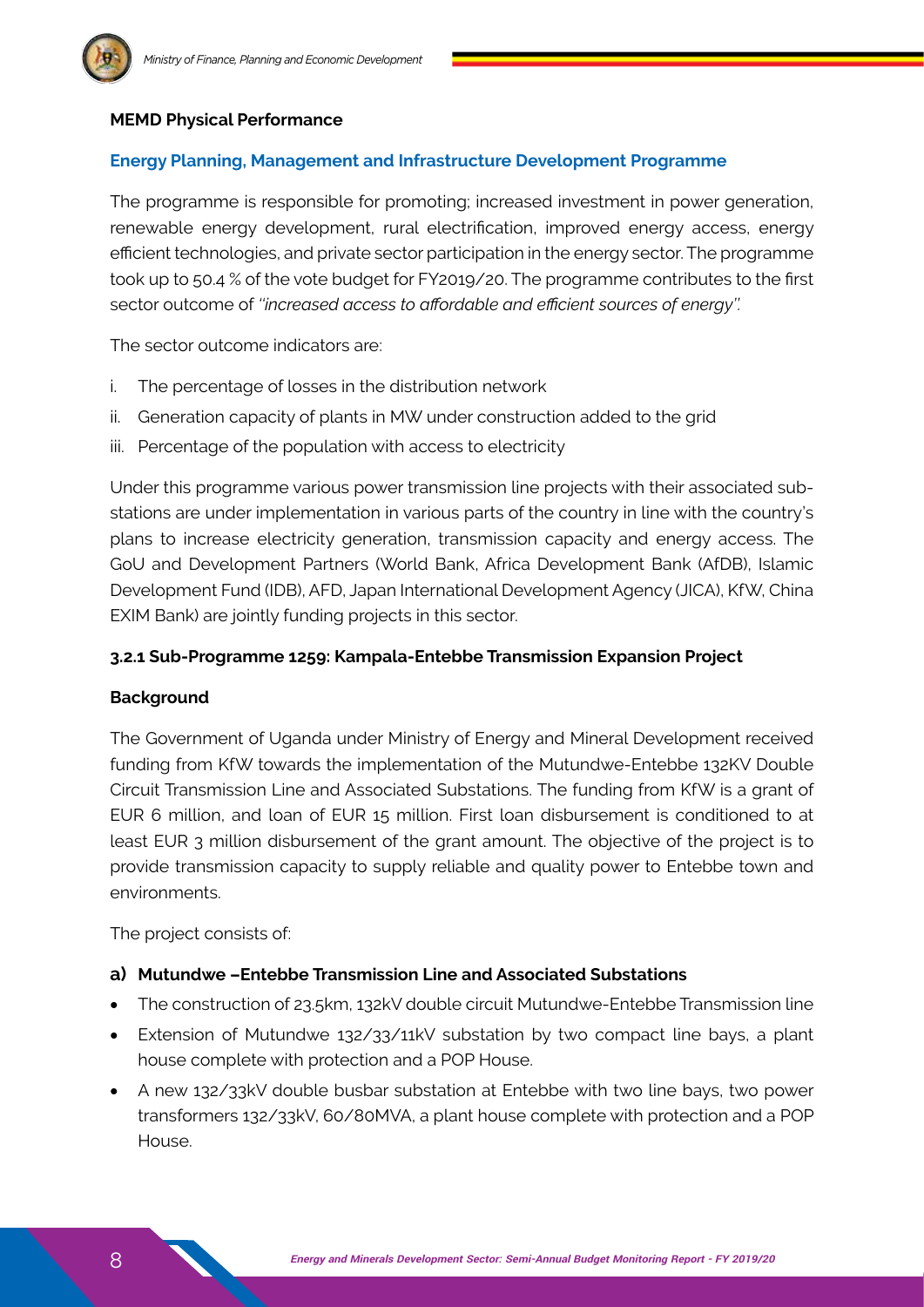

#### **b) Project Supervision and Management**

- Phase 1: Project Design and Preparation of Tender Documents
- Phase 2: Management of the tendering phase of the procurement of EPC contractors
- Phase 3: Supervision of works and Project Management during implementation

#### **c) Resettlement Action Plan (RAP) Implementation**

- To implement the RAP, and address social issues related to land acquisition, livelihoods and resettlement due to construction activities related to the project and other related infrastructure
- Acquisition of the Corridor (verification of titles for the land to be impacted, mutation of the right of way, registration of easements and legal services).

#### **Sub-Programme Performance**

#### **Financial performance**

The total budget for the FY was UGX 75,411,817(GoU- UGX 28,911,817 and KfW-UGX 46,500,000). The project received UGX 0.91Bn GoU counterpart funding and the disbursement on the KfW loan was UGX 4.4 Billion.

#### **Physical performance**

The sub-programme performance was poor. The civil works at Mutundwe and Entebbe substation were on-going and progress on the plant house at Mutundwe was at foundation level. The works on the plant house and communication building at Entebbe substation were at roofing level. Excavation of the equipment foundations at Entebbe substation had just commenced. The works on the transmission line had commenced, and 19 out of the planned 74 tower foundations were completed. Project construction materials such as the conductors, OPGW, glass insulators and foundation stubs had been received and were at the contractor's yard. The works generally were more than 6 months behind schedule.

#### **Resettlement Action Plan**

Paid transactions were 824 (76%) of the 1,062 transactions required for the 23.6km corridor. The RAP implementation has been slow and only 58 payments for the PAPs were made during the FY 2019/20. The progression of the RAP implementation is presented in Table 3.4.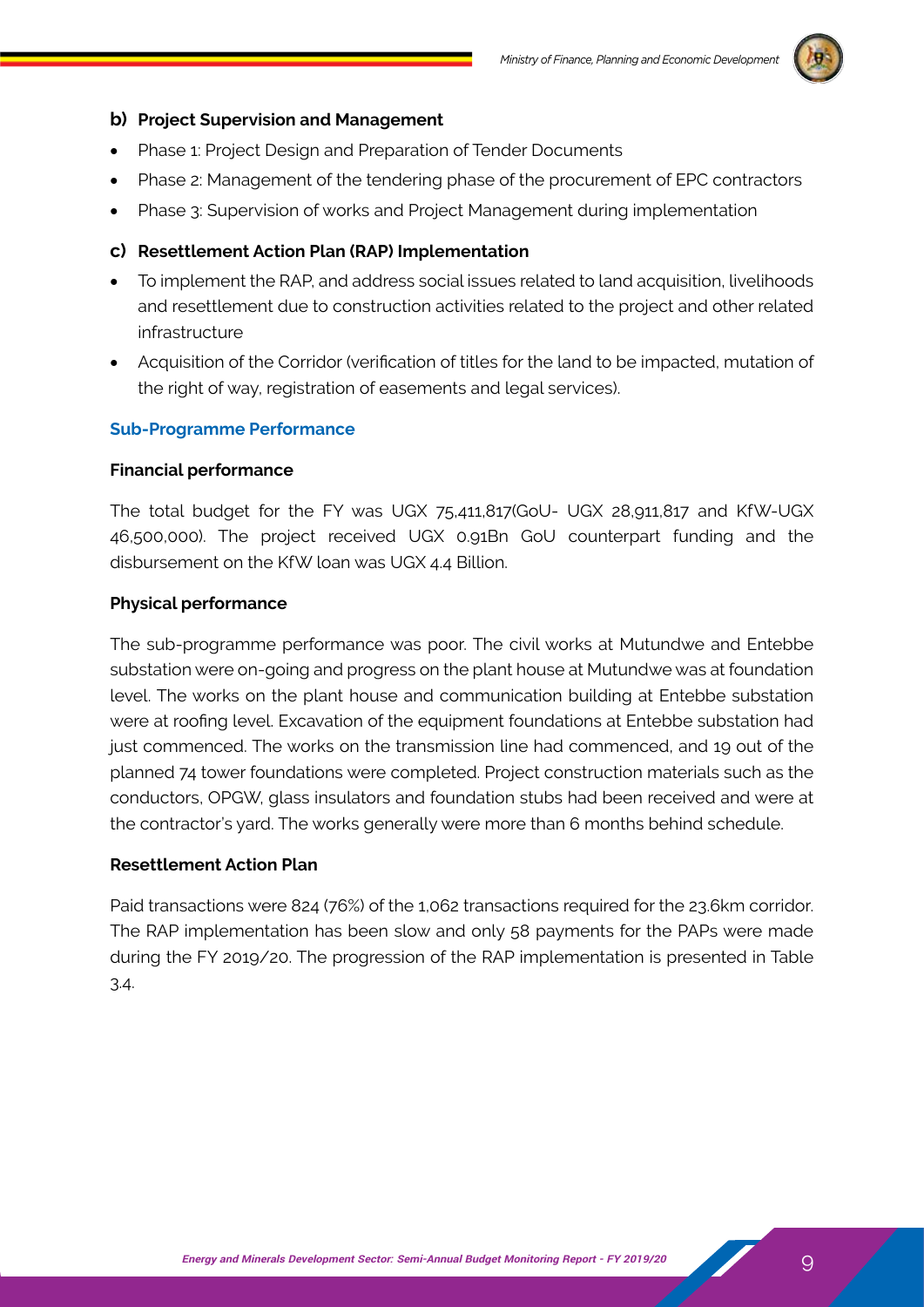

#### **Table 3.4: Status of RAP for Kampala-Entebbe Transmission Expansion Project as at 31st December, 2019**

| <b>General Overview</b>      | Q4 FY 2018/19 |     | Q1 FY2019/20 |     | Q2 FY2019/20 |      |
|------------------------------|---------------|-----|--------------|-----|--------------|------|
|                              | Coverage   %  |     | Coverage     | %   | Coverage     | $\%$ |
| <b>Total Transactions</b>    | 1062          | 100 | 1062         | 100 | 1062         | 100  |
| <b>Disclosures</b>           | 975           | 92  | 982          | 92  | 986          | 93   |
| Agreements                   | 921           | 87  | 927          | 87  | 927          | 87   |
| <b>Compensation Disputes</b> | 54            | 5   | 55           | 5   | 56           | 5    |
| No. of Payments              | 766           | 72  | 812          | 76  | 824          | 78   |

#### **Project challenges**

- The works on the transmission line were affected by right of way (ROW) issues. The line corridor is passing through some highly urbanized areas which made it difficult to acquire wayleaves. The process was held up because of a pending revaluation report from the Chief Government Valuer (CGV) which was later availed.
- The contractor for the substations did not seem to have the necessary capacity to undertake the works since there was little progress registered in the 6 months period.



**L-R: On-going civil construction works on the plant house and communication house; Stock piled materials for the transmission line**



**On-going earth works and exaction works at the Mutundwe substation site**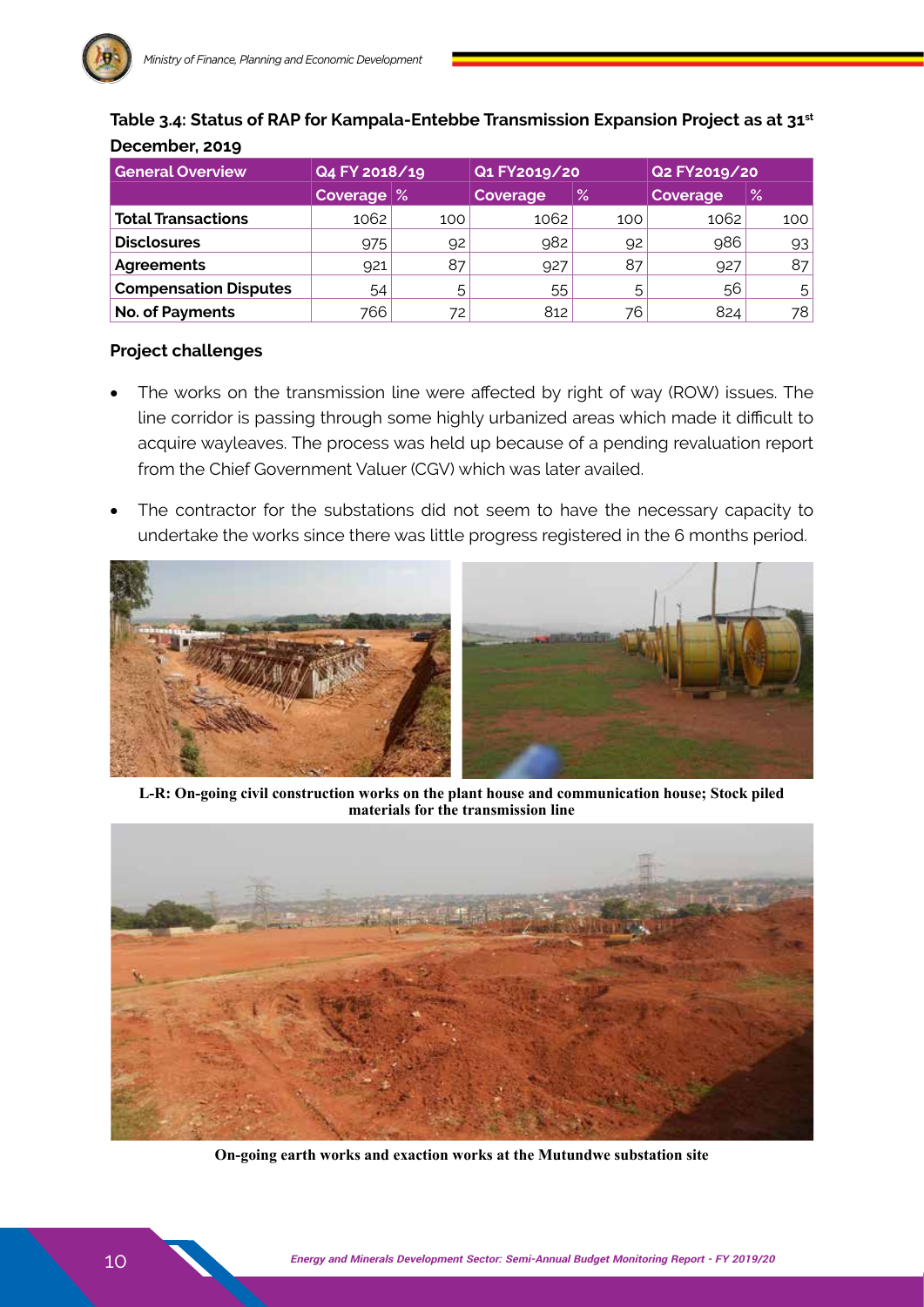

#### **3.2.2 Sub-Programme 1025: Karuma Interconnection Project**

#### **Background**

The project is funded by jointly by Government of Uganda and a loan from Export and Import (EXIM) Bank of China. The total funding for this project is \$289,905,937 with EXIM Bank loan contribution of \$246,419,437 and GoU's contribution \$43,486,500.

The objective of the project is to evacuate power produced from Karuma Hydropower Plant in Northern Uganda to load centres, which include Lira and Olwiyo in Northern Uganda and Kawanda in Central Uganda. The project consists of the following components:

#### **a) Construction of 400kV and 132kV Transmission lines**

- Construction of 248km, 400kV, Double Circuit Karuma-Kawanda transmission line.
- Construction of 78km, 132kV, Double Circuit Karuma-Lira transmission Line.
- Construction of 55km, 400kV, Double Circuit Karuma-Olwiyo transmission Line, which will be initially operated at 132kV.

#### **b) Substations**

- Karuma substation: a new green field 400/132kV substation interconnecting with Karuma HPP and 400kV line bays.
- Kawanda substation: a new 400kV/220kV substation with two (2) new incoming 400kV line bays to interface with the existing Kawanda 220/132kV substation.
- Lira substation: two (2) new incoming 132kV line bays to interface with the existing Lira 132/33kV substation.
- Olwiyo substation: a new green field 132/33kV substation.

#### **Sub-Programme Performance**

#### **Financial performance**

The project had no GoU funds budgeted under the FY 2019/20, however Uganda Electricity Transmission Company (UETCL) continued to undertake compensation of project affected persons (PAPs) using funds in the RAP ESCROW account. Funding for the EPC works under the project is budgeted under Karuma Hydropower Project. By the end of Q2, the project had disbursed an accumulative total of USD 165,810,936.5 (UGX 309.9 Billion) out of the contract price of USD 289,905,220.

#### **Physical performance**

The sub-programme performance was good. Work had progressed well on the substations in Lira, Olwiyo, Karuma, and Kawanda and on the Karuma-Lira, Karuma-Olwiyo, and Karuma-Kawanda transmission lines.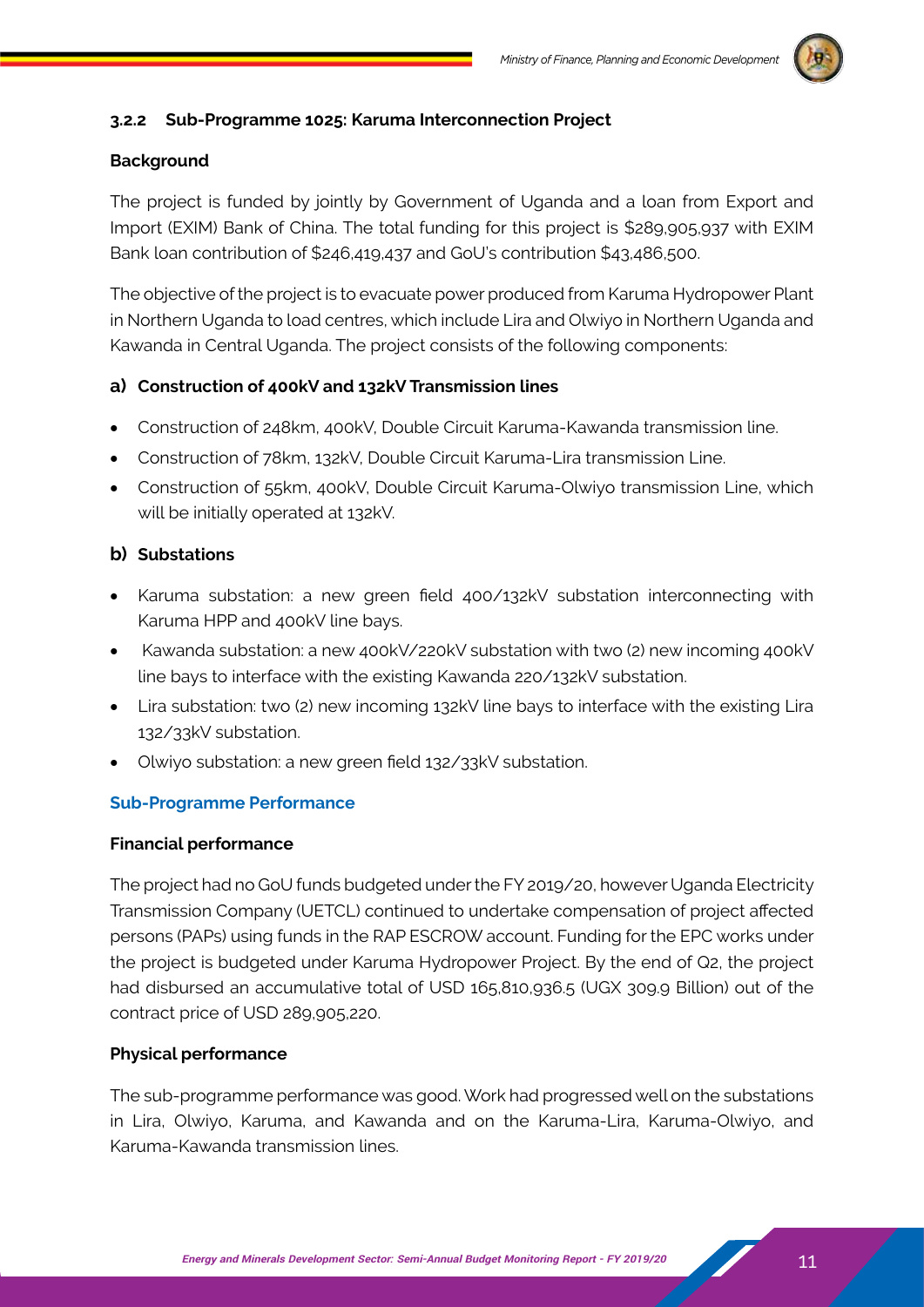

On the Karuma-Kawanda transmission segment, overall progress was at 90% with 617 of the planned 639 towers completed. Civil works on other foundations was ongoing with 628 out of the 639 foundations completed. Stringing of the 248km of the transmission line was left with 53km to be completed.

Other works, on the Karuma-Lira transmission line stood at 72.5% completion, and erection of 149 out of the 246 towers was completed. While on the Karuma-Olwiyo transmission line, 86.25% of the work was completed. Erection of 51 out of the 155 towers was completed. Stringing of the line was on-going.

*Substations:* Works had progressed well on all the substations:

- **Karuma substation:** 89% of the works were complete. All civil and electromechanical works were completed. Acceptance testing of the substation equipment was ongoing.
- *Kawanda substation:* Overall progress was at 85% with the only pending civil works being the access road, fencing and oil separator. Erection of all equipment supports was complete. The plant house was completed and defects were being rectified. All gantries (400kV and 220kV) were erected. Acceptance testing of the equipment was ongoing.
- **Lira substation:** All equipment was installed. Works on the access road and testing of the substation equipment were ongoing.

#### **Resettlement Action Plan**

Total cash payments made during the first half of the FY 2019/20 were UGX 3.79Bn and the cash balance in the RAP ESCROW account was UGX 14.679Bn. The status of RAP implementation is summarised in Table 3.5.

|                              | KARUMA-LIRA(132kv; 78km)<br>KARUMA-OLWIYO (400kV;<br>55km; 60M width) |                      |      |                    | KAWANDA-KARUMA LINE (400kV;<br>248km; 60m width) |      |                          |      |
|------------------------------|-----------------------------------------------------------------------|----------------------|------|--------------------|--------------------------------------------------|------|--------------------------|------|
|                              |                                                                       | Q1(Jul-Sept<br>2019) |      | Q2(Aug-Dec<br>2019 | Q1 (Jul-Sept)<br>2019)                           |      | <b>Q2 (Aug-Dec 2019)</b> |      |
| <b>Total Transactions</b>    | 1,252                                                                 | 100%                 | 1224 | 100%               | 3124                                             | 100% | 29131                    | 100% |
| Number Disclosed to          | 1,124                                                                 | $90\%$               | 1141 | 93%                | 2650                                             | 85%  | 2640                     | 91%  |
| Agreements                   | 1,060                                                                 | 85%                  | 1078 | 88%                | 2530                                             | 81%  | 2546                     | 87%  |
| Number of Households<br>Paid | 873                                                                   | 72%                  | 996  | 81%                | 2280                                             | 73%  | 2386                     | 82%  |
| Compensation disputes 64     |                                                                       | 5%                   | 63   | 5%                 | 111                                              | 7%   | 94                       | 3%   |

#### **Table 3.5: Status of RAP for Karuma Interconnection as at 31st December, 2019**

*Source: UETCL; Field findings*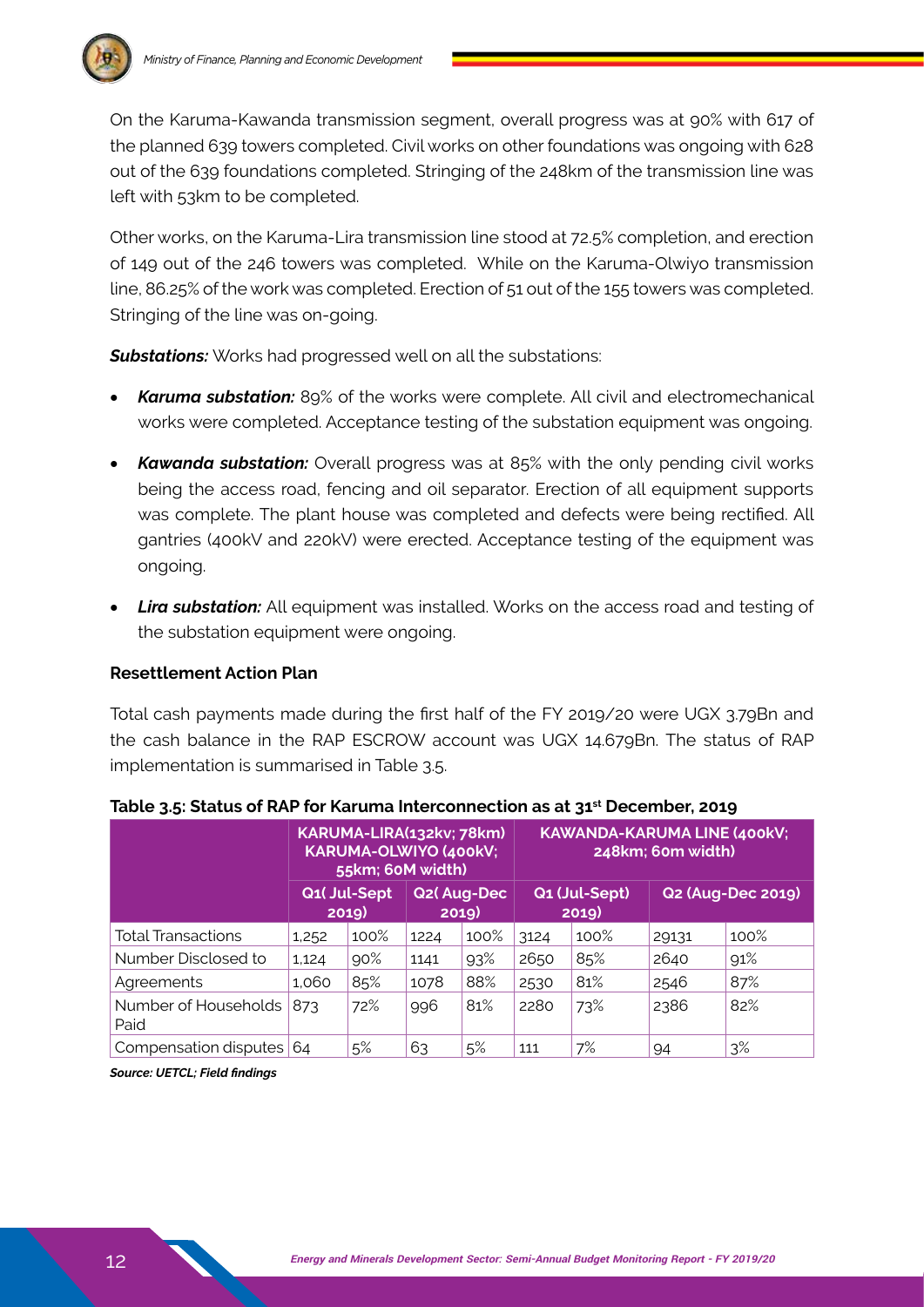

#### **Project challenges**

- The RAP implementation slowed down greatly and this affected the progress of work.
- Continued vandalism of completed structures on the transmission line caused an increase in cost of the project. Most affected areas include Nakasongola and Wakiso.

#### **Recommendations**

- The UETCL should continue to engage other Government departments to ensure timely resolution of the difficult RAP cases, to avoid further delay to project implementation.
- There should be increased security deployment along the line corridor to control the occurrences of vandalism.



**L-R: Advanced works at Kawanda substation; Ongoing works at Kawanda substation**



**L-R: Completed section of the Karuma-Olwiyo 132 kV Transmission line; Partially completed substation at Lira substation**

#### **3.2.3 Sub-Programme 1137: Mbarara- Nkenda/Tororo-Lira Transmission line**

#### **Background**

The Government of Uganda (GoU) received funding from African Development Bank towards the implementation of Mbarara-Nkenda & Tororo-Lira Transmission Lines Project. The project is aimed at expanding and strengthening the national transmission grid. This project will boost economic growth in western and eastern Uganda. The total loan amount for the project was Unit of Account (UA) 52.51 Million and UGX 81.917 Billion as G0U contribution for the RAP.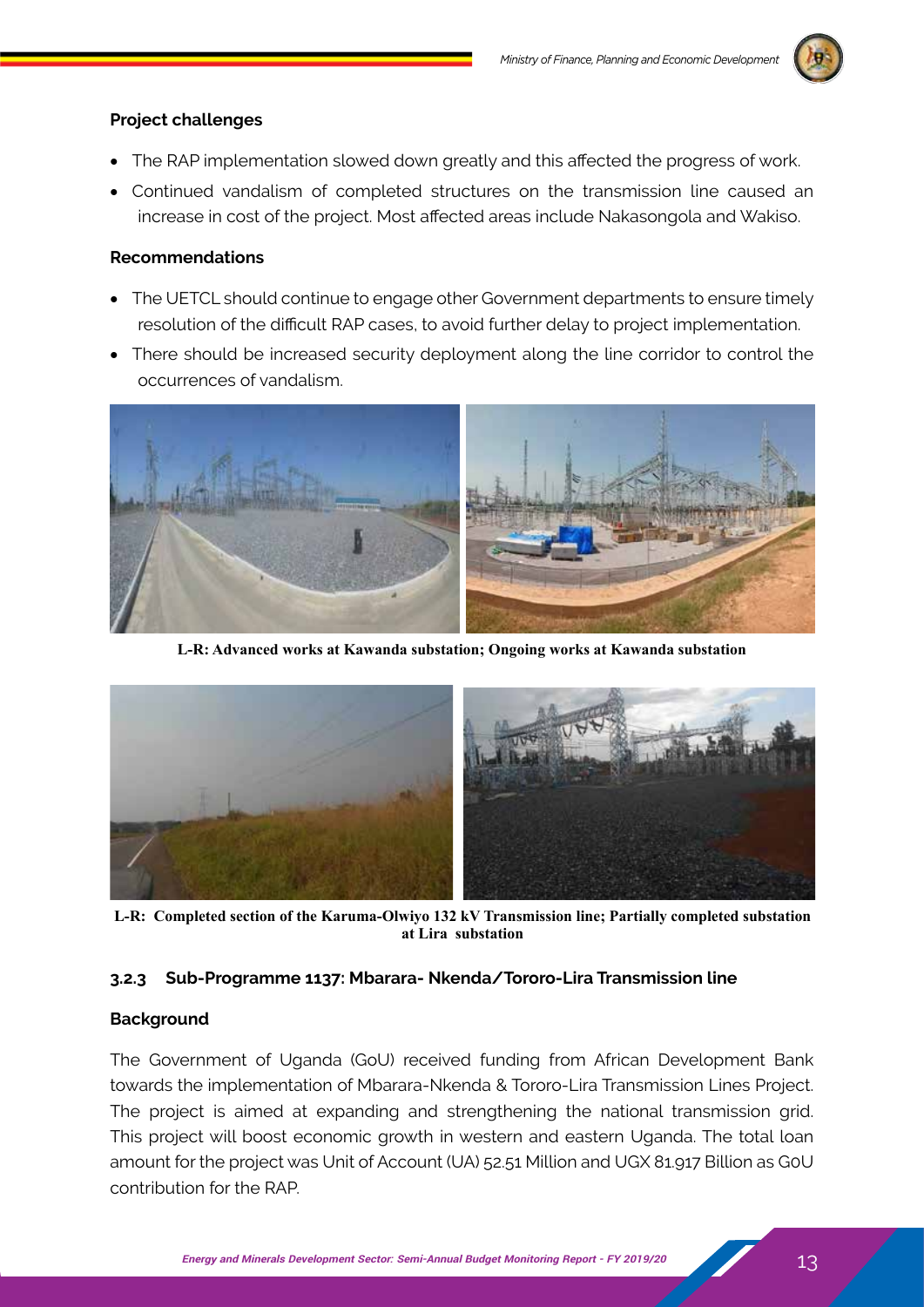

The project consists of the following components:

#### **a) Construction of 132kVTransmission lines**

- Construction of 260km, 132 kV, Double Circuit Tororo-Opuyo-Lira Transmission line
- Construction of 160km, 132 kV, Double Circuit Mbarara-Nkenda Transmission Line

#### **b) Substations**

- Construction of two 132kV bay extensions at Mbarara North and Nkenda substations.
- Construction of a new 2x32/40MVA, 132/33kV Fort Portal Substation.
- Extension of Opuyo substation including 132kV line bays
- Construction of 132kV line bays at Tororo and Lira

#### **c) Reactive Power Compensation**

• The installation of 15MVAR, 132kV Reactor at Opuyo Substation and 15MVAR, 132kV Reactor at Nkenda Substation.

#### **Sub-Programme Performance**

#### **Financial Performance**

The GoU counterpart amount budgeted for FY 2019/20 was UGX21.95bn. All the budgeted funds were released and transferred to UETCL by end of Q2.

#### **Physical performance**

Overall performance of this project was poor as little progress was registered during the first half of the FY. Foundation works completed were 698/725 (96.3%) for the Lot 1 (Tororo-Lira line), Tower erection completed to date was 656/725 towers (90.4%) for Lot 1, Stringing of Conductor and Earth wire was 44.3% complete (116.43/263km). Works on Lot 2 (Mbarara-Nkenda line) were completed in the FY2018/19.

#### **Resettlement Action Plan**

Three resettlement houses on the Mbarara-Nkenda T-line that had not been completed, while cash compensation progressed slowly. There were 28 cases in Tororo District that still awaited court to resolve. The summary of the cash payments to the project affected persons is given in table 3.6.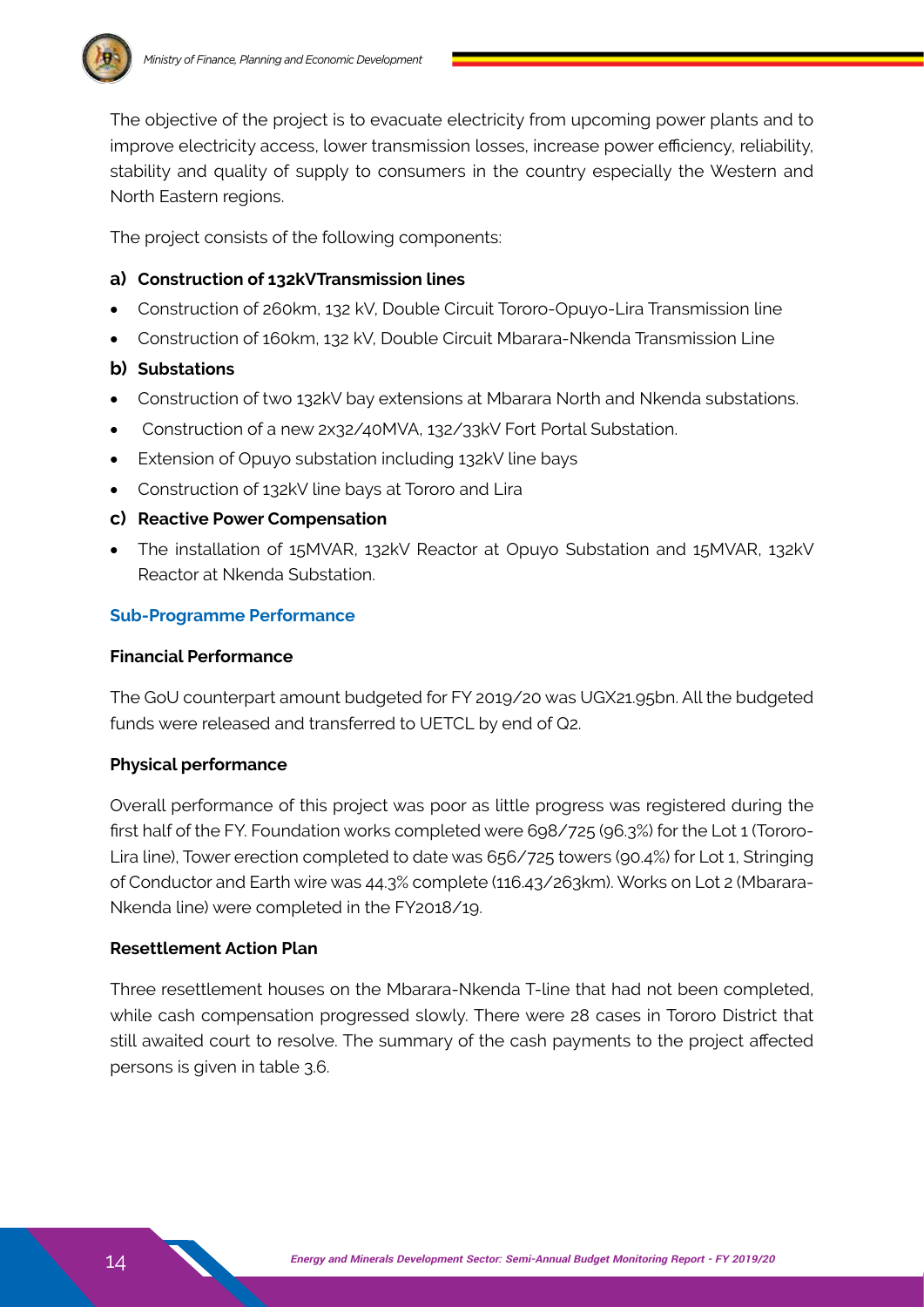

| <b>Tororo-Lira Transmission</b>             | Q1 FY 2019/20       |        | Q2 FY 2019/20       |                |  |  |
|---------------------------------------------|---------------------|--------|---------------------|----------------|--|--|
| Line                                        | <b>Total Number</b> | $(\%)$ | <b>Total Number</b> | $(\%)$         |  |  |
| <b>Total Project Affected</b><br>Households | 4,701               | 100    | 4,701               | 100            |  |  |
| Number Disclosed to                         | 4,502               | 96     | 4,502               | 96             |  |  |
| Agreements                                  | 4,339               | 92     | 4,455               | 95             |  |  |
| Number of households paid                   | 4,236               | 90     | 4,360               | 93             |  |  |
| <b>Compensation Disputes</b>                | 163                 |        | 46                  | $\overline{4}$ |  |  |

#### **Table 3.6: Performance of Cash Compensations as at 31st December, 2019**

*Source: UETCL; Field Findings*

#### **Project challenges**

• Slow implementation of the RAP process continued to affect the ability of the contractor to undertake works. A total of 28 PAPs still had pending court cases, over 26 PAPs queried their valuation, and 14 cases involving family disputes contributed to the slow progress.

#### **Recommendation**

• The relevant government ministries (Ministry of Lands, Housing and Urban Development (MLHUD), Ministry of Justice and Constitutional Affairs (MJCA) and various district leaders (MPs, RDCs, CAOs, District Chairpersons, LCs) should support UETCL to engage the PAPs and resolve the impasse in the RAP implementation.

### **3.2.4: Sub-Programme 1140: Nile Equatorial Lakes Subsidiary Action Program-(NELSAP): Bujagali-Tororo-Lessos/ Mbarara- Mirama- Birembo transmission project**

#### **Background**

The project is funded Nile Equatorial Lakes Subsidiary Action Plan Programme (NELSAP) with basket funding from the African Development Bank (AfDB) and Japan International Cooperation Agency (JICA).The principal loan from the AfDB was Unit of Account (UA) 7.59 million, and a supplementary loan of UA 5.84 million and a JICA loan of 5.406 Billion Japanese Yen. The planned GoU counterpart funding for implementation of RAP was UGX 66.437Bn.

The objective of the project is to improve access to electricity in the Nile Basin Initiative (NBI) countries through increased cross border sharing of energy and power. The project comprises:

- Construction of 220kV double circuit transmission line from Bujagali via Tororo substation to the Uganda/Kenya border, over a distance of 131.25km.
- Construction of 220kV double circuit transmission line from Mbarara North substation in Uganda to the Rwanda border over a distance of 65.55km.
- **Extension of the substation at Tororo**
- New 220/132/33kV substations at Mbarara and Mirama.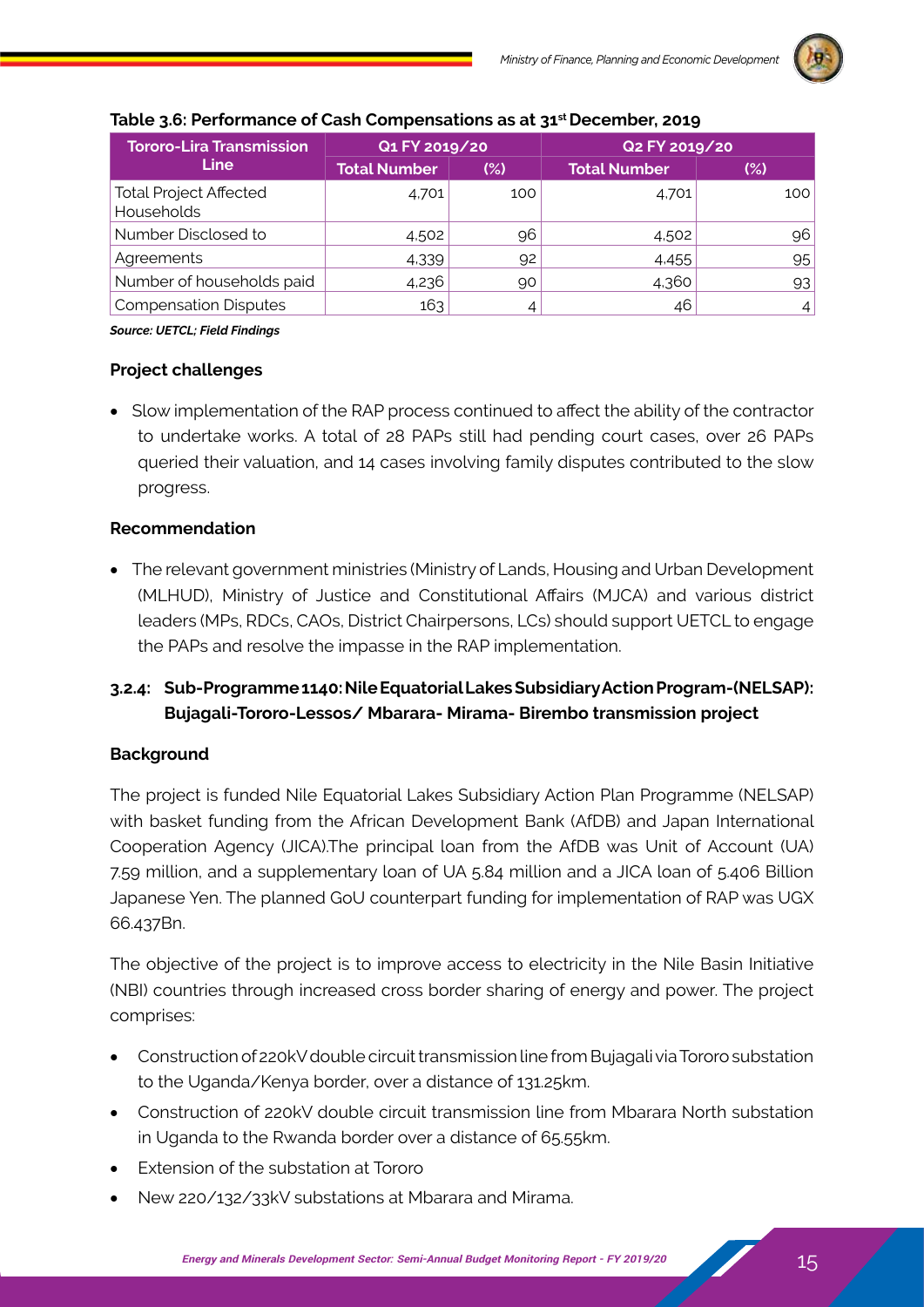

#### **Sub-Programme Performance**

#### **Financial performance**

The project had no budgeted funds since it was exited from the Public Investment Plan (PIP), however, it continues to be funded under Project 1137.

#### **Physical performance**

Project performance was poor. No work was undertaken on the Bujagali-Tororo transmission line since the procurement of a new contractor was concluded. The control building works at Mirama Hills substation were completed and so was the gravelling of the substation and access roads. Electromechanical works at Mirama, Bujagali and Tororo substations were ongoing but hampered by missing electrical panels and other components that had to be ordered.

#### **Resettlement Action Plan**

The RAP on Tororo-Bujagali line did not progress during the first half of the FY 2019/20. The current status of the RAP process is summarized in table 3.7.

| <b>BUJAGALI-TORORO-LESSOS</b>        | Q1 FY 2018/19       |      | Q2 FY 2018/19 |                     |  |
|--------------------------------------|---------------------|------|---------------|---------------------|--|
| LINE (220kV; 127km; 40mtrs<br>width) | <b>Total Number</b> | $\%$ | ℅             | <b>Total Number</b> |  |
| No. of transactions                  | 3145                | 100  | 3145          | 100                 |  |
| Number Disclosed to                  | 3113                | 99   | 3113          | 99                  |  |
| Agreement                            | 3055                | 97   | 3055          | 97                  |  |
| Number of Payments                   | 3029                | 96   | 3029          | 96                  |  |
| <b>Compensation Disputes</b>         | 58                  | 2    | 58            | 2                   |  |

#### **Table 3.7: Tororo-Bujagali-Lessos Transmission Lines as at 30th December, 2019.**

*Source: UETCL and Field Findings* 

#### **Challenges**

- High incidents of vandalism of tower infrastructure on the Tororo-Bujagali transmission line segment.
- The acquisition of the transmission line corridor was not completed, and the RAP was hampered by court cases, rejection of compensation, wrangling families, and lack of letters of administration.

#### **Recommendations**

- The UETCL should liaise with local leaders and security agencies to curb the vice of vandalism of infrastructure.
- The UETCL should expedite procurement of the contractor to complete the works.
- The UETCL should complete the RAP cases before the new contractor for the transmission line comes on board.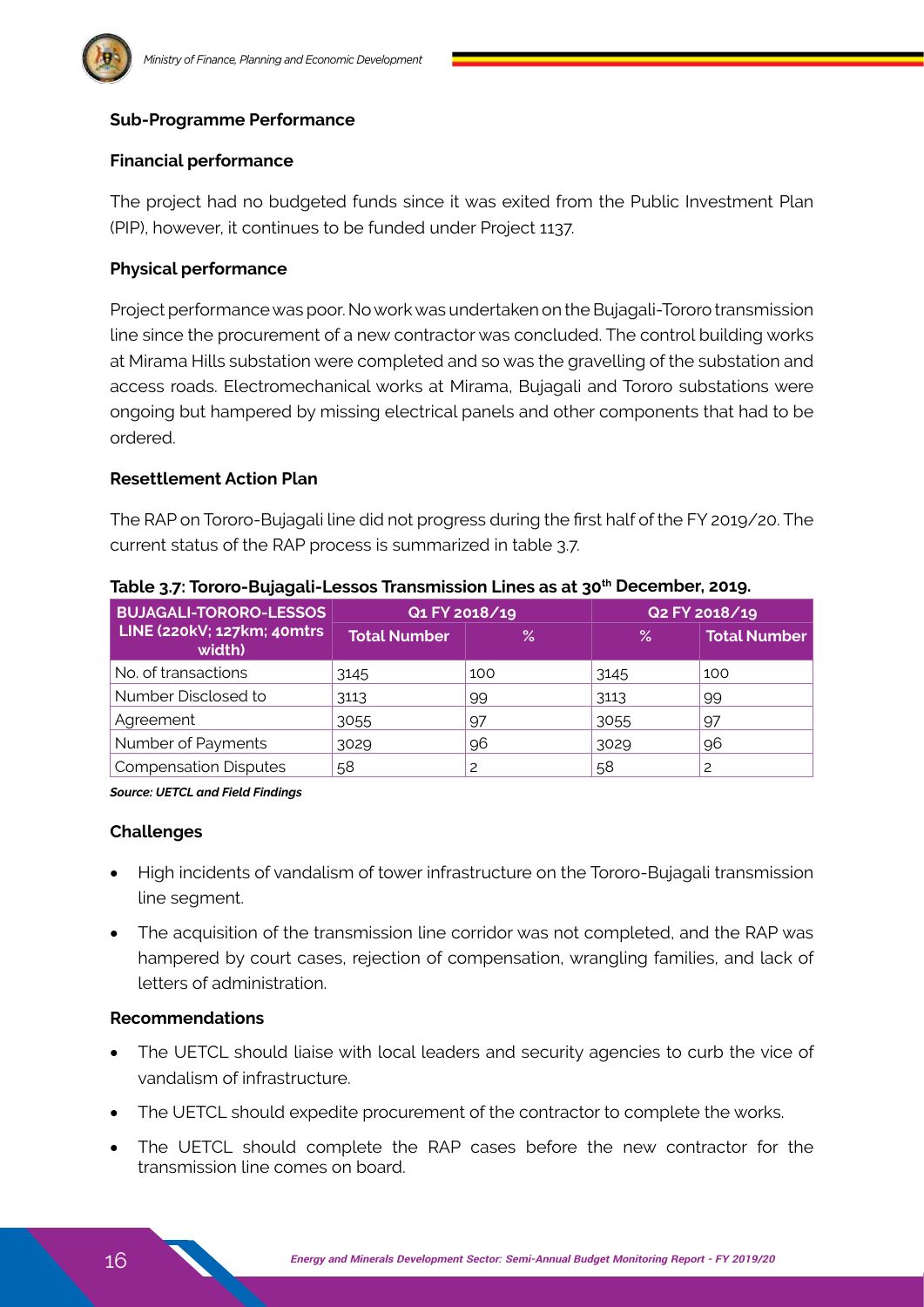



**Ongoing Works at Mirama Hills Substation**

#### **3.2.5 Sub-Programme 1222: Electrification of Industrial Parks**

The GoU established Industrial Parks in an effort to support industrial development in the country. The industrial parks that were identified will need reliable power supply and thus the identified projects to electrify these parks. The project EPC works are funded by a loan from the EXIM Bank of China (85%) and GoU counterpart (15%) with total cost of US\$99,975,885.34. The GoU is also to fund the acquisition of land on the project to the tune of UGX 55.163Bn.

The objective of the project is provision of adequate transmission capacity to cater for the projected demand from within the Industrial areas. The project comprises

- Construction of Luzira Industrial Park 132/33kV Substation and Transmission Line Project (15km)
- Construction of Mukono Industrial Park 132/33kV Substation and Transmission Line Project (5km)
- Construction of Iganga Industrial Park 132/33kV Substation and Transmission Line Project (10km)
- Construction of Namanve Industrial Park 132/33kV Substation and Transmission Line Project (5km)

#### **Sub-Programme Performance**

#### **Financial Performance**

The budget for FY 2019/20 was UGX 147.187bn of which UGX 47.939bn was GoU funding, and UGX 99.247bn was funded externally. All the GoU funds were released by end of Q2, while UGX 11.59bn of the external funding was disbursed by the project.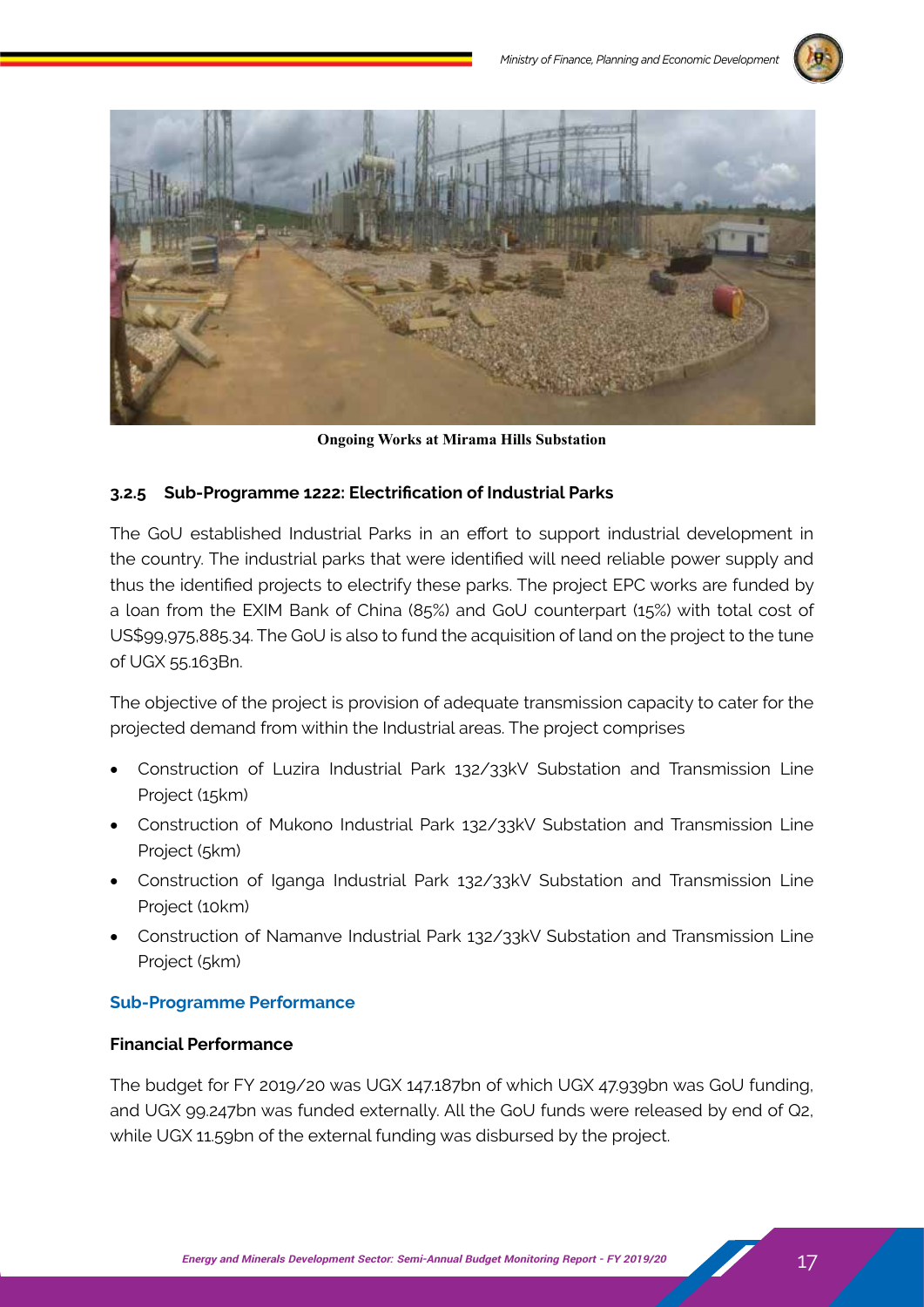

#### **Physical performance**

The project performance was fair. The pace of works greatly reduced compared to the previous FY due to failure to acquire all the land for the transmission line segments.

**1. Substations:** Works on Iganga, Namanve, Mukono and Luzira the substations were completed. The Iganga substation was also energized, joining Mukono substation that was energized in FY 2018/19.

**2. Transmission Lines:** The works on the Iganga substation transmission line were completed and the line energised. Works on the transmission line connecting Namanve North to Namanve South substations was ongoing with 18 of the planned 27 towers completed, and 2.7km of the planned 5.2km of conductor strung.

#### **Status of RAP Implementation**

The RAP implementation for the transmission lines lagged behind on the Namanve-Luzira transmission lines. The Namanve North-Namanve South T-line faced RoW challenges on 6 tower locations. The summary for the RAP Implementation for the PAPs in the transmission line corridor is summarized in Table 3.8.

|                              | Q4 FY 2018/19                 |        | Q1 FY 2019/20                 |        | Q2 FY 2019/20       |        |
|------------------------------|-------------------------------|--------|-------------------------------|--------|---------------------|--------|
|                              | <b>Total</b><br><b>Number</b> | $(\%)$ | <b>Total</b><br><b>Number</b> | $(\%)$ | <b>Total Number</b> | $(\%)$ |
| <b>Total Number of PAP</b>   | 705                           | 100    | 705                           | 100    | 705                 | 100    |
| Number Disclosed to          | 471                           | 67     | 476                           | 68     | 485                 | 69     |
| Agreements                   | 468                           | 66     | 472                           | 67     | 470                 | 67     |
| Number of Households<br>Paid | 369                           | 52     | 385                           | 55     | 416                 | 59     |
| <b>Compensation Disputes</b> | 3                             | O      | 4                             |        | 15                  |        |

#### **Table 3.8: RAP Progress for Electrification of Industrial Parks as at 31st December, 2019**

 *Source: UETCL and Field findings*

#### **Challenge**

• Works on all transmission line sections linking the Luzira substation to Namanve South substation had not commenced because of a court case that was resolved in November 2018.

#### **Recommendation**

The UETCL should enhance monitoring and supervision of the works to avoid further delays before the loan expires at the end of the year.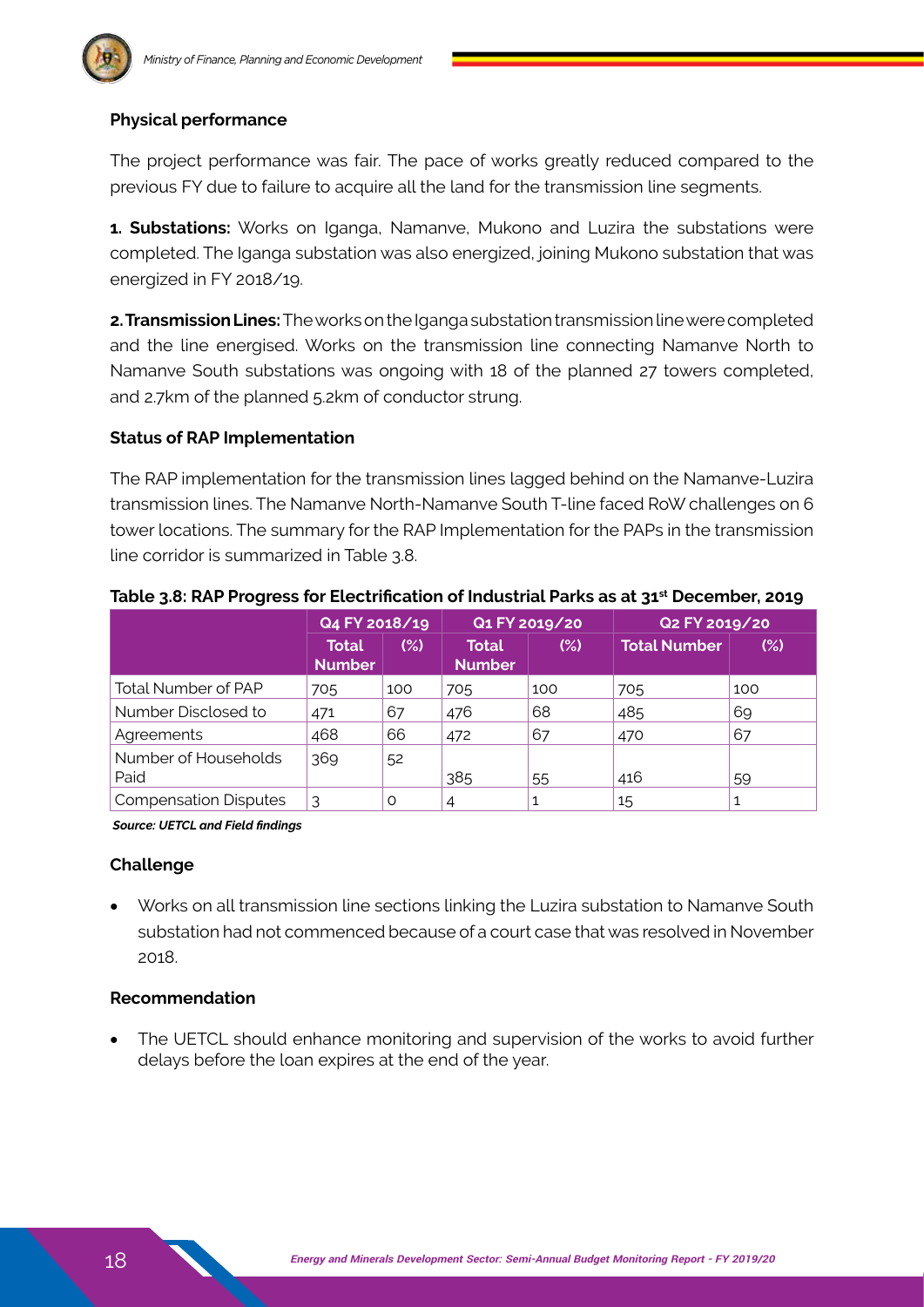



**L-R: A strung section of Namanve North – Namanve South transmission line at Kiwanga, Mukono; Installed Control Panels at the completed Luzira Substation**



**An aerial view of the plant house and outgoing 33kV feeders at the completed 132/33kV Luzira substation**

#### **Overall Programme Performance**

Overall performance of the Energy Planning, Management and Infrastructure Development Programme was poor at 53.2% (Table 3.9). There was moderate progress on the Karuma Interconnection Project and Electrification of Industrial Parks but they were still affected by RoW challenges. Works on other sub-programmes such as the Kampala-Entebbe Expansion Project, NELSAP and Lira-Tororo T-line, Opuyo-Moroto performed poorly. Projects such as Grid Expansion and Reinforcement, Masaka-Mbarara, Mirama-Kabale had not commenced works yet.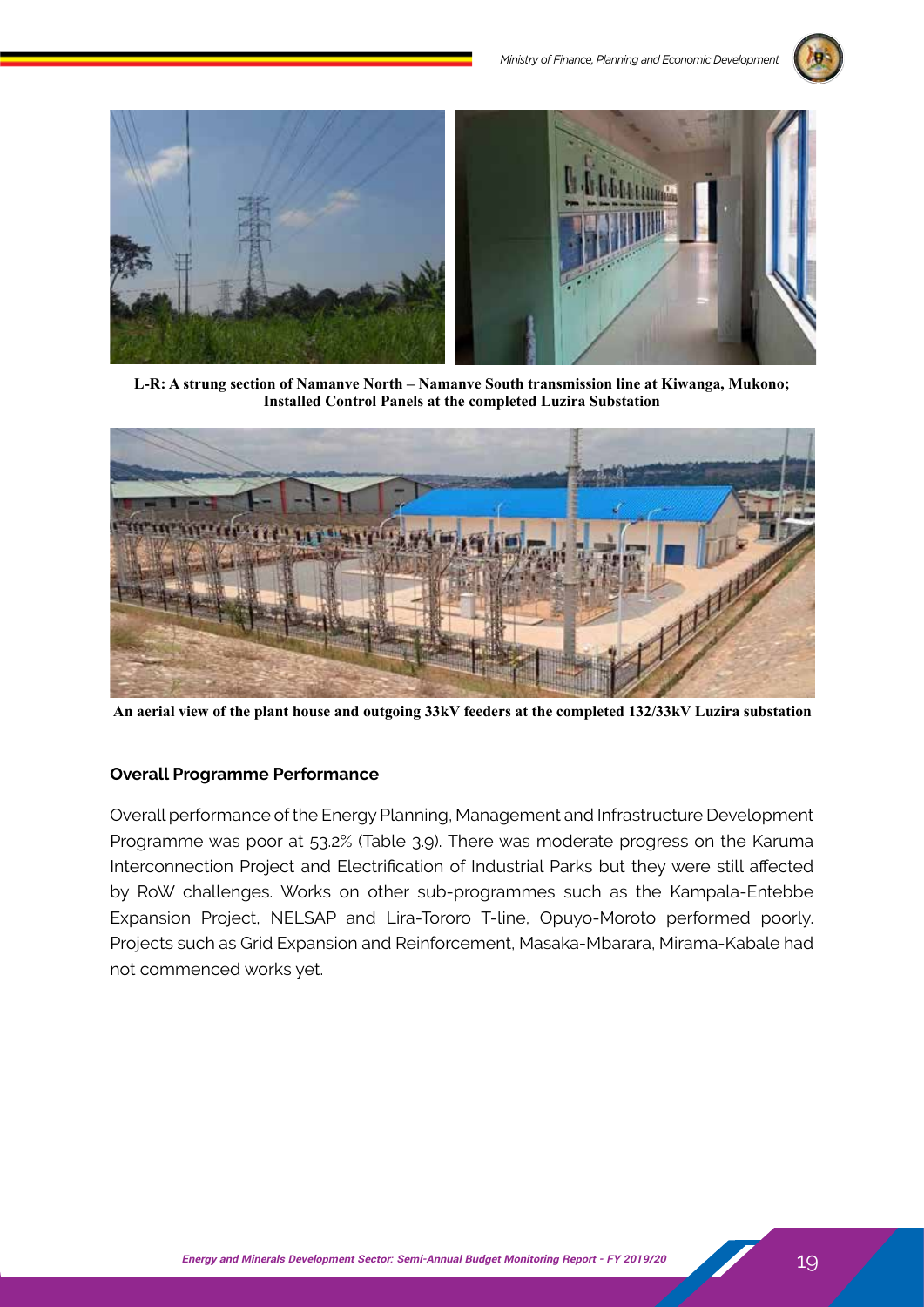#### **Table 3.9: Performance of the Energy Planning, Management and Infrastructure Development Programme as at 31st December, 2019**

| Sub-<br>programme                                          | <b>Output</b>                                                                                                                                   | <b>Annual</b><br><b>Budget</b><br>(Bn Ug<br>shs) | Cum.<br><b>Receipt</b><br>(Bn Ug<br>shs) | <b>Physical</b><br>performance<br>Score (%) | <b>Remark</b>                                                                                                                                                                                                                                            |
|------------------------------------------------------------|-------------------------------------------------------------------------------------------------------------------------------------------------|--------------------------------------------------|------------------------------------------|---------------------------------------------|----------------------------------------------------------------------------------------------------------------------------------------------------------------------------------------------------------------------------------------------------------|
| Kampala-<br>Entebbe<br>Expansion<br>Project                | Construction<br>of the Entebbe<br>Kampala 132kV<br>transmission line<br>and associated<br>substations                                           | 47                                               | 47                                       | 2.49                                        | Works on the plant<br>house at Entebbe<br>were at roofing level.<br>Excavation of switchyard<br>foundations commenced<br>at Entebbe substation.                                                                                                          |
|                                                            | <b>RAP</b><br>Implementation<br>and Monitoring<br>of works                                                                                      | 29                                               | $\mathbf{1}$                             | 0.26                                        | 72% of the PAPs were<br>compensated. There was<br>no progress recorded in<br>the RAP for the first half<br>of the FY.                                                                                                                                    |
| Mbarara-<br>Nkenda/<br>Tororo Lira<br>Transmission<br>Line | Implementation<br>of Resettlement<br><b>Action Plan</b>                                                                                         | $\circ$                                          | $\circ$                                  | 0.00                                        | The percentage of the<br>PAPs paid on the Tororo-<br>Lira T-line only improved<br>by 3% to 93%.                                                                                                                                                          |
|                                                            | Construction<br>of Mbarara-<br>Nkenda and<br>Tororo-Lira<br>transmission<br>lines and<br>substations                                            | 22                                               | 22                                       | 1.96                                        | A total of 657 out of 725<br>towers were completed<br>and stringing of 173km<br>out of the 263km was<br>done. During Q2 19<br>towers were completed<br>and 57km of stringing<br>added.                                                                   |
| Electrification<br>of Industrial<br>Parks                  | Construction<br>of Namanve<br>South, Luzira,<br>Mukono and<br>Iganga industrial<br>park substations<br>and associated<br>transmission<br>lines. | 99                                               | 99                                       | 10.63                                       | The transmission<br>line connecting<br>Iganga substation<br>was completed<br>and the substation<br>commissioned. Works<br>on the Namanve South-<br>Namanye North t-line<br>was on-going. Stringing<br>of 50% of the 5.2 km of<br>the line was completed. |
|                                                            | <b>RAP</b><br>Implementation<br>and supervision<br>of works                                                                                     | 48                                               | 48                                       | 4.28                                        | The court case affecting<br>the Namanye-Luzira<br>Tline was resolved. Six<br>tower locations were<br>still affected by RoW on<br>the Namanve South-<br>Namanve North T-Line.                                                                             |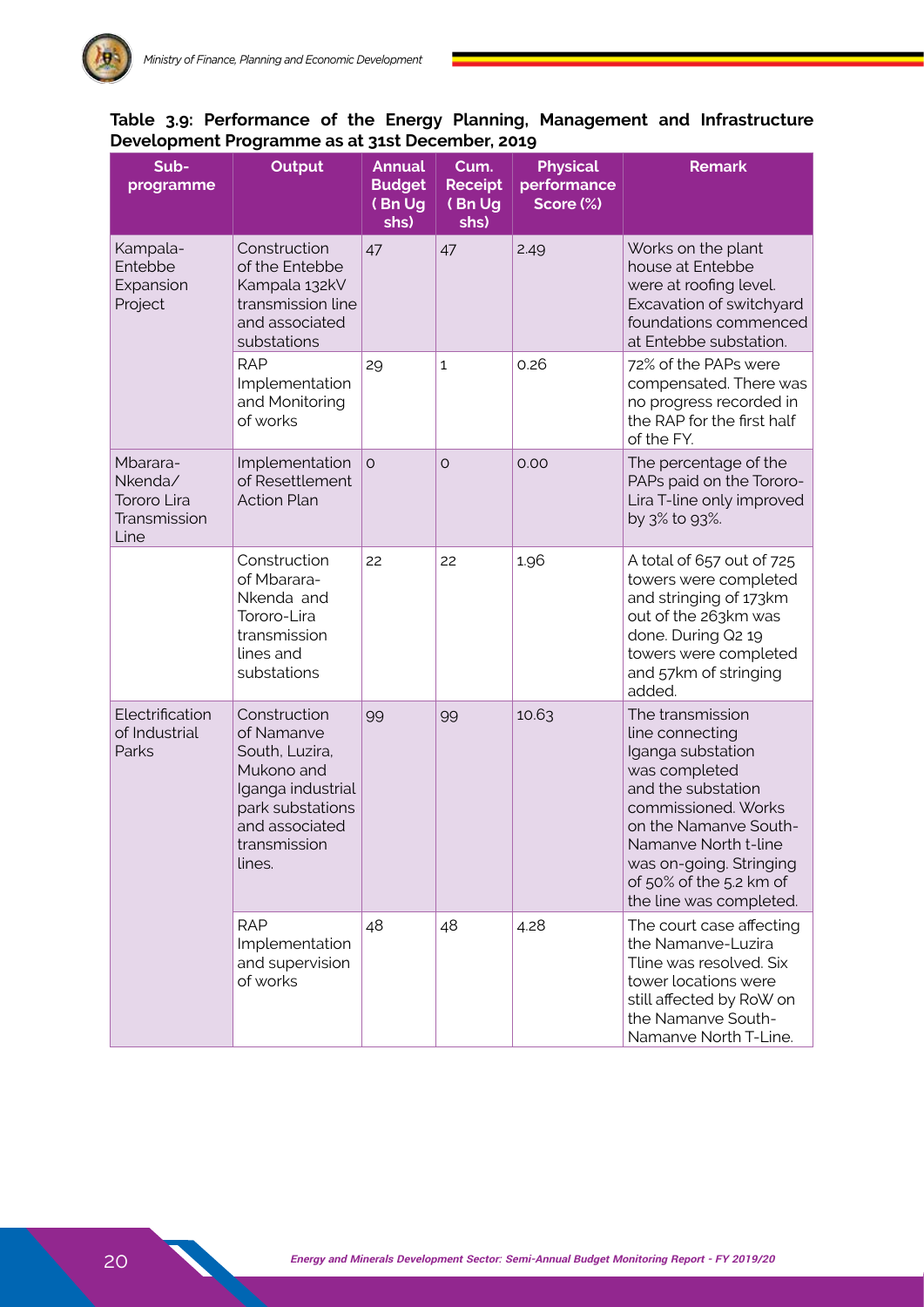

| Sub-<br>programme                    | Output                                                                                                                              | <b>Annual</b><br><b>Budget</b><br>(Bn Ug<br>shs) | Cum.<br><b>Receipt</b><br>(Bn Ug<br>shs) | <b>Physical</b><br>performance<br>Score (%) | <b>Remark</b>                                                                                                                                                                                                                                                                                                                                                                                                                             |
|--------------------------------------|-------------------------------------------------------------------------------------------------------------------------------------|--------------------------------------------------|------------------------------------------|---------------------------------------------|-------------------------------------------------------------------------------------------------------------------------------------------------------------------------------------------------------------------------------------------------------------------------------------------------------------------------------------------------------------------------------------------------------------------------------------------|
| Karuma<br>Interconnection<br>Project | <b>RAP</b><br>Implementation                                                                                                        | 6                                                | 6                                        | 0.49                                        | Payment of PAPs on the<br>Karuma-Kawanda T-Line<br>were at 82% and 72% on<br>the Karuma-Olwiyo line.                                                                                                                                                                                                                                                                                                                                      |
|                                      | Construction<br>of Karuma-<br>Kawanda,<br>Karuma-<br>Olwiyo, Karuma-<br>Lira transmission<br>lines and<br>associated<br>substations | 310                                              | 310                                      | 33.20                                       | Karuma substation:<br>Civil works completed<br>and electromechanical<br>equipment installation<br>almost complete.<br>Lira Substation:<br>Substation was<br>completed and<br>testing on-going.<br>Kawanda Substation:<br>All civil works<br>completed installation<br>of electromechanical<br>equipment done<br>Kawanda-Karuma T-Line.<br>Transmission lines:<br>248km of the 301 km on<br>the Karuma-Kawanda<br>T-line have been strung. |

*Source: IFMS, MEMD Q1&Q2 Reports FY 2019/20, Field Findings*

#### **The Large Hydro Power Infrastructure Programme**

The programme is intended to support development of large hydropower generation facilities in the country. The programme objective is to ensure adequate generation capacity for economic development and it contributes to the sector outcome of "*increased access to affordable and efficient sources of energy"*. The total budget allocation of this programme was 40.47% of the total vote budget. Sub-programmes monitored for the FY2019/20 were Isimba Hydropower Project, Karuma Hydropower Project, and Nyagak III Hydropower Project.

#### **3.2.6 Sub-Programme 1143: Isimba Hydroelectricity Power**

#### **Background**

The project is an 183MW hydropower plant funded jointly by a loan from China EXIM Bank (85%) and GoU (15%). The contract was signed in September 2013 and the contract sum for the project was US\$ 567.7 million for a planned period of 40 months. The EPC contractor for the hydropower plant (HPP) and the Isimba-Bujagali interconnection line is China International Water and Electric Corporation (CWE), and supervising consultant is Artelia EUA and Environment in association with KKAT Consult.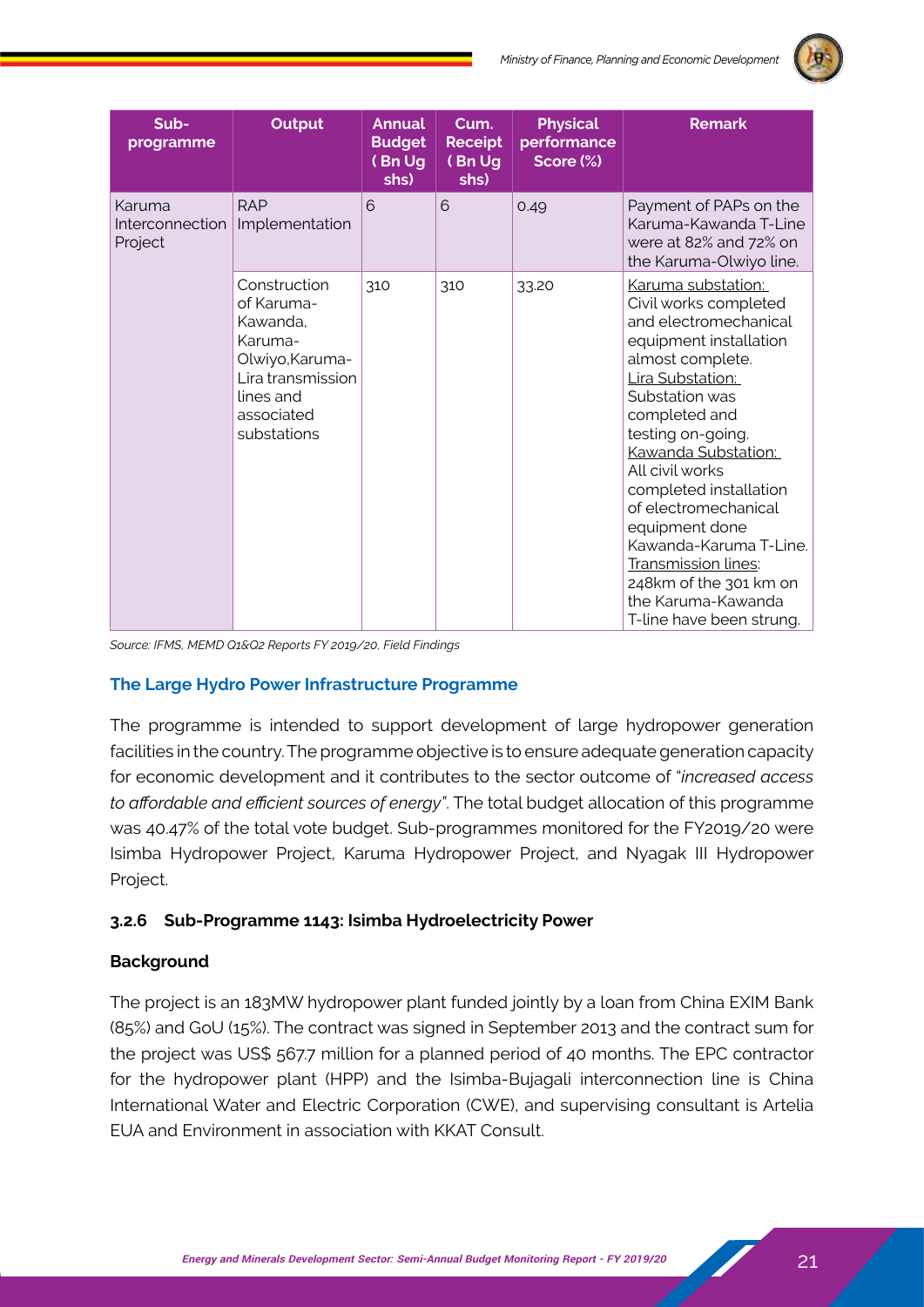#### **Sub-Programme Performance**

#### **Financial Performance**

Funds for certificate interim payments up to IPC #19 were USD 522,324,420. GoU funding release for supervision, Community Development Action Plan (CDAP) and RAP was good with the 55.2% of the budgeted UGX 48.035bn availed to MEMD and Uganda Electricity Generation Company Limited (UEGCL) to undertake their activities.

#### **Physical Performance**

*Under component 1(Hydropower Plant):* The major scope: right and left embankment dams, Spillways, and Power house were completed. Civil works in the powerhouse, spillway and switchyard were substantially complete. Electromechanical works in the spillway, powerhouse and switchyard were also substantially complete to allow continued plant operation after plant was commissioned in March 2019.

By the end of Q2, the overall physical progress of works at Isimba was estimated at 99.88% with the work breakdown summarized in Table 3.10.

|                                           | <b>Dam</b> | <b>Spillway</b> |                                  |       | <b>Power House</b>      | <b>TL &amp; Switchyard</b> |           |
|-------------------------------------------|------------|-----------------|----------------------------------|-------|-------------------------|----------------------------|-----------|
| LED <sub>2</sub>                          | RED3       | Civil Works     | E/M <sub>4</sub><br><b>Works</b> |       | Civil Works   E/M Works | Civil Works                | E/M Works |
| 100%                                      | 100%       | 99.99%          | 99.5%                            | 99.9% | 99.5%                   | 99.9%                      | 100%      |
| <b>Overall Physical Progress = 99.88%</b> |            |                 |                                  |       |                         |                            |           |

#### **Table 3.10: Summary of Physical Progress of Isimba HPP (Component 1)**

### Fixing of snags was ongoing but behind schedule with 90% of the 775 identified snags rectified by end of Q2. Some of the notable pending snags included installation of the log boom, Installation of rain water drainage, recommissioning of the firefighting system, testing of the trash rack cleaning machine and redesigning of the power house subsurface drainage.

*Under component 2(Bridge and Access Roads):* Overall progress of the works was at 27%. Works on the main structure (piers and girders) was ongoing with 4 sets of piers completed. The access roads and approach roads to the bridge were under construction.

#### *Under component 3: Community Development Action Plan (CDAP)*

The CDAP activities progressed well during the first half of FY. Works under Lot 2.1 had reached 71% physical progress.

At Busaana Secondary School, the scope of works was four classrooms including rain water harvesting tanks, one 5 stance lined VIP latrine and four staff houses. The final finishes and electrical installation were being undertaken.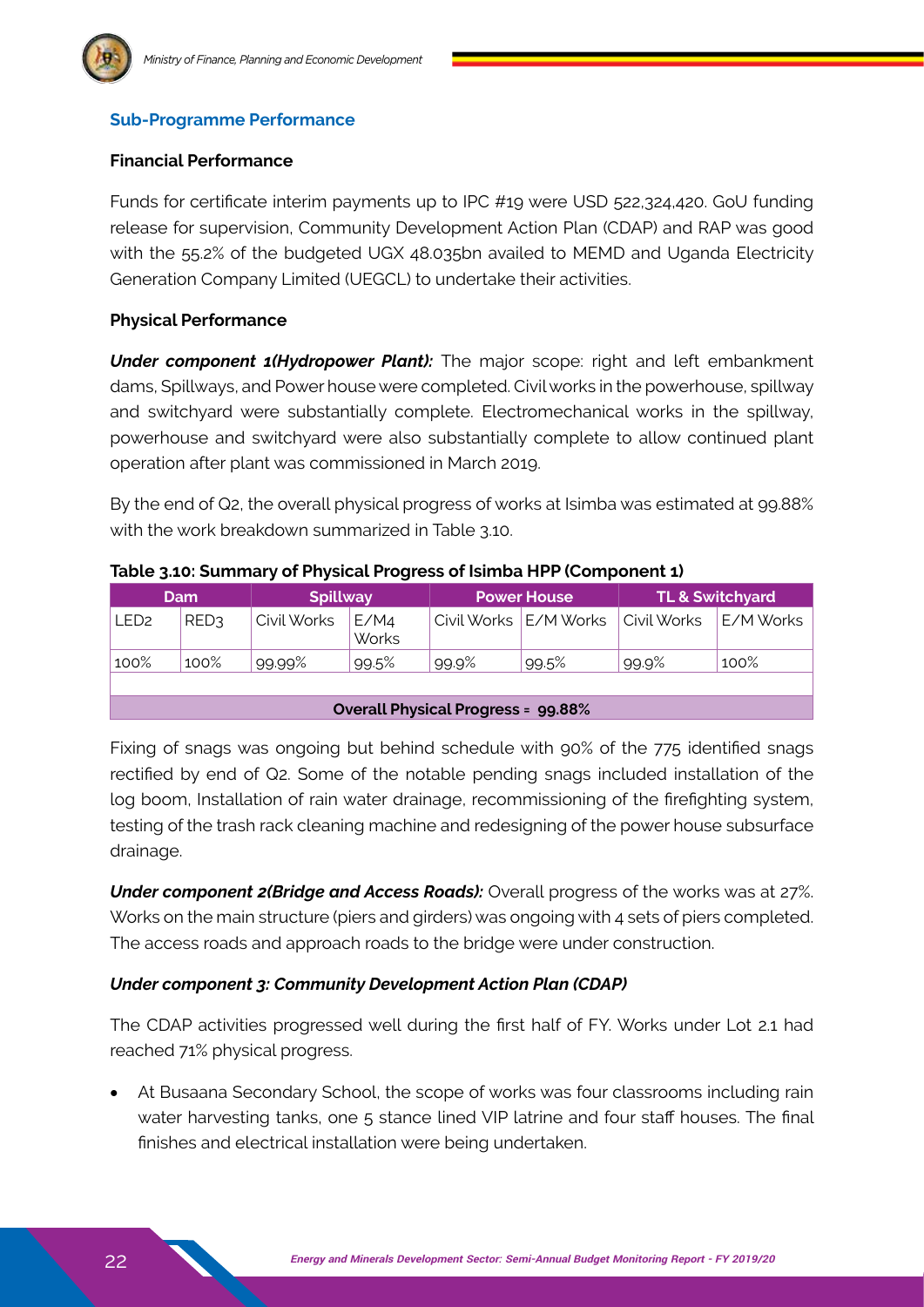

• At Nakakandwa and Nakatooke primary schools the scope of the works was four classrooms and an office, including rain water harvesting tanks, one 5 stance lined VIP latrine, and one staff house. Works were at finishing level.

Works under Lot 2.2 were at 64% physical progress.

- At Busaana HC III scope included a general ward, maternity ward, one VIP latrine with 5 stances and one staff house. Final finishing works were being ongoing on the general ward and staff houses.
- $\bullet$  At Bukamba HC II scope of works was a maternity ward, one VIP latrine with 5 stance, and one staff house. Roofing was completed and plastering ongoing.

Works under Lot 2.3 were at 95% physical progress.

- At Nakanduro Primary School 2 classroom blocks of 3 classrooms and 4 classrooms, together with a one 5 stance lined VIP latrine were completed.
- At St. Andrews Kiyunga Primary School, 4 classrooms each with a rain water harvesting tank, one 5 stance lined VIP latrine and one staff house were completed.

Under Lot 2.4 were at 74% physical progress.

- One general ward, one 5 stance lined VIP latrine, and one staff house at Mbulamuti HCIII.
- One general ward with recovery at Nankandulo HCIV.
- A general ward, one 5 stance lined VIP latrine, and one staff house at Kiyunga HCII. Finishing works on the general ward were ongoing,

Under Lot 2.5, works were at 71% physical progress.

- Construction of a workshop block at Lwanyama Technical Institute was ongoing with completion of the superstructure; pending works included fixing of doors and windows.
- Construction of a teacher's house at Lwanyama Technical Institute was almost complete with 95% of the works done.

### **Challenges**

- Inadequate funding of the CDAP limiting progress of the planned activities.
- Insufficient funds to continue employing the Owners Engineer (OE) leading to the need to scale down the deployment of the staff from the OE to fully cover the time required to fix all the snags.
- The project loan expires in June 2020 yet there are pending works including construction of the bridge across the Nile. The contractor therefore could not be paid the balance of USD 45 Million and it was highly likely the remaining works would not be complete by this date posing a risk to the project.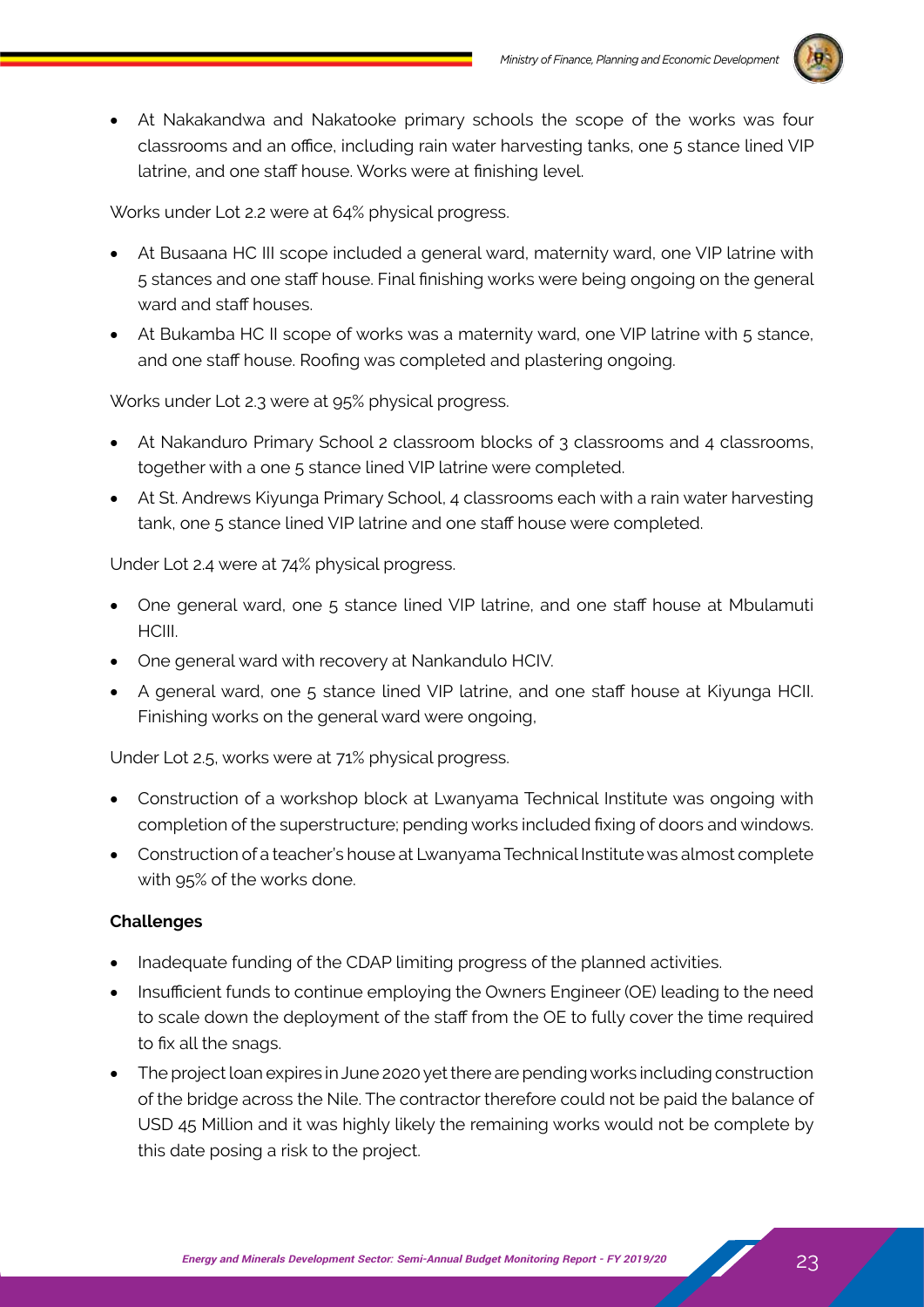

**On- going civil works on the concrete support piers for the Bridge at Isimba HPP**



**L-R: Civil works at Lwanyama Technical Institute, Kamuli; Works on the classrooms blocks at Busaana Secondary School, Kayunga**

### **3.2.7 Sub-Programme 1183: Karuma Hydroelectricity Power**

#### **Background**

The GoU is developing Karuma Hydro power plant as a public investment to generate 600MW of electricity. The medium term objective of the project is the ultimate development of Karuma Hydropower Plant and its associated transmission line interconnection. The hydropower plant will contribute to increasing power supply in the country, and possibly in the East African region. The EPC contractor is Sino Hydro Corporation Limited at a total cost of USD 1,398,516,747. The financing of the project is through a loan from the China EXIM Bank (85%) and GoU (15%).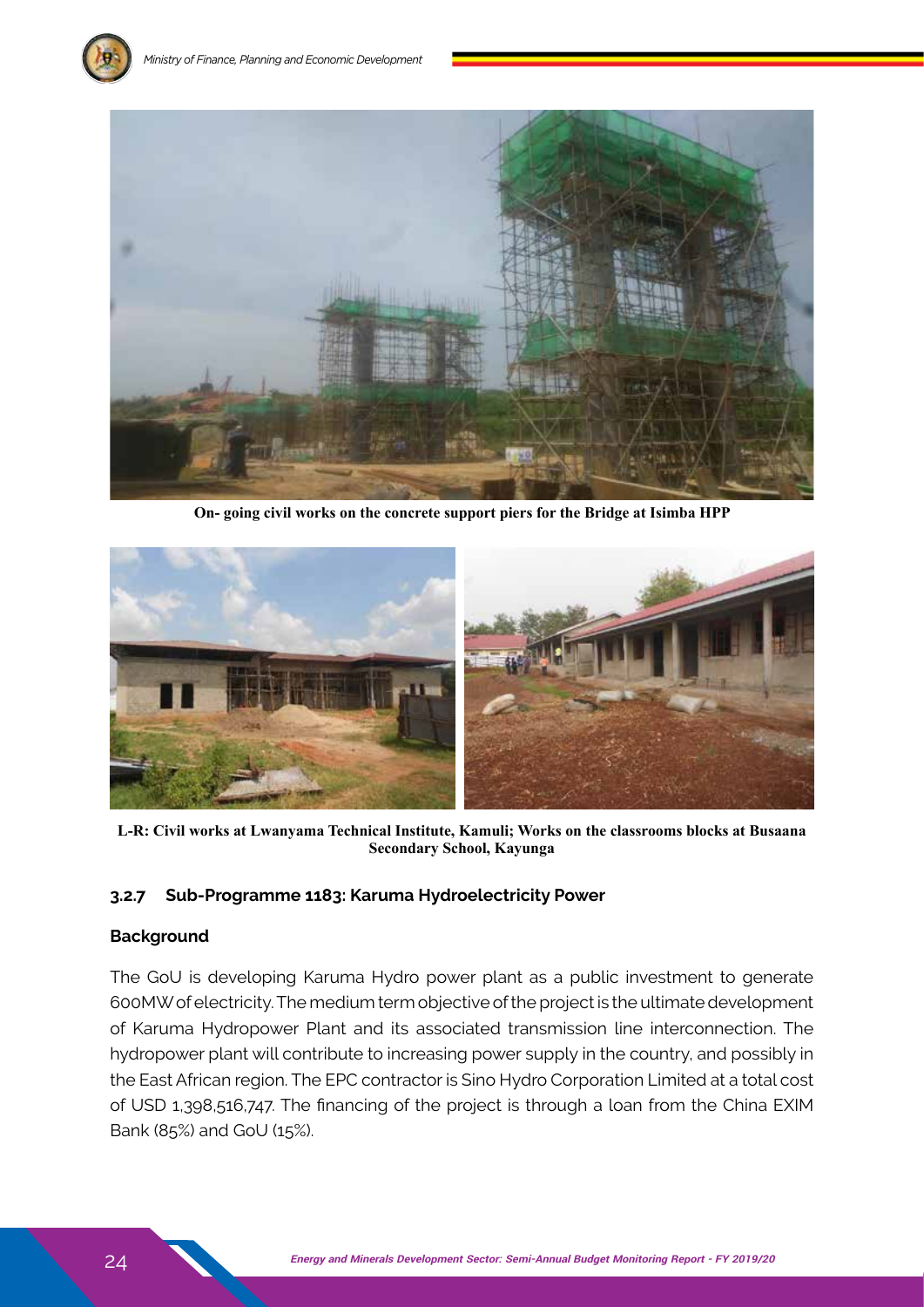

### **Financial Performance**

At the end of Q2, the gross certified payments were at 93% of the total contract amount (USD 1,300,935,755 out of USD 1,398,516,759) including amount of fully recovered advance payment. The budgeted GoU amount was UGX 39.896Bn and by end of Q2, UGX 24.943Bn had been released to MEMD and UEGCL for supervision, RAP and construction of the workers camp.

### **Physical performance**

Overall progress was at 97.83% by the end of the Q2. All the works at the dam were in advanced stages of completion.

- • **Civil works**: 97.9% of the civil works were completed. These included: construction of power intake, concrete construction of dam (Block 1~16) and stilling status basin, concreting of HRT Pressure Shaft, concrete construction of TRT(Invert Lining) and TRT (Overt Lining), installation of HRT Penstock (Lower Bends), concreting of HRT (Invert Lining) and HRT (Overt Lining), Plugging of Adits #1-10. Right bank excavation and concrete works were ongoing. In the Main Transformer Cavern, BDT and cable vertical shaft, the second stage of finishing works was ongoing. Final grouting works of the lining and plugging in TBT were in progress for Units 4, 5 & 6. Final works which included tiling of the floor and painting of the walls in the powerhouse and erection bay were being finalized.
- • **Hydro-mechanical /Electro-mechanical works**: 97.5% of the HM works were completed and Electromechanical works at 98.3%. Installation of turbine and generator components on the Units 1, 2, 3, 4, 5 was completed and testing on unit 5 ongoing. Installation of turbine and generator components on unit 6 was at 90% completion.

The EPCC had requested for a 12 months Extension of Time (EoT) thus extending the project completion date from 31st December 2019 to 30th November 2020.

### **Construction of the Employers camp**

The works on the employer's facilities were ongoing. The canteen, laboratory, office building, Karuma complex buildings were completed, pending commissioning of the mechanical/electrical systems and fixing of snags. The completed housing units, office block, and laboratory should have been ready for occupancy by 30th January 2020 after completion of the treatment plant.

### **Resettlement Action Plan (RAP) and Community Action Development Plan (CDAP)**

Land for the reservoir impounding had not been fully acquired by MEMD, however it committed to handing over the land for the Karuma Reservoir Impounding area and Buffer Zone by 30th May 2020.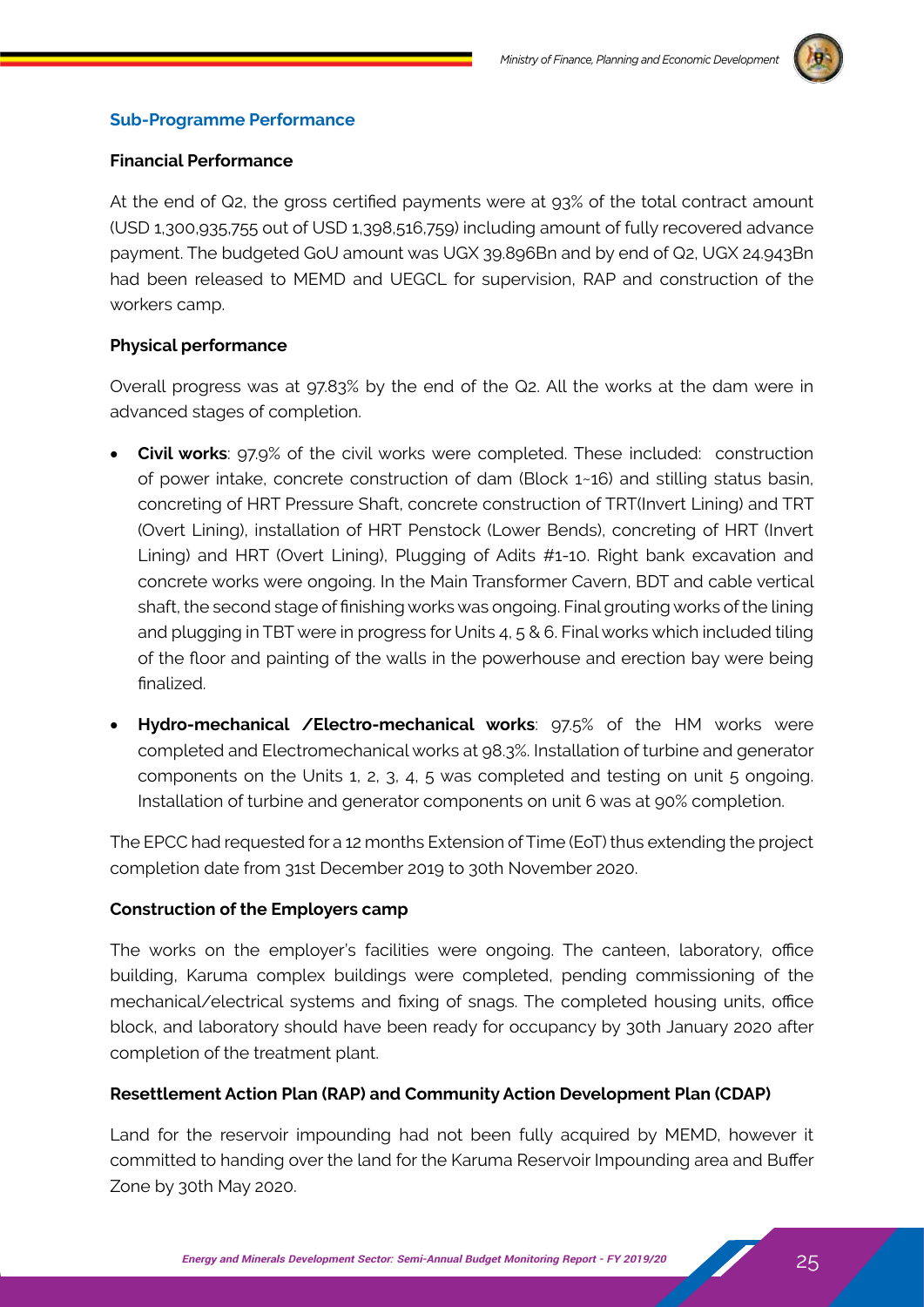

### **Challenges**

- The delayed implementation of CDAP activities continues to create anxiety in the community around the project areas.
- The MEMD had not yet compensated for land around the reservoir area thus affecting the EPC works. In addition, 115 PAPs claim not to have been compensated by MEMD.

#### **Recommendations**

- The MEMD should complete land acquisition for the project to prevent the delay of critical activities required to be undertaken during the testing and commissioning of the dam.
- Prioritize release of funds for the Karuma CDAP. The commencement of the CDAP is behind schedule by over 2 years.



**A view of the completed spillway section of the Karuma HPP**



**L-R: Partially complete works on the Fish Ladder; Final finishing work on the floor in the powerhouse**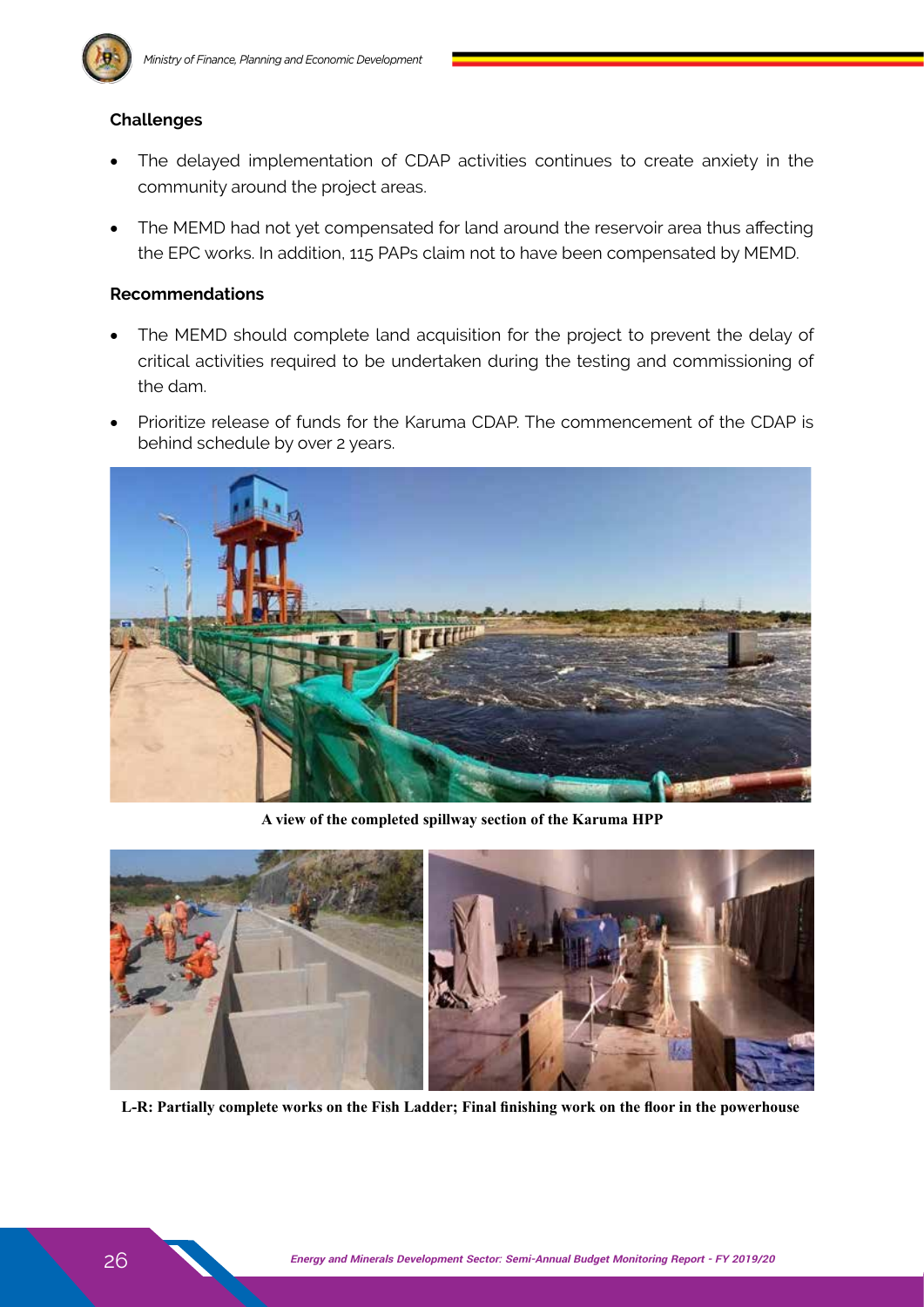

### **3.2.8 Sub-Programme 1351: Nyagak III Hydropower Project**

### **Background**

Nyagak III is one of the projects supported under the programme "*Efficient and Sustainable Energy Supply in Uganda*" by the Government of Uganda (GoU) through the Ministry of Energy and Mineral Development (MEMD) with support of the German Government.

The project is being developed as a Public Private Partnership (PPP) by a Special Purpose Vehicle (Genmax Nyagak Limited) formed between UEGCL and the procured Private Sector Partner, a consortium of Hydromax Limited and Dott Services Limited.

The project scope involves;

- Construction of 2x2.75MW Nyagak III small hydropower plant.
- Constructed of 5km of 33kV interconnection line terminating at Nyagak I switch vard.
- Sub-Programme performance

### **Financial Performance**

The total budget for the sub-programme in the FY is UGX2.293bn, of which UGX0.735bn was released by end of Q2.

### **Physical performance**

- Project performance was fair. The works at site recommenced in May 2019 and progress at end of December 2019 was as follows:
- Pipe Conduit: Excavation was ongoing for the access road. Progress was on schedule.
- Dam and Intake: Dam excavation was ongoing at 92% completion.
- Powerhouse Access Road: Work was ongoing, but progress was affected by delays due to land compensation.
- The river diversion was pending the completion of the downstream cofferdam due to unresolved cultural site issues.

### **Challenges**

The programme faced several challenges, among them:

- Land acquisition for some structures e.g. access road to power house, extra land along pipe conduit and for staff quarters during operations phase and issues of cultural sites in the area.
- The UEGCL did not provide its share of funding to the project because Government had not released funds.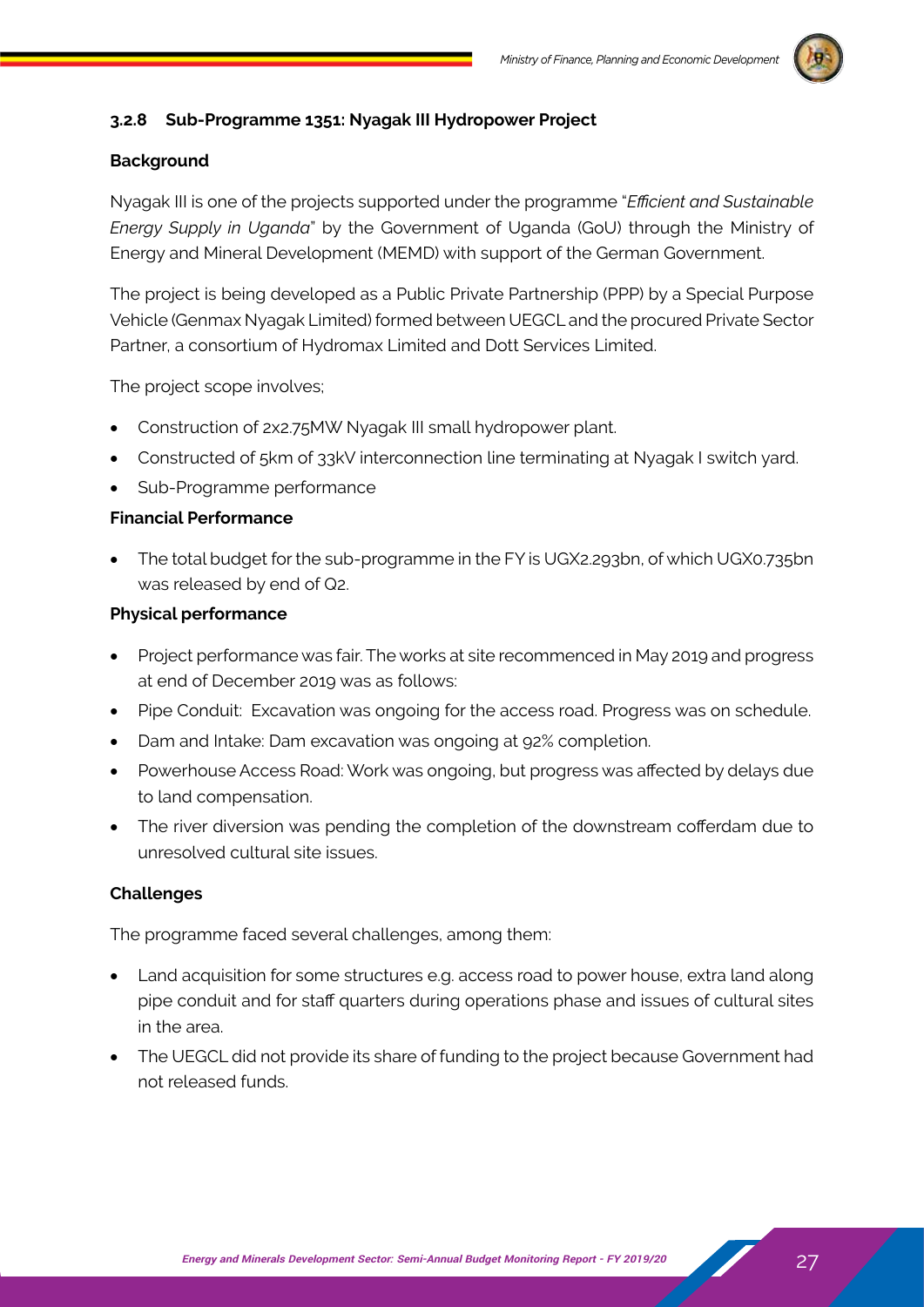

**L-R: Completed river diversion channel; On-going dam foundation excavation works**

### **Overall programme performance**

The overall performance of the programme was good at 72.0 % (Table 3.11). Works at Isimba were completed and monitoring the operations of the power plant was ongoing. The works at Karuma HPP were also in advanced stages with the completion of assembly of the turbines and generators in the power house. The testing of equipment was ongoing.

| Sub-<br>programmes | Output                                                   | <b>Annual</b><br><b>Budget</b><br>(Bn Ug<br>shs) | Cum.<br><b>Receipt</b><br>(Bn Ug<br>shs) | <b>Physical</b><br>performance<br>Score (%) | <b>Remark</b>                                                                                                                                                                                                                                                                                                                                                                                    |
|--------------------|----------------------------------------------------------|--------------------------------------------------|------------------------------------------|---------------------------------------------|--------------------------------------------------------------------------------------------------------------------------------------------------------------------------------------------------------------------------------------------------------------------------------------------------------------------------------------------------------------------------------------------------|
| Isimba HPP         | Construction<br>works at Isimba<br><b>HPP and Bridge</b> | 23                                               | 12                                       | 2.20                                        | All major works on the<br>hydropower plant were<br>completed. Rectification of<br>defects was ongoing, and so were<br>works on the Isimba bridge. Piers<br>to hold the bridge deck were<br>being erected.                                                                                                                                                                                        |
|                    | Supervision of<br>works on Isimba<br><b>HPP</b>          | 15                                               | 8                                        | 1.03                                        | The operation and running of the<br>power plant was being monitored<br>and the supervising consultant<br>continued to monitor the fixing of<br>snags/defects.                                                                                                                                                                                                                                    |
|                    | Implementation<br>of the CDAP<br>and ESMP                | 100                                              | 15                                       | 1.01                                        | CDAP activities were in advanced<br>stages in both Kamuli and<br>Kayunga districts. Works were<br>ongoing at the following sites:<br>Kiyunga HC II, Bukamba HC II,<br>Namusaala HC II. Mbubalmbuti<br>HC II, Buluya HC II, Nakanduro HC<br>IV, N Lwanyama Tech Institute,<br>Busaana Secondary school.<br>Works on St. Andrews Primary<br>School and Nakanduro Primary<br>School were completed. |

|                |  |  | Table 3.11: Performance of the Large Hydro Infrastructure Programme as at $31st$ |  |  |
|----------------|--|--|----------------------------------------------------------------------------------|--|--|
| December, 2019 |  |  |                                                                                  |  |  |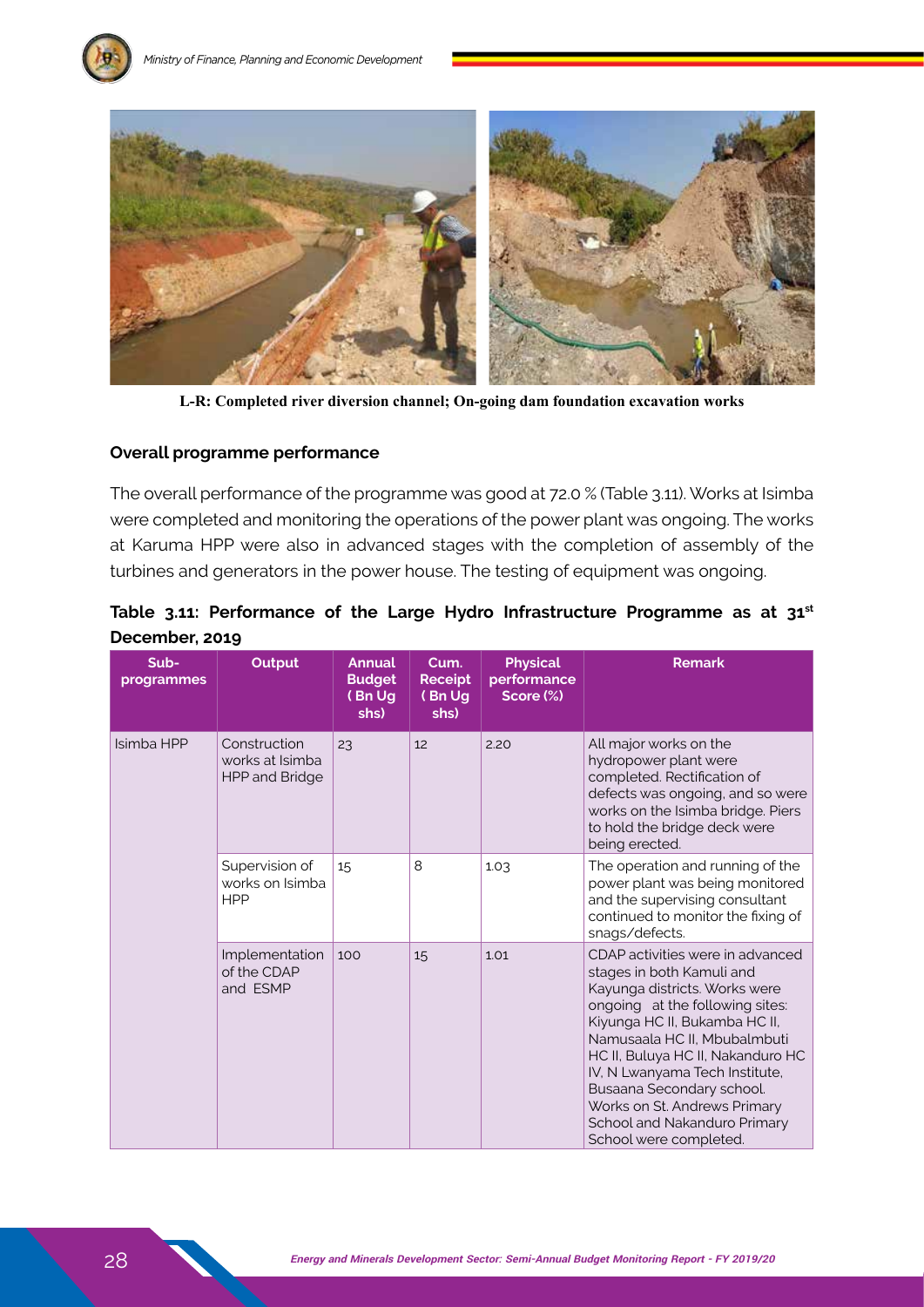

| Sub-<br>programmes         | <b>Output</b>                                            | <b>Annual</b><br><b>Budget</b><br>(Bn Ug<br>shs) | Cum.<br><b>Receipt</b><br>(Bn Ug<br>shs) | <b>Physical</b><br>performance<br>Score (%) | <b>Remark</b>                                                                                                                                                                                                                                       |
|----------------------------|----------------------------------------------------------|--------------------------------------------------|------------------------------------------|---------------------------------------------|-----------------------------------------------------------------------------------------------------------------------------------------------------------------------------------------------------------------------------------------------------|
| Karuma HPP                 | Construction<br>works on<br>Karuma HPP                   | 563                                              | 563                                      | 67.77                                       | Overall progress was at 94.9%.<br>The civil works were at 95.1%<br>with dam works complete on<br>blocks 1-16, works on blocks<br>17-18 of the dam were ongoing.<br>Electromechanical works at 92.8%<br>and Hydro mechanical works<br>were at 94.6%. |
|                            | Supervision<br>of works on<br>Karuma HPP                 | 26                                               | 15                                       | 2.21                                        | AF Consult continued to<br>supervise the works.                                                                                                                                                                                                     |
|                            | Implementation<br>of the RAP.<br>CDAP and<br><b>ESMP</b> | 14                                               | 10                                       | 0.37                                        | CDAP awaited funding.                                                                                                                                                                                                                               |
| Nyagak III HPP             | Construction<br>works on<br>Nyagak HPP                   | $\Omega$                                         | $\overline{O}$                           | 0.00                                        | Private partner awaited UEGCL<br>financial contribution.                                                                                                                                                                                            |
|                            | Supervision<br>of works on<br>Nyagak HPP                 | 5                                                | $\overline{c}$                           | 0.21                                        | Supervision consultants for both<br>the private partner and UEGCL<br>were on site.                                                                                                                                                                  |
|                            | Implementation<br>of RAP, ESMP                           | $\overline{c}$                                   | $\mathbf{1}$                             | 0.06                                        | Land acquisition not fully<br>completed, which delayed works.                                                                                                                                                                                       |
| Overall output performance |                                                          |                                                  |                                          | 72.01                                       |                                                                                                                                                                                                                                                     |

*Source: IFMS, UEGCL, MEMD Q2 Reports, Field Findings*

### **The Petroleum Exploration, Development, Production, Value addition and Distribution of Petroleum Products Programme**

The programme effectively monitors all petroleum operations in the country for the exploitation of the petroleum resource in an economically and environmentally conducive manner. The Directorate of Petroleum in the MEMD is responsible for promoting and regulating the petroleum upstream (exploration, development and production) sub-sector in the country.

The directorate also handles the development of the country's petroleum midstream sub-sector, which involves planning for the development of the refinery and pipelines in the country. The programme contributes to the third sector outcome of "*sustainable management of the country's oil and gas resources."* The programme aims at increasing the number of Ugandans with professional jobs in the oil and gas sector and also increasing the level of growth of investment in petroleum downstream infrastructure.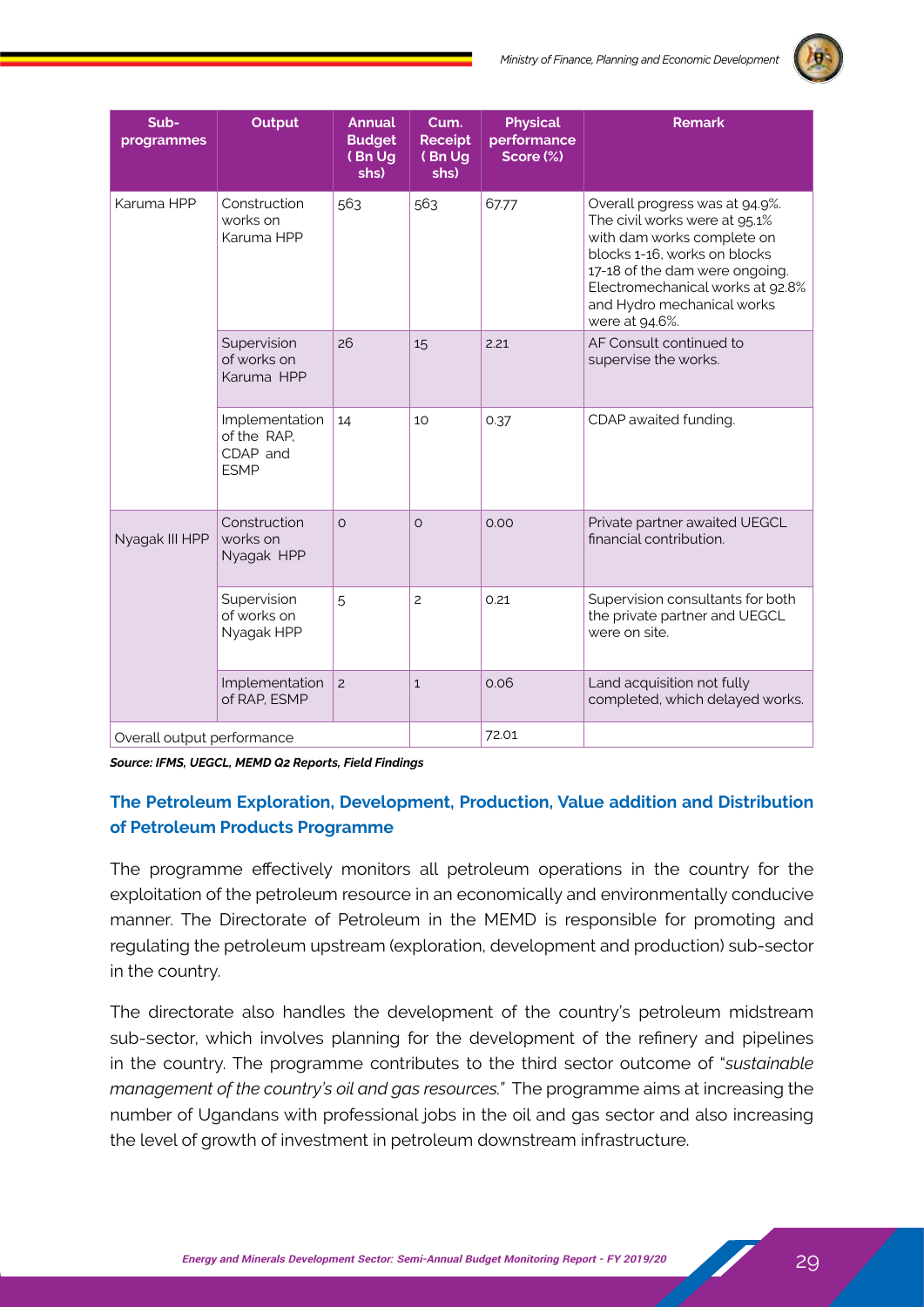

The programme took up 2.7% of the total sector budget for FY2019/20. It comprises of the following sub-programmes; Strengthening the Development and Production Phases of Oil and Gas Sector sub-programme (1355), Skills for Oil and gas Africa/SOGA Subprogramme (1410),Construction of Oil Refinery sub-programme (1184, Midstream Petroleum Infrastructure Development Project sub-programme (1352). Under the programme the Strengthening the Development and Production sub-programme was monitored.

Under the programme, the Lead Investor, M/s Albertine Graben Refinery Consortium (AGRC) for the Oil Refinery was still conducting the Front End Engineering Design (FEED) studies to inform the Final Investment Decision (FID) of the Refinery Project. On the East African Crude oil export pipeline (EACOP) negotiations of the Host Government Agreement (HGA) between Government of Uganda and the Joint Venture Partners were ongoing.

### **3.2.9 Sub-Programme 1355: Strengthening the Development and Production Phases of Oil and Gas Sector**

### **Background**

The purpose of the project is to put in place institutional arrangements and capacities to ensure well-coordinated and results oriented resource management, revenue management, environmental management and Health Safety Environmental (HSE) management in the oil and gas sector in Uganda in order to contribute to the achievement of the objectives of the National Oil and Gas Policy (NOGP).

### **Sub-Programme Performance**

### **Financial Performance**

The sub-programme budget for FY 2019/20 is UGX38.53bn, of which UGX14.74bn was released and UGX 9.76bn spent by 31st December, 2019.

### **Physical Performance**

The sub-programme performance was fair. About 200 line kilometers of geophysical data and over 320 sq.km of geological and geochemical mapping were undertaken in Moroto-Kadam basin representing 40% of data collection of the basin.

In a bid to promote the second licensing round which was launched in the FY 2018/19, three (3) road shows were held in London, Houston and Dubai in October 2019. The request for qualification stage was set to close on 31<sup>st</sup> March, 2020 after which the bidding stage would commence. Review for the applications for production licenses in respect of Mpyo and Jobi-East discoveries in Exploration Area 1 was ongoing.

The RAP for the Tilenga development projects in Bullisa and Kingfisher in Hoima had progressed to 71% and 95% respectively.

The construction of phase-3 of the National Petroleum and Repository, Laboratories and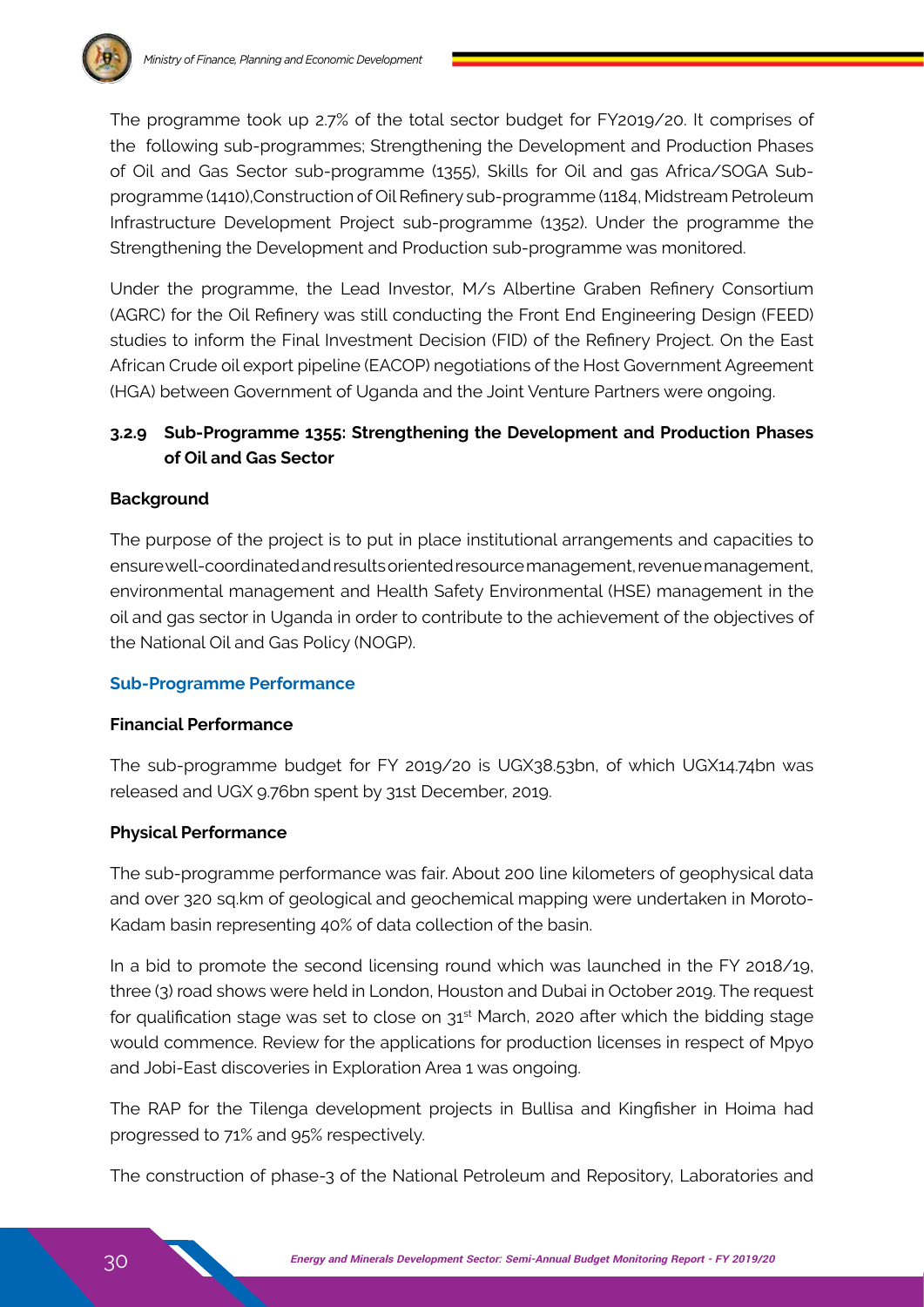

offices for the Directorate of Petroleum and the Petroleum Authority of Uganda (PAU) was also ongoing with progress of construction works at 70%. Works were behind schedule.

On acquisition of software and laboratory equipment, the maintenance license for GEOSOFT and PETREL were acquired, while the procurement for one gravity meter and one Hawk analyzer was ongoing at bidding notice stage.

### **Challenge**

Inadequate staffing levels as most MEMD officials migrated to PAU and UNOC which had better remuneration terms.

### **Recommendation**

The MEMD should urgently follow up with Ministry of Public Service (MoPS) to fill the vacant positions.



**L-R: A newly acquired GPS set; Ongoing works on the offices for the Petroleum Directorate and Petroleum Authority in Entebbe**

### **Overall Programme Performance**

The overall performance for the programme was fair at 65.7% (Table 3.12). The programme received UGX14.74bn (38.3%) as at 31<sup>st</sup> December 2019 and absorption was fair at 66.2%. The construction of phase-3 of the National Petroleum Data Repository, Laboratories and Offices for the Directorate of Petroleum and PAU was at 70%, but still behind schedule. The progress of the construction during the FY was very low.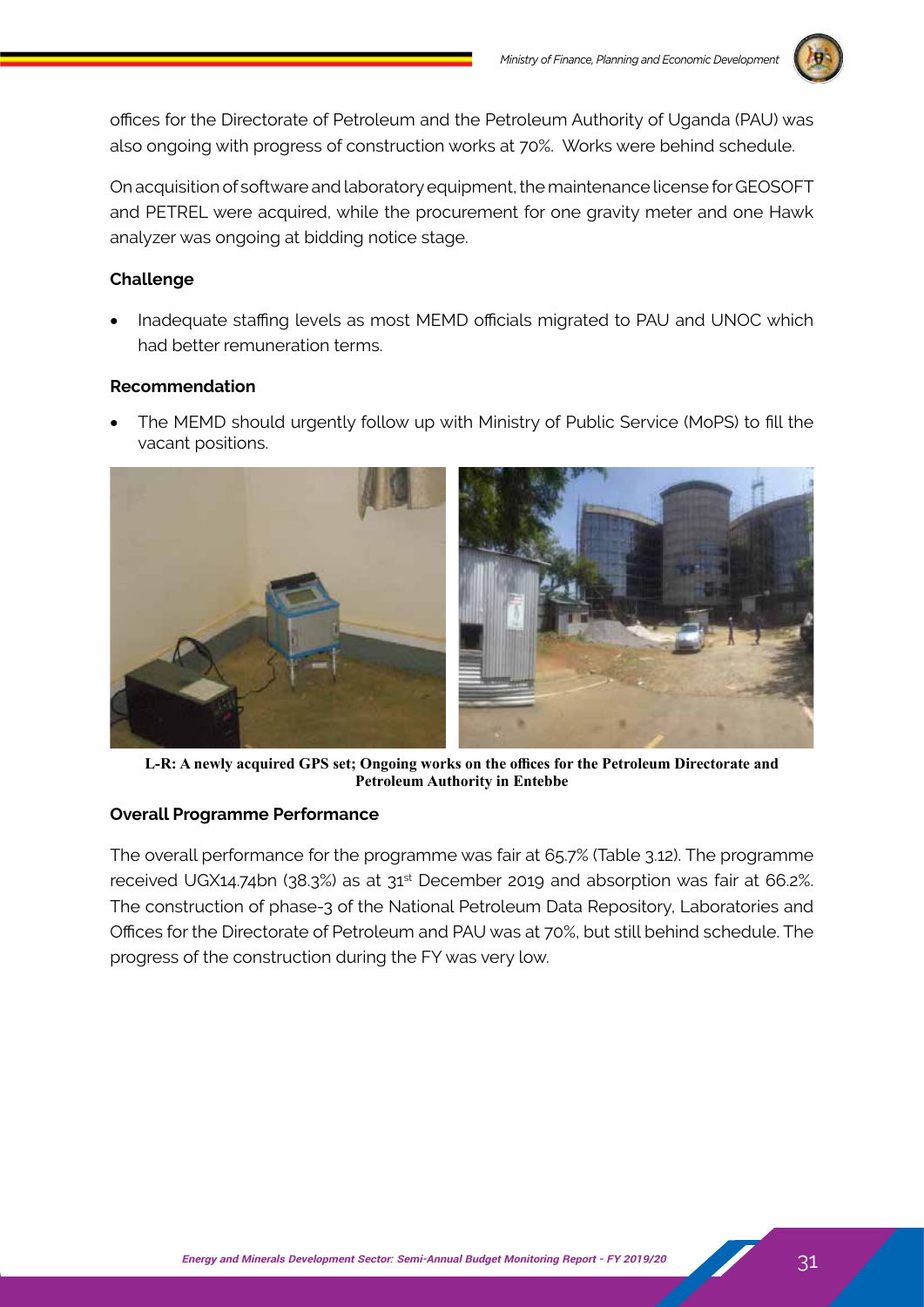

### **Table 3.12: Performance of the Petroleum Exploration, Development, Production, Value Addition and Distribution of Petroleum Products Programme as at 31st December, 2019**

| <b>Output</b>                                                            | <b>Annual</b><br><b>Budget</b><br>(Billion<br>Ug shs) | Cum.<br><b>Receipt (</b><br><b>Billion Ug</b><br>shs) | <b>Physical</b><br>performance<br>Score (%) | <b>Remark</b>                                                                                                                                                                                                                                                                                     |  |  |
|--------------------------------------------------------------------------|-------------------------------------------------------|-------------------------------------------------------|---------------------------------------------|---------------------------------------------------------------------------------------------------------------------------------------------------------------------------------------------------------------------------------------------------------------------------------------------------|--|--|
| Promotion of<br>the country's<br>petroleum<br>potential and<br>licensing | 5.728                                                 | 2.998                                                 | 11.36                                       | Approx. 200 line km of<br>geophysical data and over<br>320sq km of geological<br>and geochemical mapping<br>undertaken in Moroto- Kadam<br>Basin. 3 road shows were held<br>in London, Houston and Dubai.<br>Application for production<br>licenses for Mpyo and Jobi East<br>still under review. |  |  |
| Initiate and<br>formulate<br>petroleum<br>policy and<br>legislation      | 0.142                                                 | 0.069                                                 | 0.32                                        | Populating the Monitoring and<br>Evaluation database for the<br>NOGP was at 50%. Draft terms<br>of reference for coordination<br>and consultancy services for RIA<br>were in place.                                                                                                               |  |  |
| Capacity<br>building for<br>the oil and gas<br>sector                    | 8.940                                                 | 3.643                                                 | 19.93                                       | One staff member commenced<br>a M.Sc. in International Energy<br>studies. Three short courses<br>were conducted, and three staff<br>were hired.                                                                                                                                                   |  |  |
| Monitoring<br>upstream<br>petroleum<br>activities                        | 0.230                                                 | 0.076                                                 | 0.45                                        | Ministry continued to supervise<br>RAP for Tilenga and King Fisher<br>and progress of RAP was at 70%<br>and 95% respectively.                                                                                                                                                                     |  |  |
| Participate<br>in Regional<br>Initiatives                                | 2.430                                                 | 1.192                                                 | 5.79                                        | One EAC preparatory<br>meeting for EAPCE'21 held from<br>Uganda. Two staff participated in<br>a capacity building study visit to<br>Equatorial Guinea.                                                                                                                                            |  |  |
| Government<br>buildings and<br>administrative<br>infrastructure          | 11.160                                                | 3.788                                                 | 15.36                                       | Construction of phase 3 of<br>the National Petroleum Data<br>Repository, Laboratories and<br>Offices for the Directorate of<br>Petroleum and PAU was at 70%.<br>Maintenance of office buildings<br>was undertaken.                                                                                |  |  |
| Purchase of<br>office and ICT<br>equipment<br>including<br>software      | 3.800                                                 | 1.950                                                 | 7.69                                        | Procurement of maintenance<br>licenses for specialized software<br>package, GEOSOFT and PETREL<br>concluded.                                                                                                                                                                                      |  |  |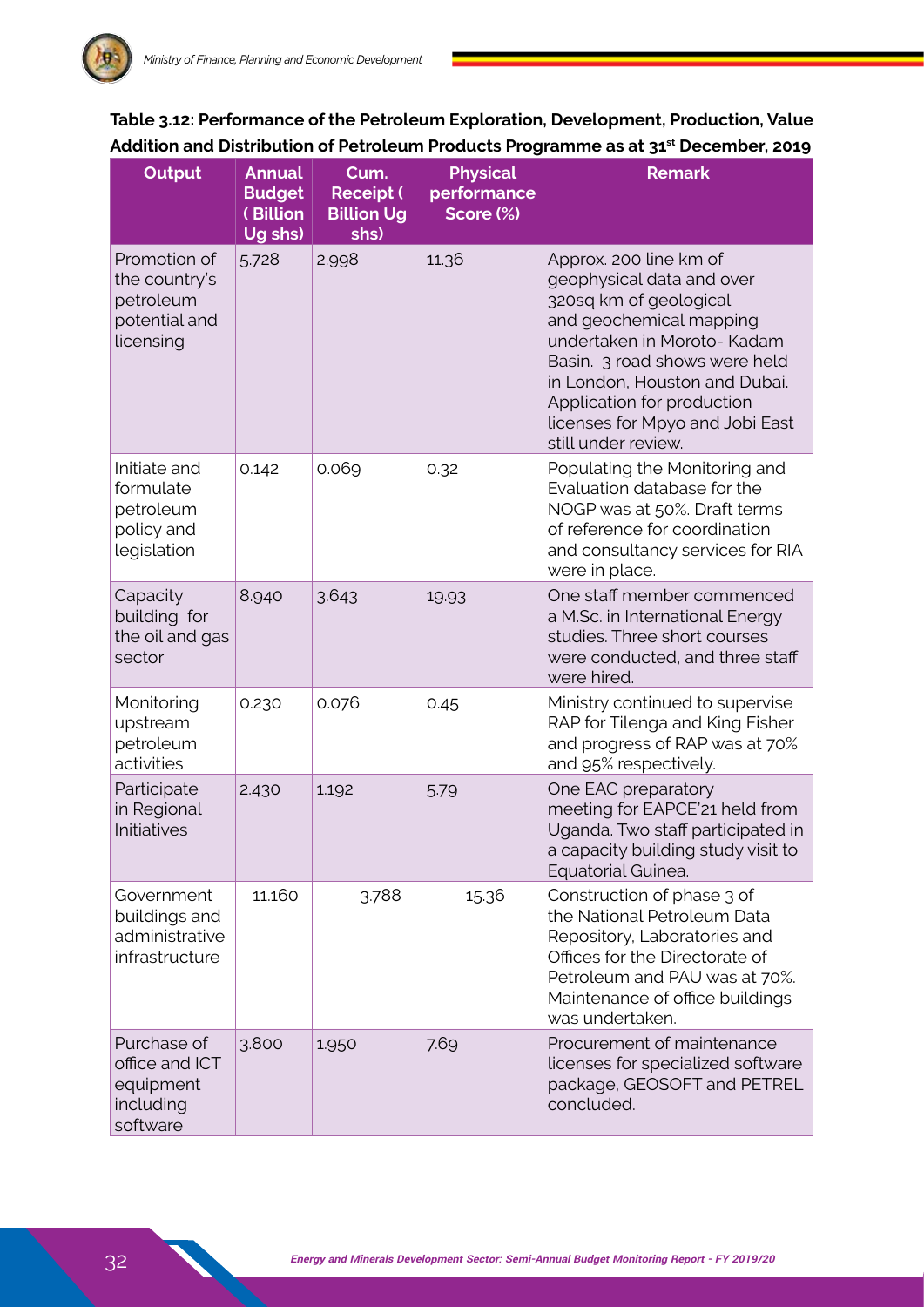

| Output                                                                | <b>Annual</b><br><b>Budget</b><br>(Billion<br>Ug shs) | Cum.<br><b>Receipt (</b><br><b>Billion Ug</b><br>shs) | <b>Physical</b><br>performance<br>Score (%) | <b>Remark</b>                                                                                                                 |
|-----------------------------------------------------------------------|-------------------------------------------------------|-------------------------------------------------------|---------------------------------------------|-------------------------------------------------------------------------------------------------------------------------------|
| Purchase of<br>specialized<br>machinery and<br>equipment              | 6.000                                                 | 1.000                                                 | 4.67                                        | Ongoing procurement for PPE,<br>Hawk Analyzer and gravity meter.<br>The department procured two (2)<br>differential GPS sets. |
| Purchase of<br>office and<br>Residential<br>furniture and<br>fittings | 0.100                                                 | 0.025                                                 | 0.10                                        | No furniture procured.                                                                                                        |
| Total                                                                 | 38.53                                                 | 14.74                                                 |                                             |                                                                                                                               |
| <b>Overall performance</b>                                            |                                                       | 65.7                                                  |                                             |                                                                                                                               |

*Source: IFMS, MEMD Q2 Reports, Field Findings*

### **The Mineral Exploration, Development and Value-Addition Programme**

The programme took up 2.5% of the MEMD vote budget. The programme is responsible for the functions under the mineral sector, which involves Mineral Exploration and Investment Promotion. To achieve this objective, the sub-sector undertakes collecting, collating, processing, analyzing, archiving and disseminating geo data, monitor and assist small scale miners and also enforce regulations in the sub-sector. The programme also undertakes airborne geophysical surveys to acquire airborne magnetic, radiometric and some electromagnetic covering the entire country.

The Programme outcome is to have sustainable management of mineral resources for economic development. It also aims at having increased value of mineral exports, increased value of mineral production and also increasing revenue from mineral rights.

The programme consists of the sub-programmes below;

- • Uganda Geothermal Resources Department (1199)
- Mineral Wealth and Mining Infrastructure Development (1353)
- Design, Construction and Installation of Uganda National Infrasound Network/DCIIN (1392)
- Mineral Laboratories Equipping and Systems Development (1505)
- Airborne Geophysical Survey and Geological Mapping of Karamoja (1542)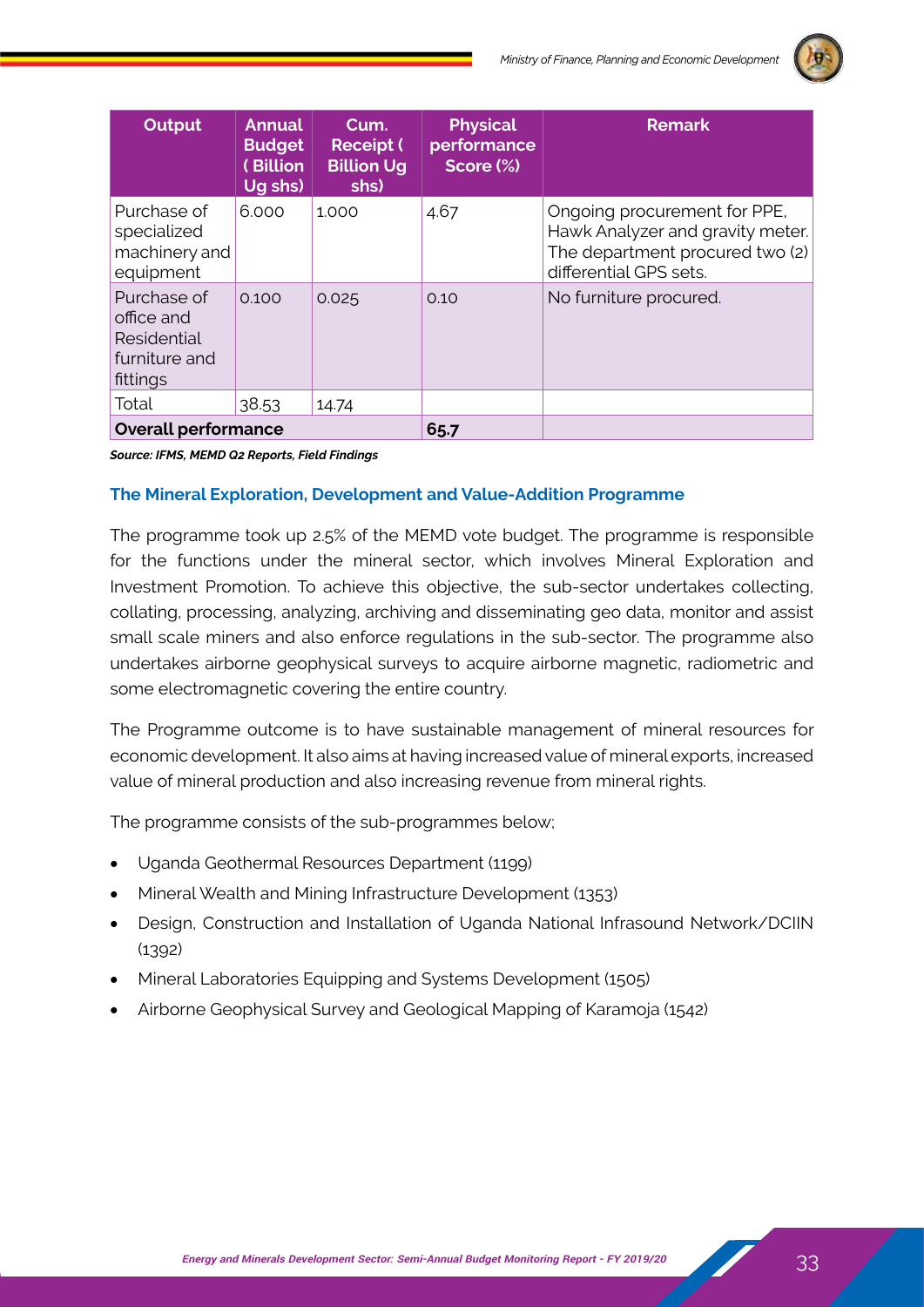### **3.2.10 Sub-Programme 1353: Mineral Wealth and Mining Infrastructure Development**

### **Background**

This sub-programme is housed under the Directorate of Geological Surveys and Mines (DGSM) that is composed of three (3) departments: Geological Surveys, Mines, and Geothermal Resources. The mineral sub-sector must deliver socio-economic transformation with inclusive economic growth in the development process. Since 2011-2014, at least 26.5% of the population has been employed directly and indirectly in the mineral subsector more especially as Artisanal and Small Scale Miners (ASM) and quarrying industrial minerals, such as salt, clay, sand, aggregates stones and slates (UBOS 2011, NDP-1).

### **Sub-Programme Performance**

### **Financial Performance**

The sub-programme budget for FY 2019/20 is UGX17.05bn of which UGX6.26bn was released and UGX2.77bn spent by 31<sup>st</sup> December 2019.

### **Physical performance**

The sub-programme performance was good. Under Policy Formulation, 5 regional consultations on the Mining and Mineral Bill were undertaken in Kampala, Mbarara, Mubende, Tororo and Moroto. On the International Conference of Great Lakes' Region (ICGLR) certification, the regulations on regional certification mechanisms were completed and awaiting endorsement of by Ministry of Foreign Affairs.

On Mineral Exploration, a geological, geochemical and geophysical exploration for Uranium was undertaken in Sembabule District. Overall, 131 soil samples were collected in Boma, while 33 samples were collected in Lwensakala awaiting analysis with a portable XRF. The Rear Earth Elements (REE) exploration had not yet commenced because funds had not yet been released.

Under Licensing and Inspections, the online e-government mineral licensing system was launched on 1st October 2019. A total of 318 licenses were granted (245 exploration, 66 location licenses to ASMs, 6 mining leases<sup>4</sup> and 1 retention license for Iron ore). Additionally, a total of 466 out of 675 mineral rights were reviewed. Furthermore, a total of 62 licenses was inspected (20 in Karamoja; 20 in Tororo, Busia, Kapchorwa; 40 in Western and South Western; Kilembe Mines and Sukulu Phosphate Project).

To promote health and safety of the artisanal miners, a gender awareness, health and safety campaign was undertaken and over 636 ASMs (78 in Amudat, 80 in Busia, 103 in Bushenyi, 105 in Gulu, 75 in Kaabong, 85 in Ntungamo and 110 in Wakiso) were trained as trainers of trainers on the biometric registration. Registration was scheduled to commence in February 2020. More to that, a total of 66 location licenses were granted to ASM registered groups.

<sup>4 2</sup> for Limestone in Moroto; 1 for graphite in Orom, Kitgum; 1 for dimension stone in Mityana; 1 for marble in Moroto and 1 for Pozzolana in Kapchorwa.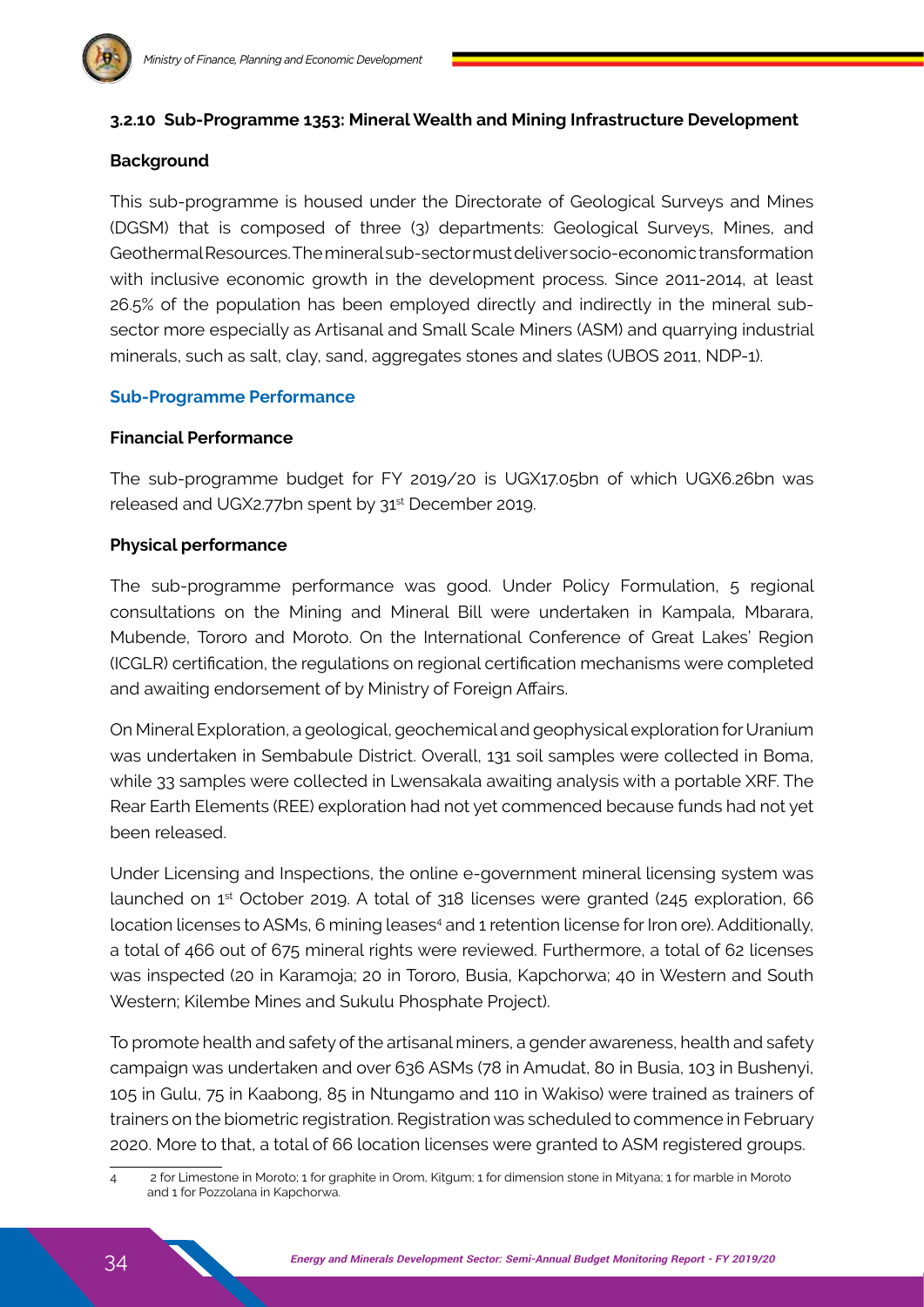

On the establishment of regional beneficiation centres, the contract for construction for the Fort Portal office was awarded to BMK contractors and works commenced in August 2019 and were at 10% progress, whereas the construction work for Ntungamo office was being undertaken by Tecno 3 with works at 20% progress. The contract for purchase of land for the centre in Busia was awarded and procurement was awaiting clearance from the Solicitor General (SG).

### **Challenges**

- Delay in execution of works due to inadequate staffing levels.
- Delayed procurement and approval processes.
- Low allocation of funds to the sub-programme which delayed commencement of works.

### **Recommendations**

- The MEMD should follow up with Ministry of Public Service to fill the vacant positions.
- The MEMD should prioritize and allocate more funds to the sub-programme in a timely manner.

### **3.2.11 Sub-Programme 1392: Design, Construction and Installation of Uganda National Infrasound Network (DCIIN)**

### **Background**

The objectives of the project are to Design, Construct and Install Infrasound Network (DCIIN) in Uganda. An infrasound network consists of sensors that measure micro pressure changes in the atmosphere which are generated by the propagation of infrasonic waves created as a result of events such as nuclear explosion, storms, earthquakes, exploding volcanoes and meteors. The technology therefore has considerable potential for disaster prevention and mitigation through early warning. The project aims to:

- Establish Infrasound Network Infrastructure in line with the Uganda Vision 2040;
- • Build human resources' capacity in infrasound research for social economic development and population's security.
- Enable vulnerable communities install corrective measure against lightning strikes; advise government on a comprehensive national strategy for adaptation and mitigation systems.

Overall budget for the sub-programme is UGX32bn and this is fully GoU funded.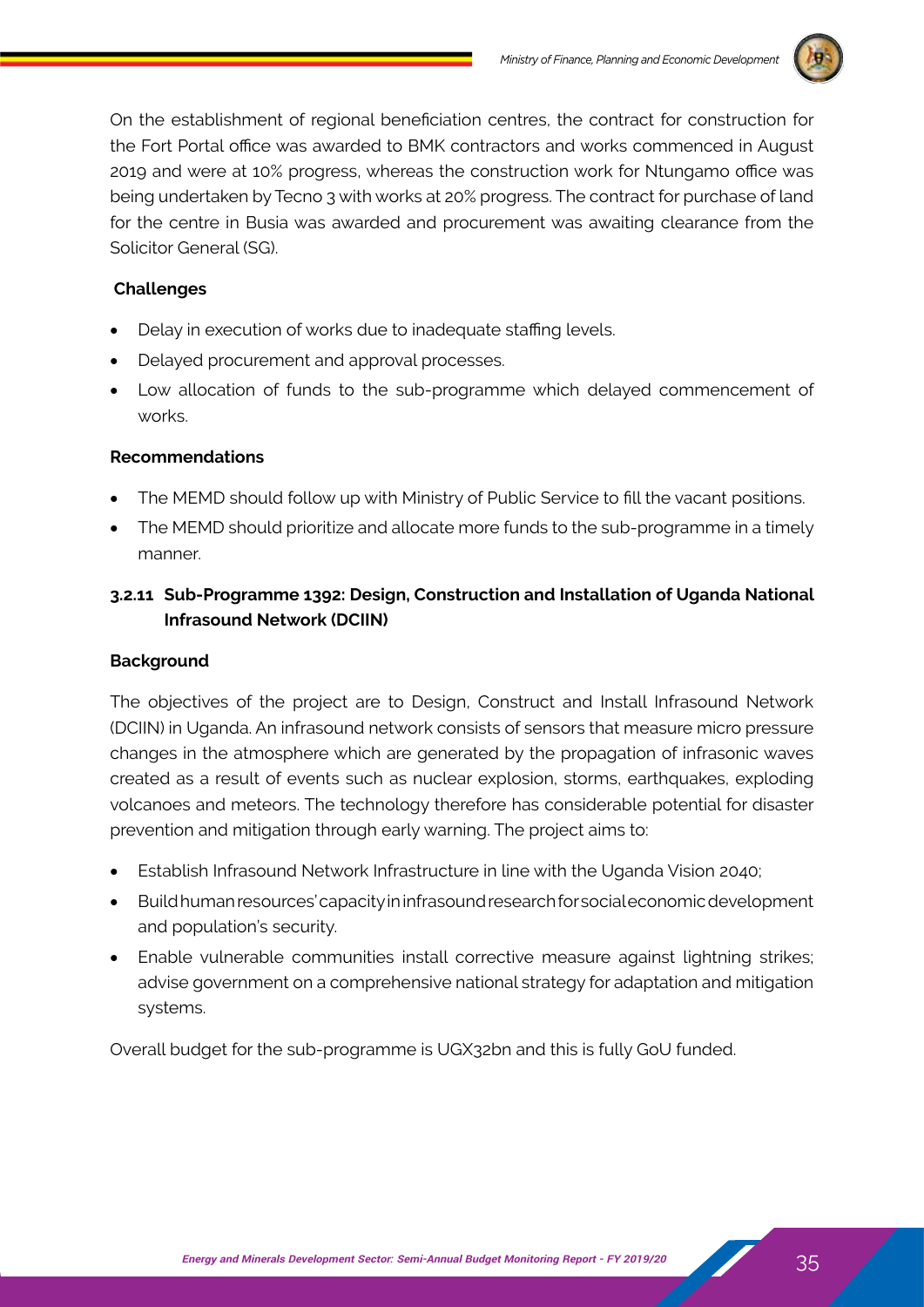

### **Financial Performance**

The budget for the sub-programme for FY 2019/20 is UGX2.13bn, of which UGX0.45bn (21.1%) was released and UGX0.23bn spent by 31<sup>st</sup> December 2019.

### **Physical performance**

The sub-programme performance was fair. Sensitization of stakeholders in vulnerable communities in districts affected by lightning in the North Eastern region was conducted. The mapping of lightning risk and impact in the vulnerable communities also continued. In that regard, the terms of reference for national strategy Uganda to mitigate the loss of school children by lightning were drafted.

On the establishment of the infrasound stations, construction of the Entebbe Infrasound Station continued while surveying other suitable sites for the stations in the forested zones commenced and land owners were identified. The land owners were being engaged to develop operational agreements and land access rights.

### **Challenges**

- Inadequate staffing due to a number of unfilled vacancies in the Geological and Mines Department. Most staff were being shared among the three departments and this caused implementation of activities difficult.
- Commencement of some sub-programme activities was constrained by the low budget allocation.

### **Recommendations**

- The MEMD should follow up with MoPS to urgently fill the vacant positions in the Ministry. These positions have been unfilled for a long time.
- The MEMD should prioritize funding to the Minerals sub-programmes.

### **3.2.12 Sub-Programme 1505: Mineral Laboratories Equipping and Systems Development**

#### **Background**

The Government of Uganda has prioritized the mineral sector in the Second National Development Plan II (NDP II). The sub-programme therefore is meant to equip the minerals laboratories and develop systems for sustainable analytical and mineral value addition test services. Overall budget for the sub-programme is UGX24.115bn.

The expected outputs from the sub-programme include;

- Project administration and management in place
- Analytical and mineral value addition equipment, accessories and consumables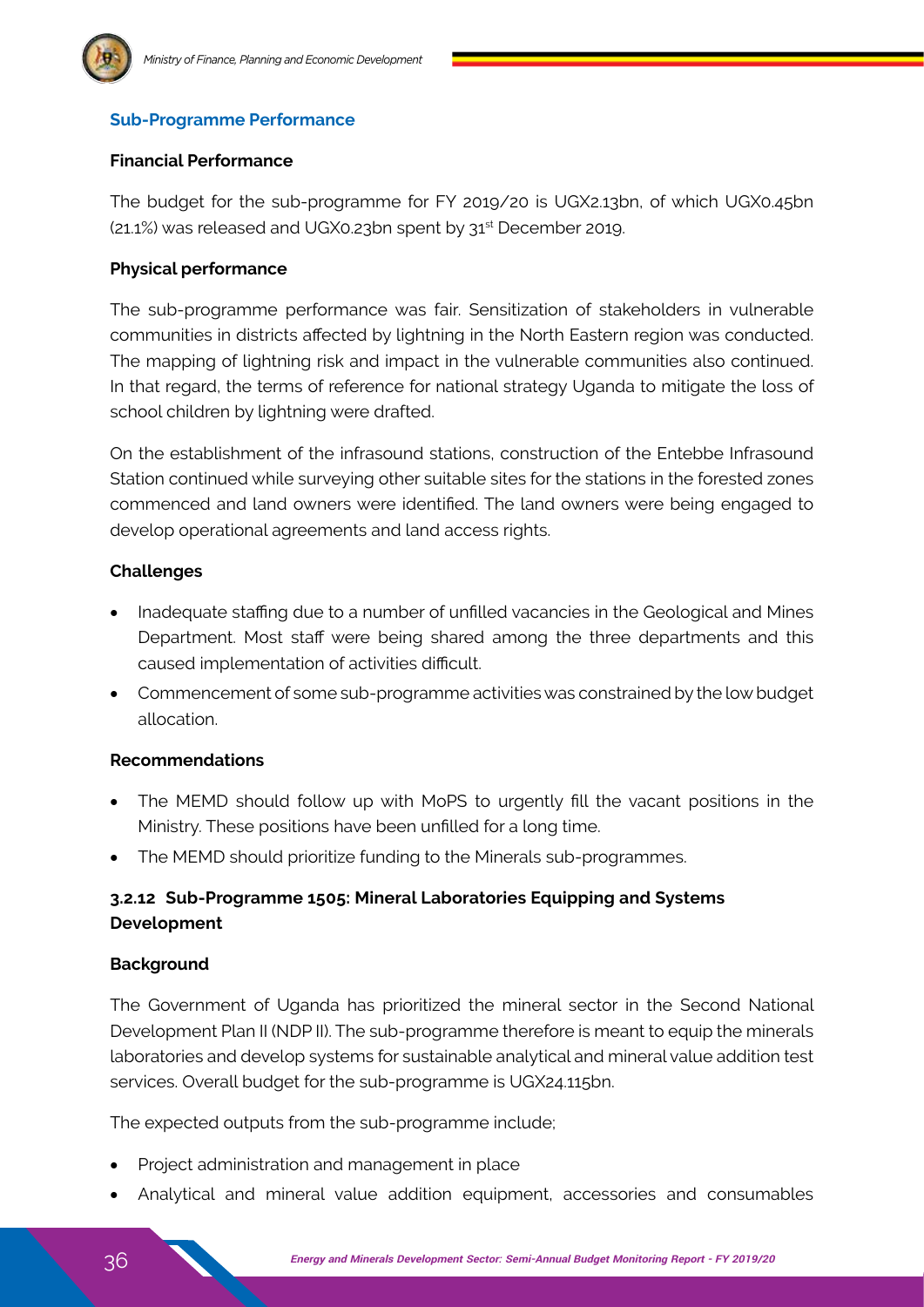

acquired

- Physical structure of the laboratories and systems to support the required analytical and value addition capacity remodeled and refurbished
- Training and Skills development in analytical and mineral value addition achieved
- Mechanisms put in place for the mineral laboratories to meet international standards (ISO Certification) and requirement s for analytical and value addition laboratory testing
- • Systems and capabilities to monitor analytical and mineral value addition operation put in place

### **Sub-Programme Performance**

### **Financial Performance**

The sub-programme budget for FY 2019/20 is UGX7.4bn, of which UGX1.23bn (16.6%) was released. However, absorption was poor at 34.1%.

### **Physical Performance**

The sub-programme was fair. On Policy Formulation and Sensitization, the sub-programme developed the draft Safety Laboratory Policy and prepared the draft Regulatory Impact Assessment (RIA) for the National Mineral Laboratory Services Policy. Additionally, miners in Eastern Uganda, Isingiro and Ntungamo were sensitized on services available at mineral **laboratories** 

The Laboratory Information Management System (LIMS) was installed on the main DGSM server, and five (5) computer work stations for use by the LIMS were delivered.

A contract was awarded for minimal electrical installation works to improve earthing, lightning protection and cable sizes at laboratory points and works were ongoing. Once works are completed, the newly acquired ICP-OES, Planetary Ball Mill and the Bench top oven equipment will be installed.

On acquisition of laboratory equipment, the procurement for the mine water, carbon, sulfur and precious metal analysis equipment was ongoing at bid evaluation stage.

### **Challenges**

- Delays in the procurement process hindered progress in implementation of subprogramme activities.
- Power supply problems within office and laboratory blocks of the DGSM damaged equipment in the past and made it impossible to install newly acquired equipment.

### **Recommendations**

The rewiring of the laboratory block to improve earthing, lightning protection and cable sizing should be expedited so as to install the newly acquired laboratory equipment.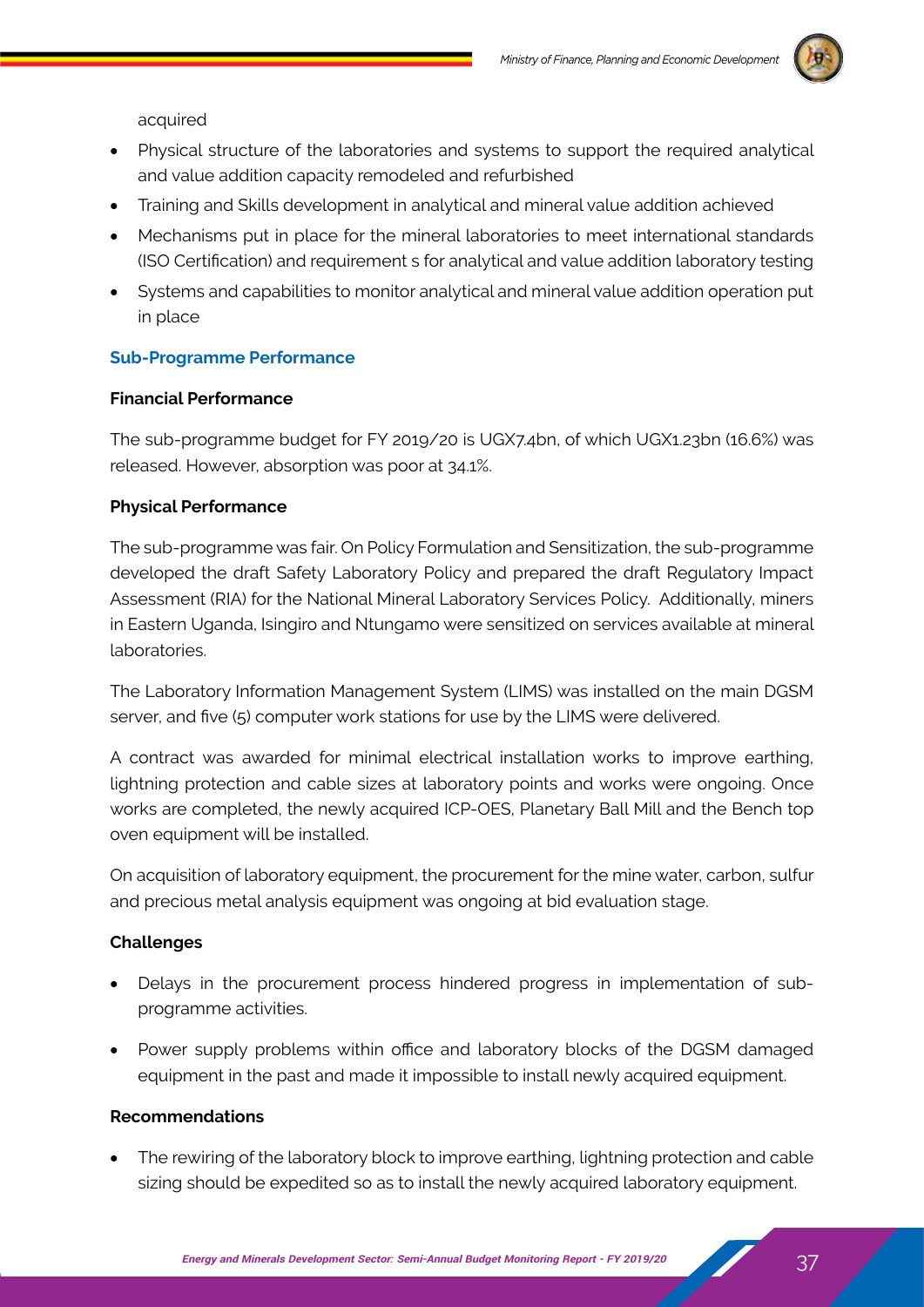



**Newly renovated laboratory building to house some of the new laboratory equipment**

### **3.2.13 Sub-Programme 1542: Airborne Geophysical Survey and Geological Mapping of Karamoja**

The Karamoja region is endowed with both metallic and industrial minerals due to diversity of its geology. The aim of the sub-programme is to carry out airborne geophysical surveys, geological mapping, geochemical sampling and mineral assessment of the region. This will guide the investment in mining activities to transform the wellbeing of the people of Karamoja for greater social and economic benefits.

The rest of the country (80%) was surveyed between 2004 and 2008. The sub-programme will complete the 20% of airborne geophysical and geological mapping through magnetic, radiometric, gravity and electromagnetic surveys.

The total budget for the sub-programme is UGX97.341bn and is scheduled to last three financial years (FY 2019/20 – FY 2021/22).

#### **Sub-Programme Performance**

#### **Financial Performance**

The budget for the sub-programme for FY 2019/20 is UGX12.00bn, of which UGX 2.28bn was released. Absorption was poor at 21.5%.

#### **Physical Performance**

The sub-programme performance was fair. Stakeholders were engaged in project promotion and sensitization to finalize the external financing arrangements and finalization of procurement under export credit terms and conditions. Training of key staff on technologies to be used in ground geochemical and geophysical mapping was also carried out.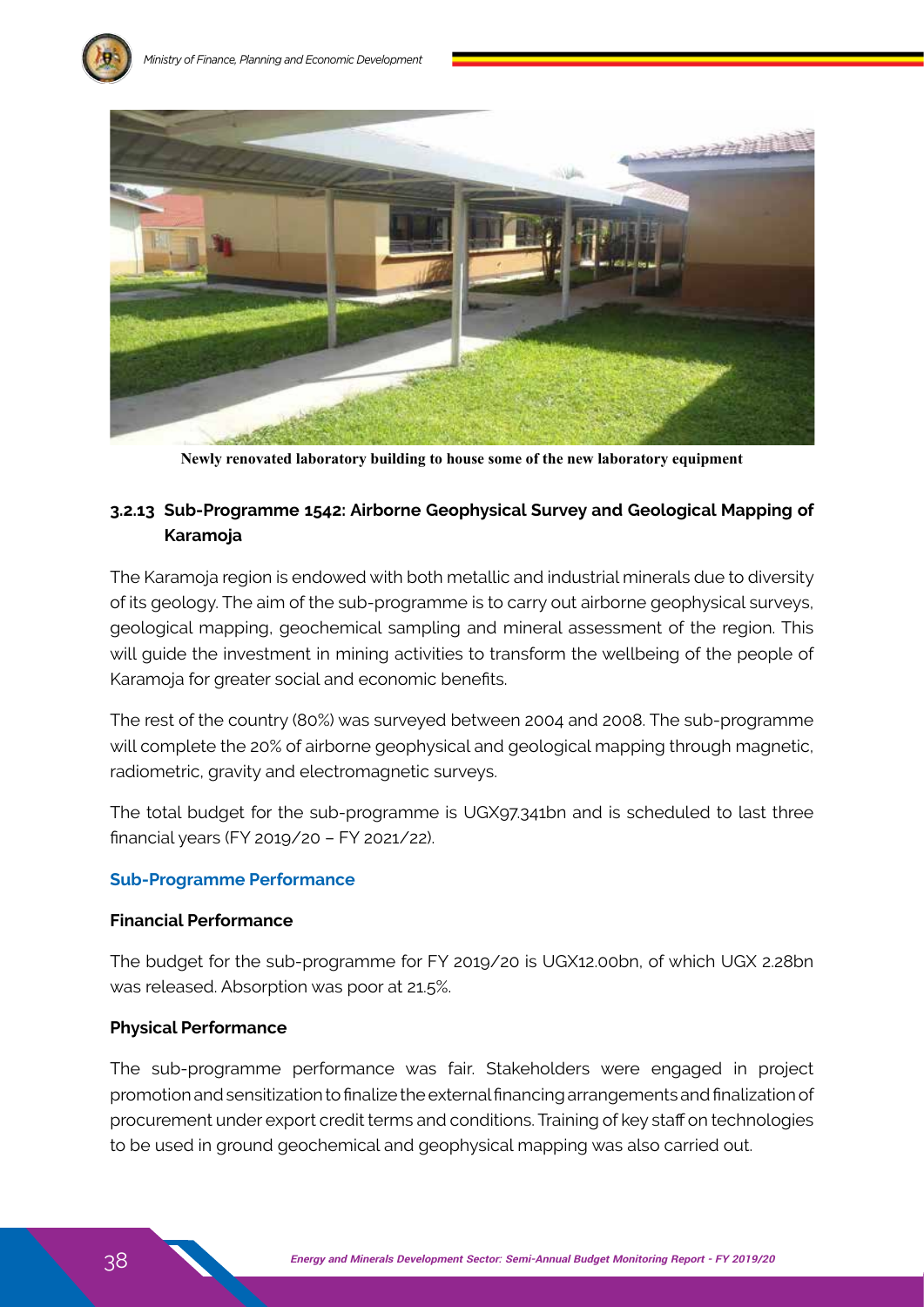### **Overall Performance of the Programme**

The overall performance of the programme was fair at 66.2% (Table 3.13).

|                                                                                                       | <b>Output</b>                                                                            | <b>Annual</b><br><b>Budget</b><br>(Billion<br>Ug shs) | Cum.<br><b>Receipt</b><br>(Billion<br>Ug shs) | <b>Physical</b><br>perfor-<br>mance<br>Score (%) | <b>Remark</b>                                                                                                                                                                                                                                                                                                                               |
|-------------------------------------------------------------------------------------------------------|------------------------------------------------------------------------------------------|-------------------------------------------------------|-----------------------------------------------|--------------------------------------------------|---------------------------------------------------------------------------------------------------------------------------------------------------------------------------------------------------------------------------------------------------------------------------------------------------------------------------------------------|
| Sub-Pro-<br>gramme<br>1353: Min-<br>eral Wealth<br>and Mining<br>Infrastruc-<br>ture Devel-<br>opment | Policy For-<br>mulation                                                                  | 1.100                                                 | 0.588                                         | 2.401                                            | 5 regional consultations on the Mining<br>and Minerals Bill were undertaken in<br>Mbarara, Mubende, Moroto, Tororo<br>and Kampala. Mining Regulation 2019<br>was published. Regulations on regional<br>mineral certification mechanisms was<br>finalised awaiting endorsement by Min-<br>istry of Foreign Affairs.                          |
|                                                                                                       | Institution-<br>al Capac-<br>ity for the<br>Mineral<br>Sector                            | 2.770                                                 | 1.792                                         | 6.103                                            | 2 information systems were upgraded<br>(Online e-government mining cadastre<br>and integrated geological and mining<br>system). 3 staff trained at post graduate<br>level.                                                                                                                                                                  |
|                                                                                                       | Mineral<br>Explo-<br>ration,<br>Devel-<br>opment,<br>Production<br>and Value<br>Addition | 1.275                                                 | 0.482                                         | 2.622                                            | Geological, geophysical ad geochemical<br>exploration for Uranium was undertaken<br>in Sembabule District and 164 samples<br>were collected for analysis. Brochures<br>for mineral targets in Rwenzori, Kigezi,<br>Karamoja, Bunyoro and Buganda re-<br>gions among other was compiled.                                                     |
|                                                                                                       | Health,<br>Safety<br>and Social<br>Awareness<br>for Miners                               | 0.730                                                 | 0.264                                         | 1.830                                            | Gender, health and safety awareness<br>undertaken in Kasanda District. Over 726<br>ASMs across the country were trained as<br>trainers on biometric registration. Identi-<br>fication of land for pilot demonstration of<br>environmental friendly mining methods<br>initiated in Busia.                                                    |
|                                                                                                       | Licensing<br>and In-<br>spection                                                         | 1.380                                                 | 0.483                                         | 3.066                                            | E-government mineral licensing system<br>was launched in October 2019. A total<br>of 318 licenses were granted (245 ex-<br>ploration, 66 location to ASMs, 6 mining<br>leases and 1 retention license). A total of<br>466 mineral rights reviewed out of 675.<br>82 licenses had been inspected by the<br>first half of the financial year. |

### **Table 3.13: Performance of the Mineral Exploration, Development and Value-Addition Programme as at 31st December, 2019**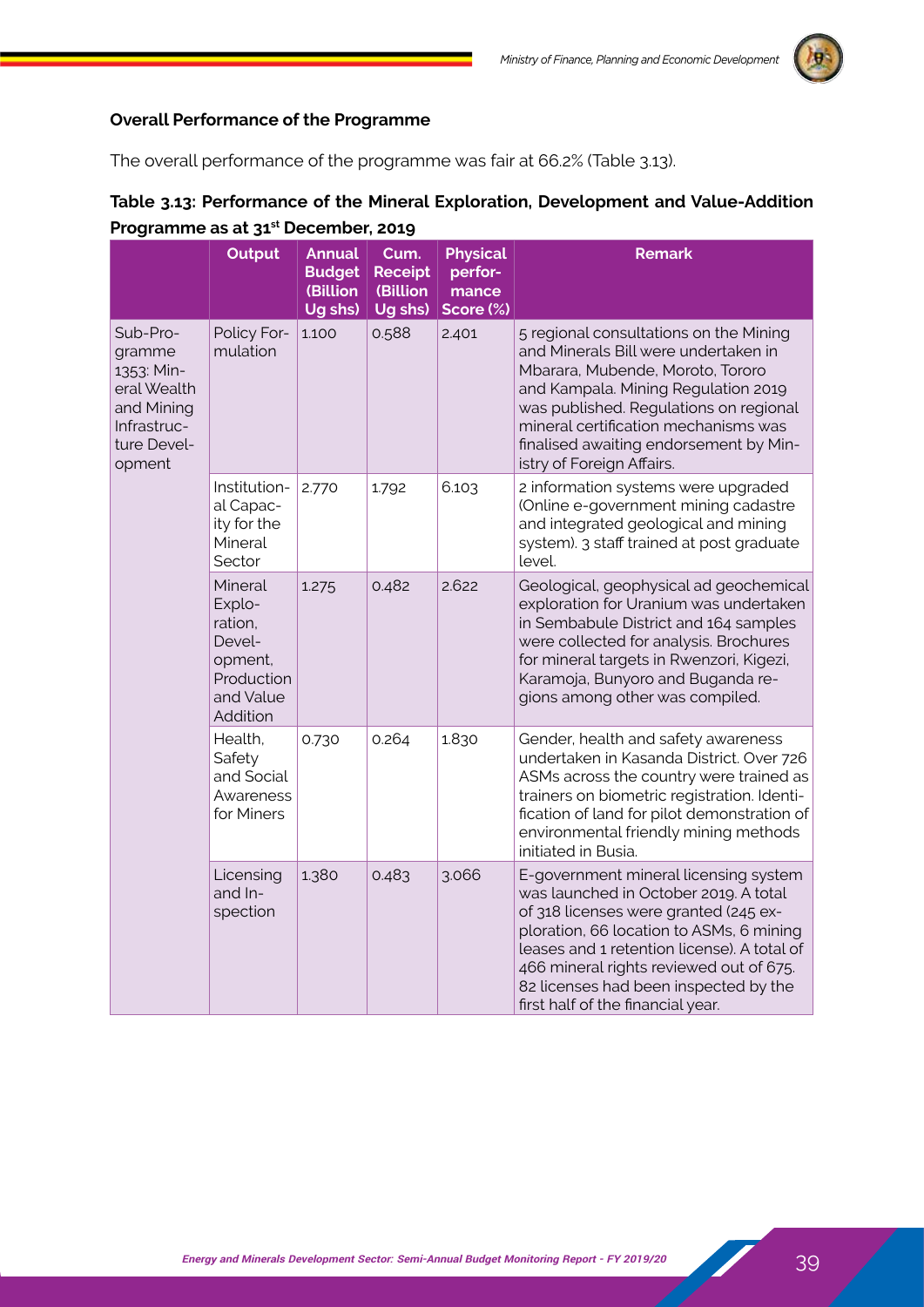|                                                                                                                                              | Output                                                                                   | <b>Annual</b><br><b>Budget</b><br>(Billion<br>Ug shs) | Cum.<br><b>Receipt</b><br>(Billion<br>Ug shs) | <b>Physical</b><br>perfor-<br>mance<br>Score (%) | <b>Remark</b>                                                                                                                                                                                                                                                                                            |
|----------------------------------------------------------------------------------------------------------------------------------------------|------------------------------------------------------------------------------------------|-------------------------------------------------------|-----------------------------------------------|--------------------------------------------------|----------------------------------------------------------------------------------------------------------------------------------------------------------------------------------------------------------------------------------------------------------------------------------------------------------|
|                                                                                                                                              | Contri-<br>bution to<br>Interna-<br>tional Or-<br>ganisation<br>(SEAMIC)                 | 0.400                                                 | 0.152                                         | 0.545                                            | Part payment for annual contributions<br>remitted to AMGC to facilitate research,<br>information sharing and promotion of<br>Uganda's mineral sector.                                                                                                                                                    |
|                                                                                                                                              | Acquisition<br>of Land by<br>Govern-<br>ment                                             | 0.068                                                 | 0.021                                         | 0.145                                            | Procurement of land in Busia was con-<br>cluded and contract signed. Surveying<br>and titling was<br>being done. Fencing of land in Ntun-<br>gamo and Mbarara was also concluded.                                                                                                                        |
|                                                                                                                                              | Govern-<br>ment<br><b>Buildings</b><br>and Ad-<br>ministra-<br>tive Infra-<br>structure. | 3.461                                                 | 2.106                                         | 5.159                                            | Contract for mineral beneficiation<br>centre in Fort Portal was awarded to<br>BMK contractors and implementation<br>commenced in August 2019, while the<br>contract for mineral beneficiation centre<br>for Ntungamo was awarded to Techno<br>3 and implementation commenced on<br>29th September, 2019. |
|                                                                                                                                              | Purchase<br>of Office<br>and ICT<br>Equip-<br>ment,<br>including<br>Software             | 0.370                                                 | 0.038                                         | 0.934                                            | Voice and data components were pro-<br>cured and installed in the new building<br>in Moroto.                                                                                                                                                                                                             |
|                                                                                                                                              | Purchase<br>of Special-<br>ised Ma-<br>chine and<br>Equipment                            | 5.400                                                 | 0.313                                         | 12.059                                           | Procurement for drilling rig, drone,<br>PXRD, Motorised among others had just<br>been initiated.                                                                                                                                                                                                         |
|                                                                                                                                              | Purchase<br>of Office<br>and Res-<br>idential<br>Furniture<br>and Fit-<br>tings          | 0.100                                                 | 0.023                                         | 0.115                                            | Procurement was initiated.                                                                                                                                                                                                                                                                               |
| Sub-Pro-<br>gramme<br>1392:<br>Design,<br>Construc-<br>tion and<br>Installation<br>of Uganda<br>National<br>Infrasound<br>Network<br>(DCIIN) | Policy For-<br>mulation                                                                  | 0.045                                                 | 0.020                                         | 0.079                                            | Meetings were held with policy makers<br>on adaptation and mitigation technolo-<br>gies against loss of life and property due<br>to lightning.                                                                                                                                                           |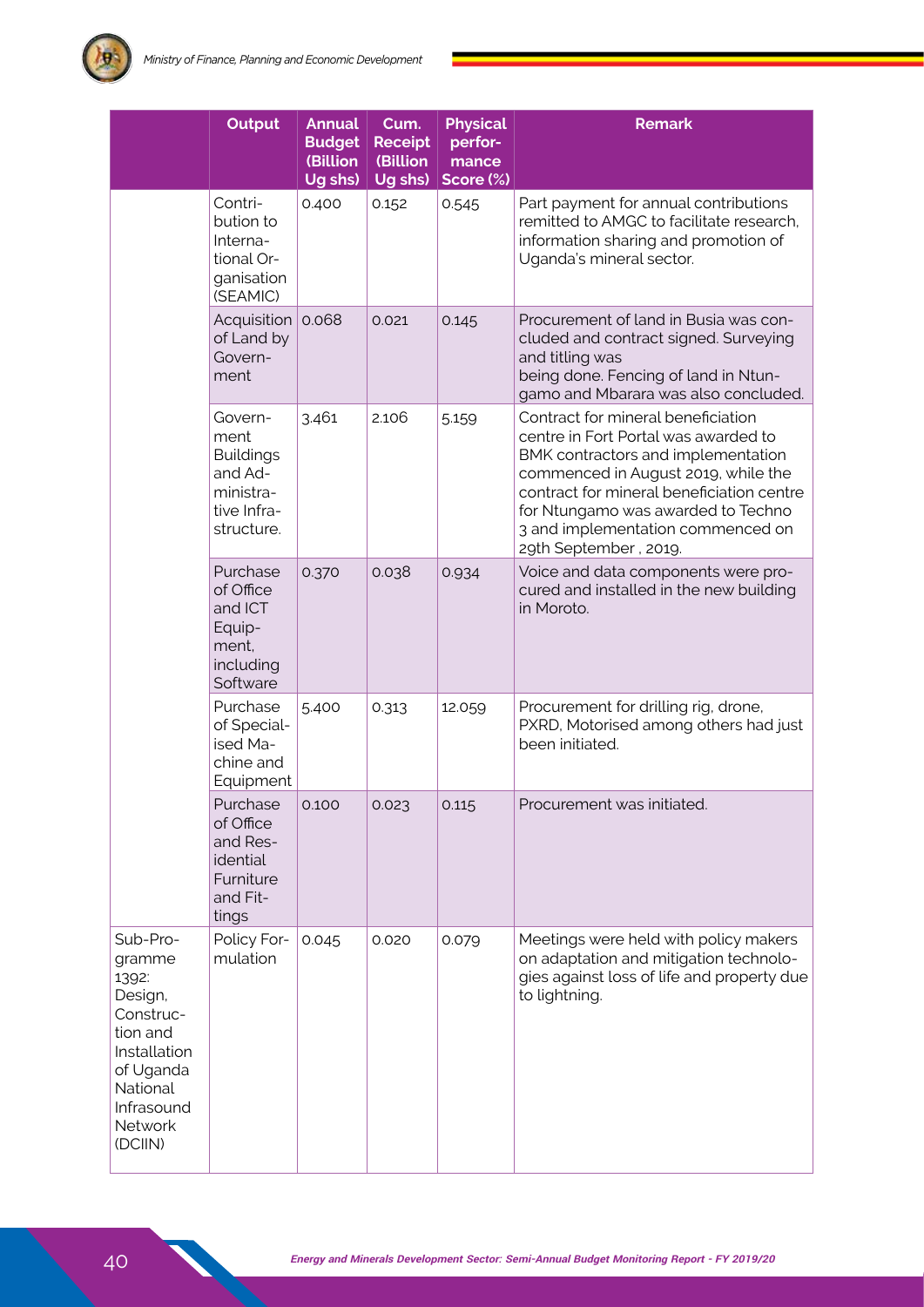

| <b>Output</b>                                                                            | <b>Annual</b><br><b>Budget</b><br>(Billion<br>Ug shs) | Cum.<br><b>Receipt</b><br>(Billion<br>Ug shs) | <b>Physical</b><br>perfor-<br>mance<br>Score (%) | <b>Remark</b>                                                                                                                                                                                                                                        |
|------------------------------------------------------------------------------------------|-------------------------------------------------------|-----------------------------------------------|--------------------------------------------------|------------------------------------------------------------------------------------------------------------------------------------------------------------------------------------------------------------------------------------------------------|
| Institution-<br>al Capac-<br>ity for the<br>Mineral<br>Sector                            | 0.045                                                 | 0.014                                         | 0.038                                            | Procurement for infrasound technology<br>training centre was initiated.                                                                                                                                                                              |
| Mineral<br>Explo-<br>ration,<br>Devel-<br>opment,<br>Production<br>and Value<br>Addition | 0.129                                                 | 0.061                                         | 0.246                                            | The surveying of the suitable sites for<br>the infrasound stations in forested zones<br>was initiated and owners of land were<br>identified. Scientific research on detec-<br>tion of low frequency infrasound signals<br>from sources was initiated |
| Health,<br>Safety<br>and Social<br>Awareness<br>for Miners                               | 0.050                                                 | 0.015                                         | 0.128                                            | The project initiated the drafting of<br>terms of reference for national strategy<br>Uganda to mitigate the loss of school<br>children by lightning.                                                                                                 |
| Licensing<br>and In-<br>spection                                                         | 0.040                                                 | 0.012                                         | 0.102                                            | The project supported the sensitization<br>of stakeholders in vulnerable communi-<br>ties affected districts affected by light-<br>ning in North Eastern Uganda.                                                                                     |
| Acquisition<br>of Land by<br>Govern-<br>ment                                             | 0.050                                                 | 0.011                                         | 0.086                                            | The project continued to engage the<br>landowners to develop operations<br>agreements and land access for con-<br>struction installation of infrasound net-<br>work.                                                                                 |
| Govern-<br>ment<br><b>Buildings</b><br>and Ad-<br>ministra-<br>tive Infra-<br>structure. | 0.200                                                 | 0.061                                         | 0.170                                            | Procurement of the equipment was ini-<br>tiated.                                                                                                                                                                                                     |
| Purchase<br>of Office<br>and ICT<br>Equip-<br>ment,<br>including<br>Software             | 0.040                                                 | 0.009                                         | 0.069                                            | Procurement was ongoing.                                                                                                                                                                                                                             |
| Purchase<br>of Special-<br>ised Ma-<br>chine and<br>Equipment                            | 1.500                                                 | 0.239                                         | 2.680                                            | Reinitiated the procurement of special-<br>ized equipment for infrasound network.                                                                                                                                                                    |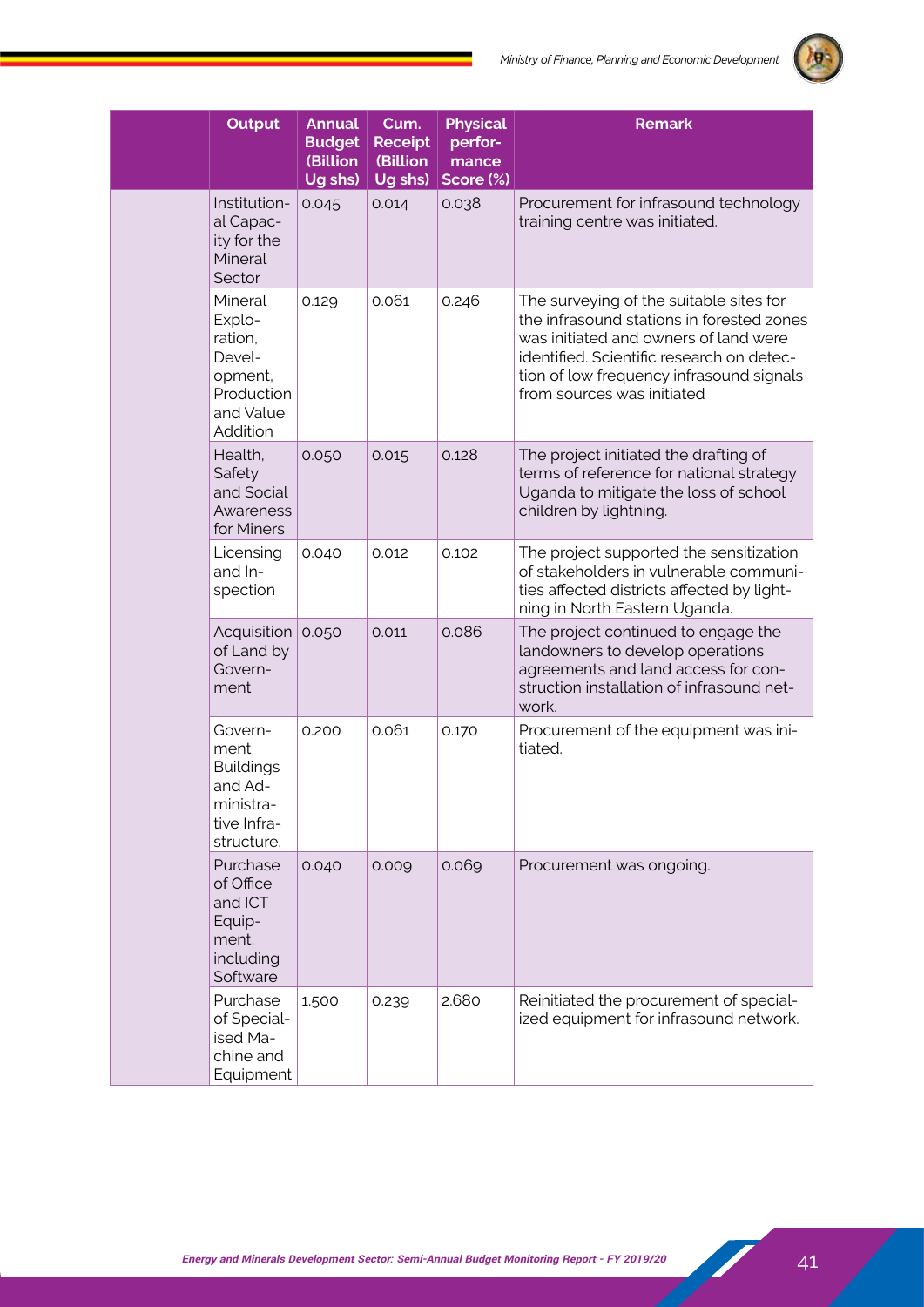

|                                                                   | Output                                                                                   | <b>Annual</b><br><b>Budget</b><br>(Billion<br>Ug shs) | Cum.<br><b>Receipt</b><br>(Billion<br>Ug shs) | <b>Physical</b><br>perfor-<br>mance<br>Score (%) | <b>Remark</b>                                                                                                                                                                                                                                                           |
|-------------------------------------------------------------------|------------------------------------------------------------------------------------------|-------------------------------------------------------|-----------------------------------------------|--------------------------------------------------|-------------------------------------------------------------------------------------------------------------------------------------------------------------------------------------------------------------------------------------------------------------------------|
|                                                                   | Purchase<br>of Office<br>and Res-<br>idential<br>Furniture<br>and Fit-<br>tings          | 0.030                                                 | 0.007                                         | 0.052                                            | The project set up a data centre to<br>equip infrasound training Centre Facili-<br>ties for Geophysical Research.                                                                                                                                                       |
| Sub-Pro-<br>gramme<br>1505: Miner-<br>al Laborato-<br>ries Equip- | Policy For-<br>mulation                                                                  | 0.080                                                 | 0.045                                         | 0.149                                            | Draft Laboratory Safety Policy devel-<br>oped. The draft Regulatory Impact<br>Assessment (RIA) for National Mineral<br>Laboratory Services policy was also pre-<br>pared.                                                                                               |
| ping and<br>Systems<br>Develop-<br>ment                           | Institution-<br>al Capac-<br>ity for the<br>Mineral<br>Sector                            | 0.725                                                 | 0.335                                         | 1.626                                            | 5 computer workstations for LIMS<br>were procured. LIMS was installed on<br>the DGSM server. Contract for minimal<br>electrical wiring on the laboratory was<br>awarded. Procurement for new laborato-<br>ry equipment and repair of faulty equip-<br>ment was ongoing. |
|                                                                   | Mineral<br>Explo-<br>ration,<br>Devel-<br>opment,<br>Production<br>and Value<br>Addition | 0.519                                                 | 0.252                                         | 1.190                                            | Contract for supply of American So-<br>ciety for Testing and Materials (ASTM)<br>standards was signed. 4 laboratory staff<br>trained on good laboratory practice and<br>ISO/IEC 17025:2017 requirements                                                                 |
|                                                                   | Health,<br>Safety<br>and Social<br>Awareness<br>for Miners                               | 0.208                                                 | 0.106                                         | 0.211                                            | Miners in eastern Uganda, Isingiro and<br>Ntungamo were sensitized on services<br>available at mineral laboratories.                                                                                                                                                    |
|                                                                   | Contri-<br>bution to<br>Interna-<br>tional Or-<br>ganisation<br>(SEAMIC)                 | 0.030                                                 | 0.011                                         | 0.051                                            | Technical staff were trained in validation<br>methods by Kenya Accreditation Ser-<br>vices (KENAS) in Mombasa, Kenya                                                                                                                                                    |
|                                                                   | Govern-<br>ment<br><b>Buildings</b><br>and Ad-<br>ministra-<br>tive Infra-<br>structure. | 0.600                                                 | 0.233                                         | 1.200                                            | Procurement was initiated and evalu-<br>ation of interest for design of new lab-<br>oratory building. Contract for minimal<br>electrical installation works to improve<br>earthing was awarded.                                                                         |
|                                                                   | Purchase<br>of Office<br>and ICT<br>Equip-<br>ment,<br>including<br>Software             | 0.358                                                 | 0.172                                         | 0.773                                            | Procurement was initiated and Local<br>Purchase Order for supply of ICT equip-<br>ment was prepared.                                                                                                                                                                    |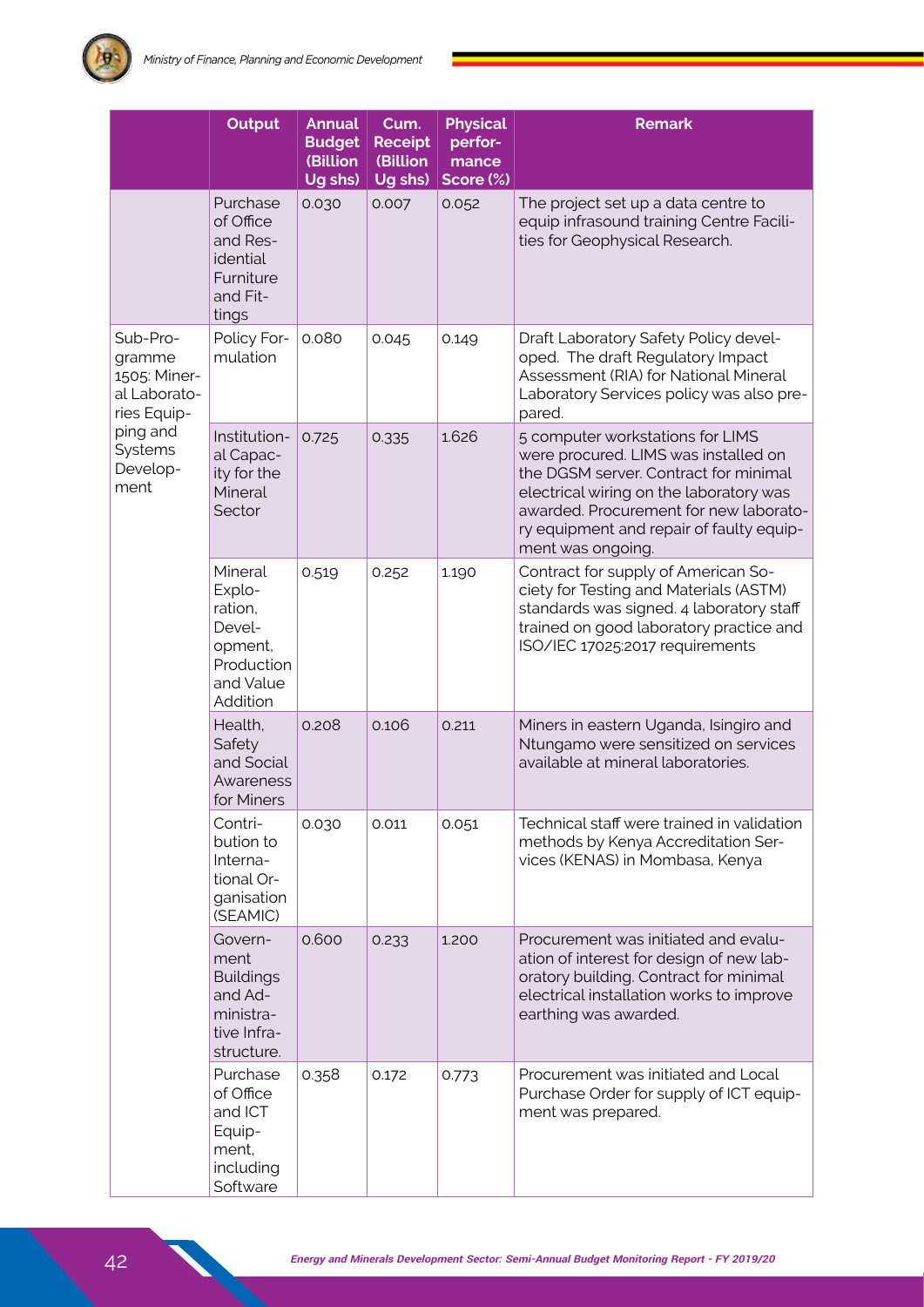

|                                                                                                                  | Output                                                                                               | <b>Annual</b><br><b>Budget</b><br><b>(Billion</b><br>Ug shs) | Cum.<br><b>Receipt</b><br><b>(Billion)</b><br>Ug shs) | <b>Physical</b><br>perfor-<br>mance<br>Score (%) | <b>Remark</b>                                                                                                                                                                                                                                                                                                                    |
|------------------------------------------------------------------------------------------------------------------|------------------------------------------------------------------------------------------------------|--------------------------------------------------------------|-------------------------------------------------------|--------------------------------------------------|----------------------------------------------------------------------------------------------------------------------------------------------------------------------------------------------------------------------------------------------------------------------------------------------------------------------------------|
|                                                                                                                  | Purchase<br>of Special-<br>ised Ma-<br>chine and<br>Equipment                                        | 4.830                                                        | 0.056                                                 | 12.518                                           | Procurement for supply and installation<br>of cathode lamps and mineral beneficia-<br>tion test and exploration equipment was<br>initiated at bids evaluation stage.                                                                                                                                                             |
|                                                                                                                  | Purchase<br>of Office<br>and Res-<br>idential<br>Furniture<br>and Fit-<br>tings                      | 0.050                                                        | 0.015                                                 | 0.000                                            | The specifications for office furniture and<br>fittings (curtains blinds among others)<br>were prepared.                                                                                                                                                                                                                         |
| Sub-Pro-<br>gramme<br>1542: Air-<br>borne Geo-<br>physical<br>Survey and<br>Geological<br>Mapping of<br>Karamoja | Mineral<br>Explo-<br>ration,<br>Devel-<br>opment,<br>Production<br>and Value<br>Addition<br>Promoted | 12.000                                                       | 2.275                                                 | 9.843                                            | Project carried out stakeholder consul-<br>tation and promotion of the project to<br>the legislators. Technical and key staff<br>were trained in ground geological, geo-<br>chemical, and geophysical mapping.<br>Sensitivity analysis in preparation for<br>a full scale security framework for the<br>project was carried out. |
|                                                                                                                  | Total                                                                                                | 38.583                                                       | 10.213                                                |                                                  |                                                                                                                                                                                                                                                                                                                                  |
|                                                                                                                  | <b>Overall Performance</b>                                                                           |                                                              |                                                       | 66.2                                             |                                                                                                                                                                                                                                                                                                                                  |

*Source: IFMS, MEMD Q2 Report, Field Findings*

## **3.3 Vote 123- Rural Energy Electrification Agency (REA)**

The REA is mandated to facilitate provision of electricity for socio-economic and rural transformation in an equitable and sustainable manner. The medium term goal of REA is to achieve 26% rural electrification by June 2022.

### **Overall Performance**

### **REA Financial performance**

The Vote took up to 35.3% of the sector budget for FY 2019/20 compared to 27.5% in FY 2018/19. 42.6% of the budget was released by 31st December 2019, and 55.2% of released funds were spent (table 3.14).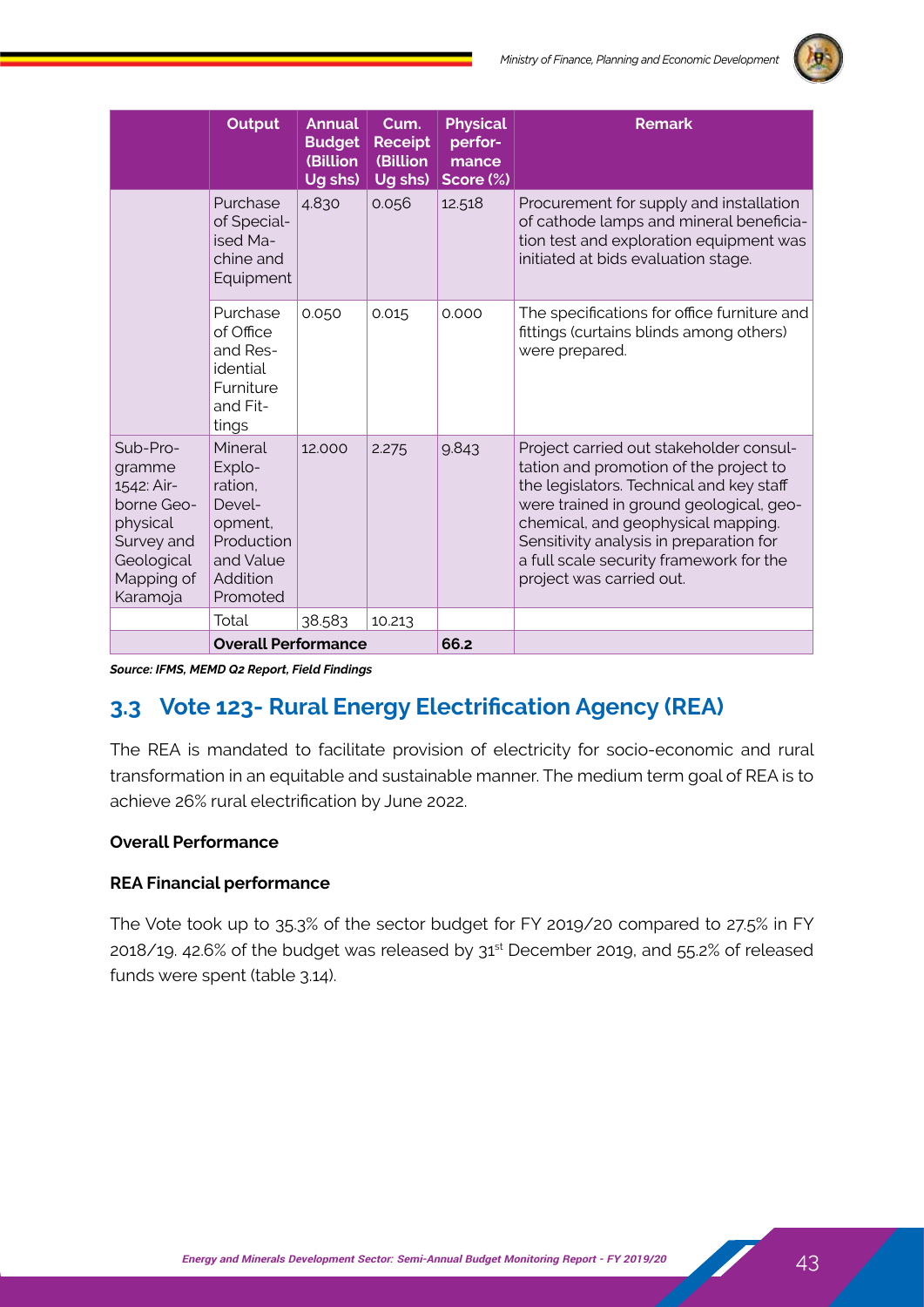|                                          |          | <b>Approved</b><br>budget (Ug<br>shs billion) | <b>Release</b><br>(Ug shs<br>billion) | <b>Expendi-</b><br>ture (Ug<br>shs bil-<br>lion) | % Budget<br>released | % Bud-<br>get<br>spent | $%$ Re-<br>leases<br><b>Spent</b> |
|------------------------------------------|----------|-----------------------------------------------|---------------------------------------|--------------------------------------------------|----------------------|------------------------|-----------------------------------|
| Recurrent                                | Wage     | 15.813                                        | 7.907                                 | 5.410                                            | 50.0                 | 34.2                   | 68.4                              |
| budget                                   | Non-wage | 22.802                                        | 9.696                                 | 6.892                                            | 42.5                 | 30.2                   | 71.1                              |
|                                          | GoU      | 128.139                                       | 43.592                                | 32.513                                           | 34.0                 | 25.4                   | 74.6                              |
| Dev't budget                             | Ext. Fin | 894.088                                       | 391.184                               | 204.739                                          | 43.8                 | 22.9                   | 52.3                              |
| <b>GOU Total</b>                         |          | 166.755                                       | 61.195                                | 44.815                                           | 36.7                 | 26.9                   | 73.2                              |
| Total GoU + Ext Fin(MTEF)                |          | 1,060.843                                     | 452.379                               | 249.554                                          | 42.6                 | 23.5                   | 55.2                              |
| Arrears                                  |          | 0.000                                         | 0.000                                 | 0.000                                            | O.O                  | O.O                    | O.O                               |
| <b>Total Budget</b>                      |          | 1,060.843                                     | 452.379                               | 249.554                                          | 42.6                 | 23.5                   | 55.2                              |
| A.I.A Total                              |          | 0.000                                         | 0.000                                 | 0.000                                            | O.O                  | O.O                    | O.O                               |
| <b>Grand Total</b>                       |          | 1,060.843                                     | 452.379                               | 249.554                                          | 42.6                 | 23.5                   | 55.2                              |
| Total Vote Budget Exclud-<br>ing Arrears |          | 1,060.843                                     | 452.379                               | 249.554                                          | 42.6                 | 23.5                   | 55.2                              |

### **Table 3.14: REA Vote Financial Performance by 31st December, 2019**

*Source: Approved Budget Estimates FY2019/20*

### **The Rural Electrification Programme**

The programme aims at achieving universal access to electricity by 2040. It also works in line with the Rural Electricity Strategic Plan II (2013-2022) which aims at increasing electricity access to 26% by June 2022, and displacement of kerosene lighting in all rural Ugandan homes by 2030. The sub-programme consists of six sub-programmes namely;

- The Rural Electrification sub-programme (1262)
- Grid Rural Electrification Project IDB I Rural Electrification sub-programme (1354)
- Energy for Rural Transformation (ERT) Phase III sub-programme (1428)
- Construction of the 33KV Distribution Lines in Kayunga, Kamuli and Kalungu Service Stations (1516)
- Bridging the demand gap through the accelerated rural electrification Programme/ TBEA sub-programme (1517)
- Uganda Rural Electrification Access Project /UREAP sub-programme (1518)

### **3.3.1 Sub-Programme 1262: Rural Electrification Project**

The sub-programme contributes to the objectives of the Rural Electricity Strategic Plan II (RESP II) by undertaking construction of rural electrification projects. It is jointly funded by GoU and Development partners who include Islamic Development Bank (IDB), Saudi Fund for Development (SFD), The World Bank (IDA), Arab Bank for Economic Development in Africa (BADEA), OPEC Fund for International Development (OFID) French Agency for Development (AFD), Africa Development Bank (AfDB) and Kuwait Fund for Arab Economic Development.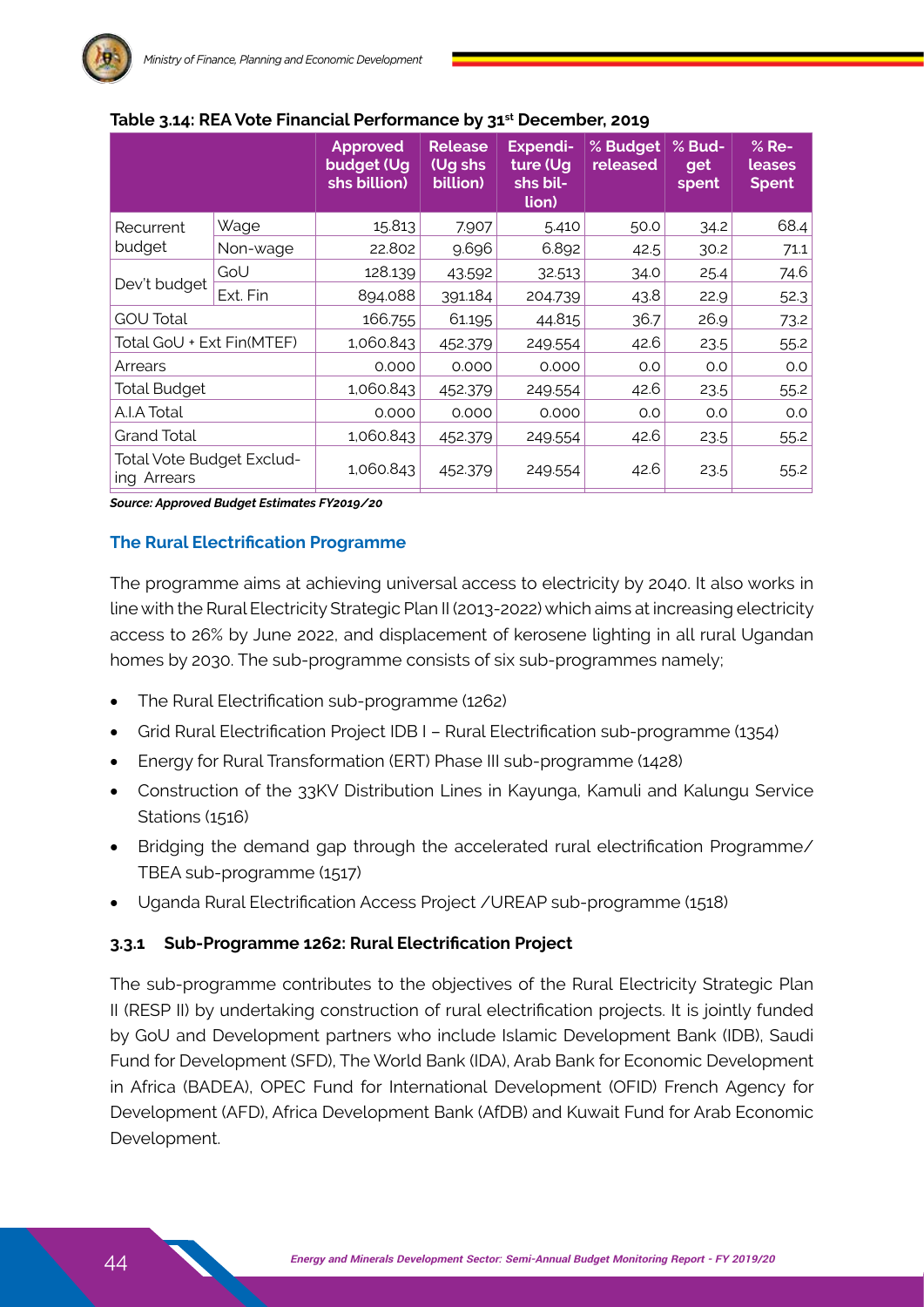

### **Financial Performance**

The sub-programme budget for the FY 2019/20 is UGX 396.23bn (UGX124.14bn as GoU and UGX 272.09bn external financing). The GoU and donor releases were at UGX 43.59bn (35.1%) and UGX 114.02bn (41.9%) respectively. The GoU funds absorption was good at 74.6%, while donor absorption was fair at 52.9%.

### **Physical Performance**

The sub-programme performance was fair. A total of 496.0km of medium voltage and 434.2kms of low voltage lines were constructed in the first half of the FY 2019/20.

Under Islamic Development Bank (IDB) financing, the IDB II lot 3a projects in the districts of Tororo were completed and commissioned, while works in Lira, Dokolo and Kole were in advanced stages. Under IDB II Lot 3b in Western and South western (Kyenjojo, Mitooma, Kabarole, Rubirizi, Mbarara, Isingiro, Ntungamo), pole erection was nearing completion and stringing was ongoing. However, the IDB II lo 3b works were still behind schedule and had not made significant progress in the first half of this FY 2019/20.

Schemes under IDB III Lots 1-6 that were being implemented countrywide were also in advanced stages. The construction works were completed and schemes commissioned for funding under IDB III lots 1, 2, 3 in the Western (Hoima, Kibaale, Kagadi, Kyenjojo, Kabarole, Bunyangabu, Kasese), South western (Sheema, Bushenyi, Kabale, Rubanda, Rukiga, Kisoro), Central (Mityana, Kyegegwa) and Northern (Lira, Gulu, Kitgum, Lamwo, Dokolo, Amolatar) regions of the country. Additionally, works under IDB III lots 3, 4 and 6 were nearing completion in the different districts in central, western and eastern regions of the country.

Under Kuwait Fund for Arab Economic Development, works in the districts of Kiryandongo, Gulu, Nebbi, Kibaale, Kagadi, Bushenyi, Mitooma, Rukungiri and Kasese had started and pole erection was ongoing in most of the areas.

The schemes under GoU funding Lots 1-8 had started. The engineering designs for schemes under GoU lots 2, 3, 4, 6, 7 and 8 were completed, while the surveying works for lot 1 in Mityana and Kassanda was ongoing. In addition, pole erection under GoU lot 5 for districts in the eastern region was ongoing.

### **Challenges**

- Delayed procurement and delivery of key materials such as poles hindered progress of works in the western region.
- The rate of connection by communities to the completed schemes was very low due to stock out of key connection materials.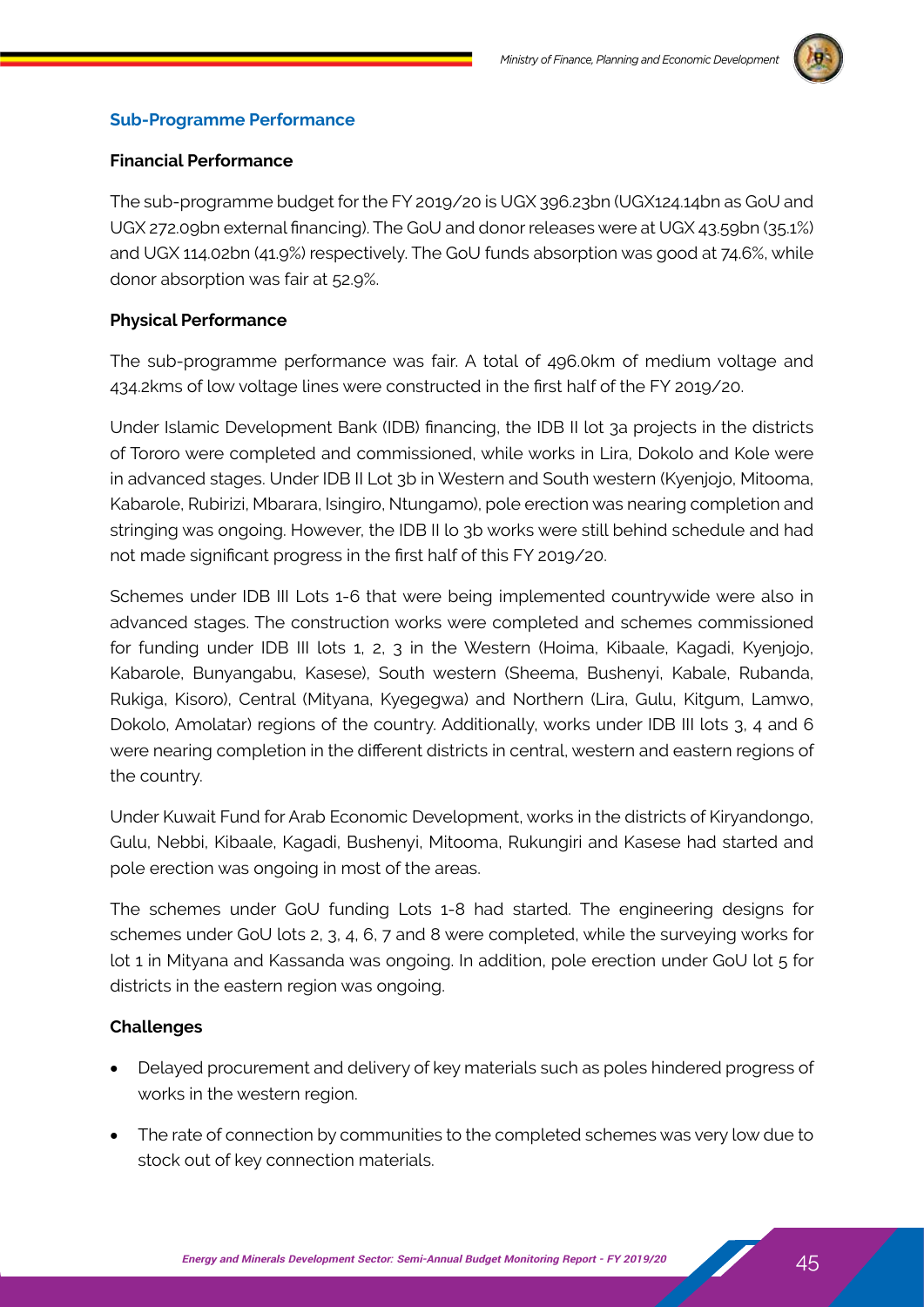

#### **Recommendations**

- The REA should fast tract delivery of key materials to project sites.
- The MEMD and REA should support service providers in stocking of connection materials



**L-R: Pole dressing works by Tetra Technical Services Contractors in Omodoi, Serere; A completed and commissioned scheme in Bugongi Upper Village, Kabale District**



**L-R: Completed electricity extension scheme in Kabwohe, Sheema District; Completed electricity extension scheme in at Dwaniro Sub county headquarters and Health Center in Kiboga District**

### **3.4 Sub-Programme 1354: Grid Rural Electrification Project IDB I**

#### **Background**

The sub-programme is financed by the Islamic Development Bank and it aims at promoting sustainable economic growth and improving the standard of living of the rural population in Northern Eastern Region of Uganda by providing access to electricity through extending the national grid. The project will construct 293km of Medium Voltage lines, 45km of Low Voltage lines and install 49 distribution transformers to serve 56 trading centers with a target of over 1,000 last mile connections at commissioning.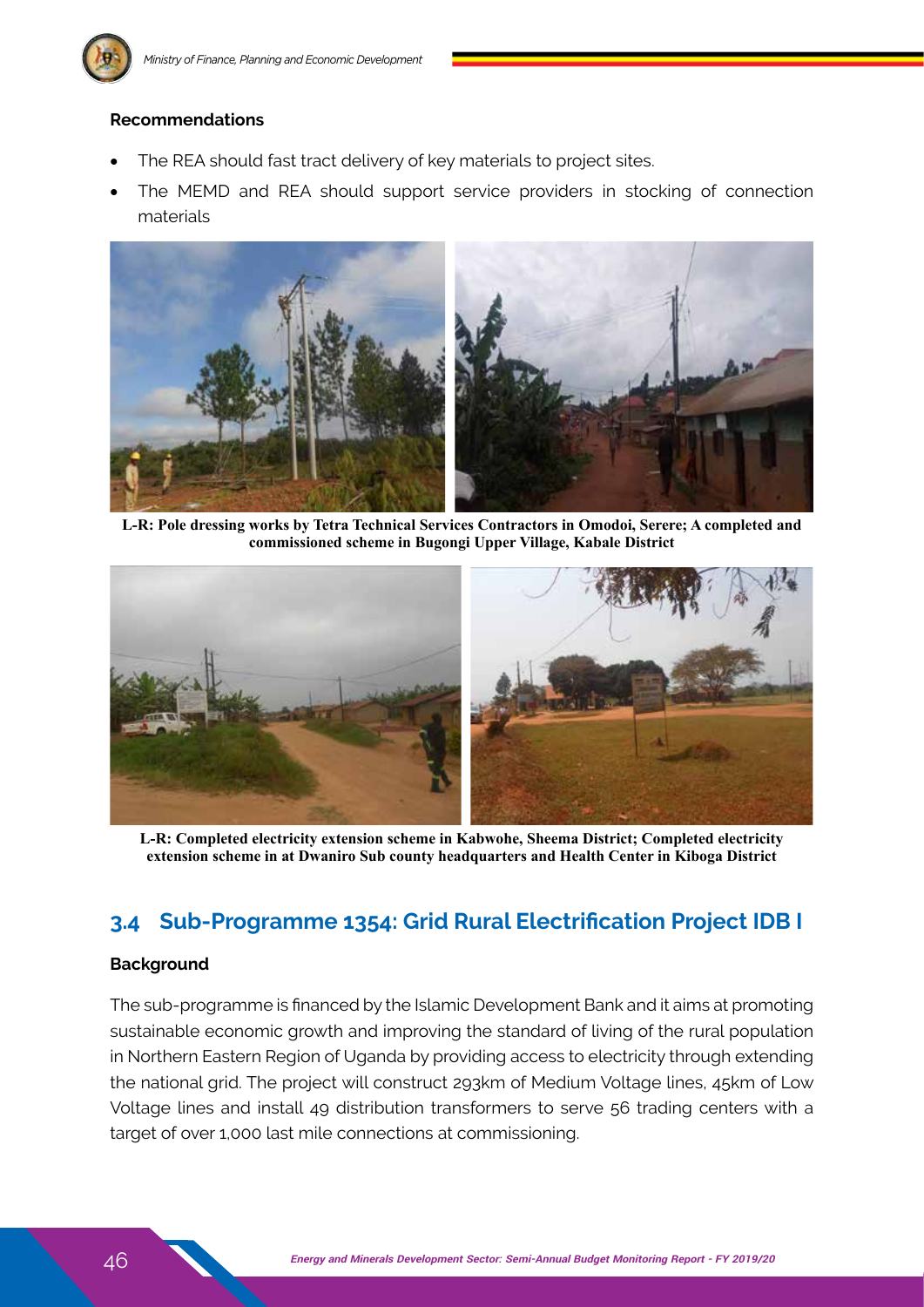

### **Financial Performance**

The budget for the sub-programme for FY 2019/20 is UGX18.71bn, of which UGX16.71bn (89.3%) was released and absorption of funds was good at 72.0%

### **Physical Performance**

The sub-programme performance was fair. Progress of construction works was at 73%. Under IDB I lot 3 in Moroto, Nakapiripitt, Amudat and Nabilatuk, works were at 71% and pole erection was in advanced stages in in most of the areas, while works under IDB I lot 4 in Kotido, Moroto and Abim were at 75% progress.

### **Challenges**

- Heavy rains made roads impassable thus slowing works.
- Construction works on some project sites was halted due to the insecurity in the region.

### **3.4.1 Sub-Programme 1428: Energy for Rural Transformation (ERT) Phase III**

The objective of the Third Phase of the Energy for Rural Transformation Program Project is to increase access to electricity in rural areas of Uganda. The funding for the project is through a loan from the World Bank (IDA) to a tune of US\$135 million and a grant from the Global Environment Facility (GEF) Trust Fund of US\$ 8.2 million. There are three components to the project:

- **i. On-grid energy access:** This component includes four sub-components: Grid extension and associated connections; Grid intensification and associated connections; Household connections from existing lines; and Implementation support for on-grid energy access. Beneficiary areas will include West Nile, North-western, Central-North, Eastern, Central, Rwenzori, Mid-Western and South Western service territories of Uganda.
- **ii. Off-grid energy access**: This component covers off-grid energy access, including the installation of solar PV systems for public institutions in rural areas; business development support; provision of credit facilities to enhance electricity access; and quality standards enforcement support.
- **iii. Institutional strengthening and impacts monitoring**: This component will finance transaction advisor (TA) and capacity development required to accelerate electricity access. It will also support the Government to carry out an impact monitoring and evaluation of ERT-2. TA provided under this component will finance the necessary consultancy services, capacity building activities, and operations costs. This component will be implemented by the MEMD, in collaboration with the ERA, and the MFPED.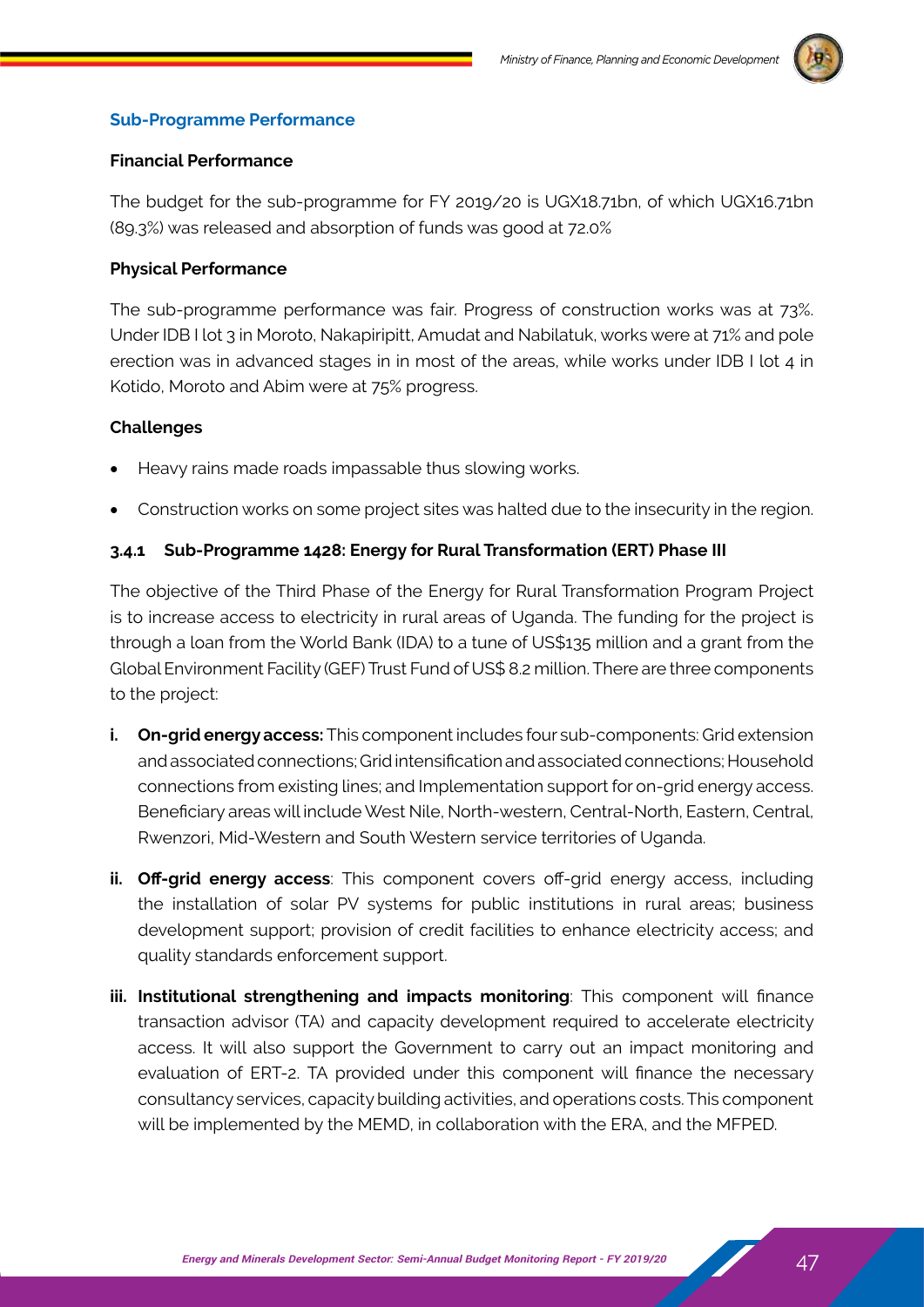

### **Financial Performance**

The sub-programme budget for FY 2019/20 is UGX70.45bn. All the donor funds budget for this FY were released and 59.4% of released funds absorbed.

### **Physical Performance**

The sub-programme performance was fair. Under Lot 1 for Kiganda – Mile 16, pole erection was at 95% and conductor stringing was ongoing. All distribution transformers and the metering unit were delivered, but not yet installed. However delivery of the conductors was at 56% and Line switch gear at 68%. Delivery of materials was being affected by the outbreak of the Corona Virus in China.

Under Lot 2 for Ruhumba – Kashwa, Construction works were ongoing. Pole erection was at 80%, conductor stringing at 63% and 80% of materials were delivered. However, works halted in some areas awaiting approval of valuation reports by the CGV to enable REA effect compensation to the PAPs.

The procurement of other lots was ongoing.

### **Challenges**

- Delivery of materials was slowed down by the outbreak of Corona Virus in China.
- Delayed procurement processes hindered project commencement.

#### **Recommendation**

The REA should be more vigilant in following up on actions that were requested by the World Bank to expedite the procurement process.

### **3.4.2 Sub-Programme: 1516 Construction of the 33KV Distribution Lines in Kayunga, Kamuli and Kalungu Service Stations**

The sub-programme is jointly financed by GoU, Arab Bank for Economic Development in Africa (BADEA), OPEC Fund for International Development (OFID) and Abu Dhabi Fund for International development. The sub-programme aims at providing electricity to around 123 villages with a total of 51,033 customers (46,881 households, 2,429 commercial centers and 1,723 Government, health and educational centers). A total of 1,064km of Medium Voltage, 834km of Low Voltage will be constructed and 350 distribution transformers installed with a target of 50,000 initial last mile connections at commissioning.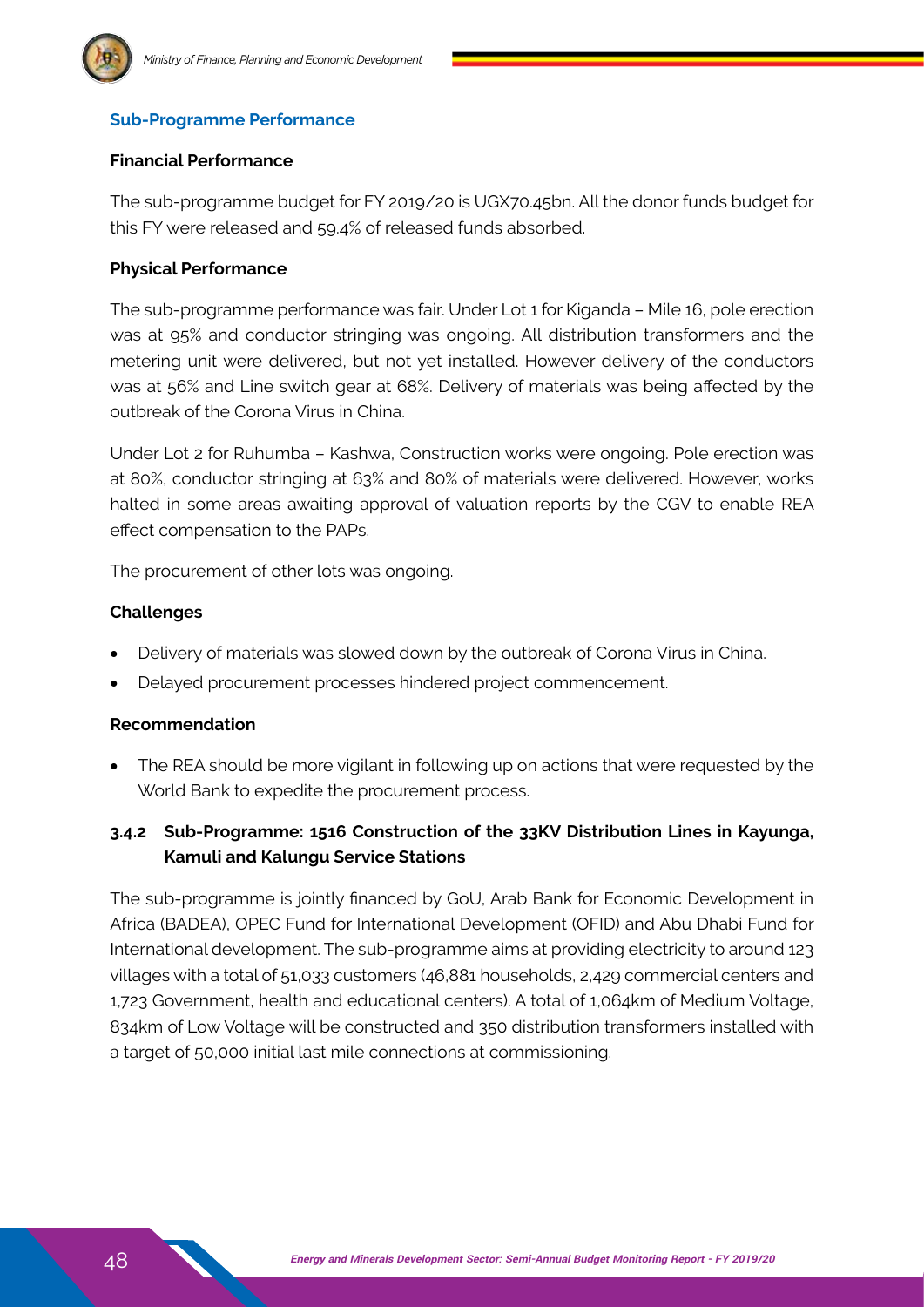

### **Financial Performance**

The sub-programme budget for FY 2019/20 is UGX50.19bn, of which UGX35.63bn was released and UGX30.6bn expended by 31<sup>st</sup> December, 2019.

### **Physical Performance**

The original scope for schemes under BADEA and OFID funding in Kayunga, Mukono, Buikwe, Mukono and Jinja was completed and under Defects Liability Period (DLP). The variation works in these districts had an overall progress of 70%.

Under Abu Dhabi financing, overall progress was at 23%. Pole erection was ongoing in lot 1 in Kalungu, while the route line surveys and engineering designs for lot 2 schemes in Masaka, Lwengo, Sembabule, Lyantonde, Bukomansimbi and Kiruhura were completed.

### **3.4.3 Sub-Programme 1518: Uganda Rural Electrification Access Project (UREAP)**

The sub-programme is jointly funded by GoU and African Development Bank (AfDB) and aims at promoting sustainable economic growth and improving standards of living of rural communities in Central, Eastern, North Eastern, North Western, Central North and North Western in the districts of Nakasongola, Luwero, Kalangala Island, Kiryandongo, Serere, Soroti, Ngora, Bukedea, Alebtong, Amuria, Kaliro, Iganga, Luuka, Gulu and Nwoya.

The projects aims at constructing 1,427km of medium voltage lines, 1,170.7km of low voltage lines and installation of 500 transformers and a 33kVsubmarine cable to connected Bugala Island in Kalangala District to the main grid. The project also targets 10,739 last mile connections at commissioning.

#### **Sub-Programme Performance**

#### **Financial Performance**

The budget for the sub-programme for FY 2019/20 is UGX198.87bn, of which UGX 78.44bn (39.4%) was released as at 31<sup>st</sup> December 2019 and absorption was poor at 38.7%.

### **Physical Performance**

The sub-programme performance was poor. Construction works for lot 1 in Nakasongola, lot 2 in Luwero, lot 3 in Alebtong, lot 4 in Kaliro, lot 6 in Kalangala had not yet started. Engineering designs and surveys were ongoing.

Under lot 5 in Luuka District, construction works had commenced and pole erection in Bukanga and Waibuga sub-counties was ongoing at 40% progress.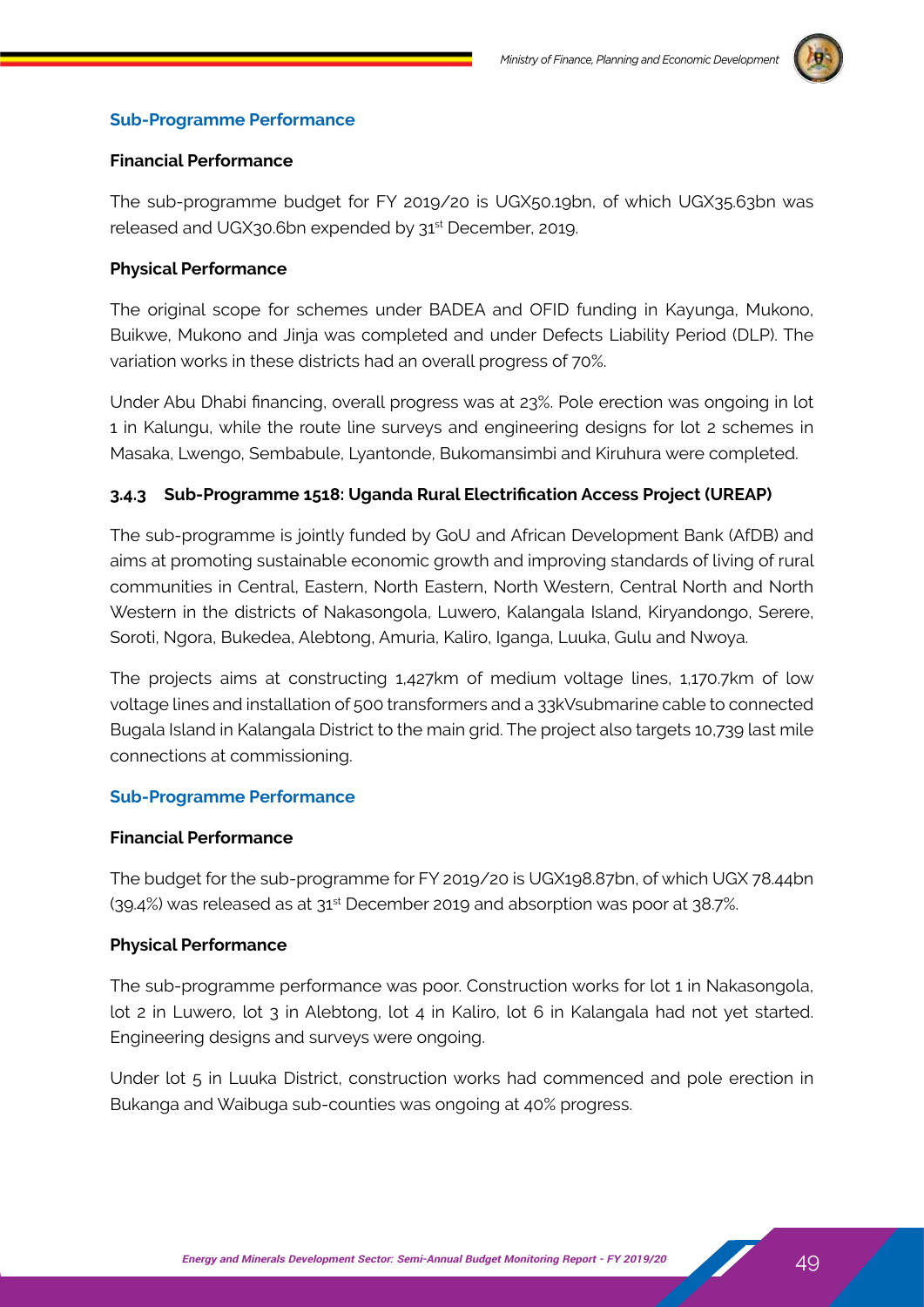

### **Challenges**

- Delayed mobilization of project teams led to delayed commencement of works and thus poor absorption.
- Difficulty in acquiring line corridors by the affected communities leading to frequent line diversions and this affected the progress of works.
- Delivery of key project materials from Wuhan Province, China was affected by the travel ban due to the outbreak of Corona Virus.

### **Recommendations**

- The REA should follow up with the contractor to ensure faster mobilisation of project teams.
- The REA should conduct and engage the project affected communities more.



**Pole erection works at Bumana trading center, Luuka District**

The progress status of the monitored rural electrification projects under the rural electrification programme is summarized in table 3.15.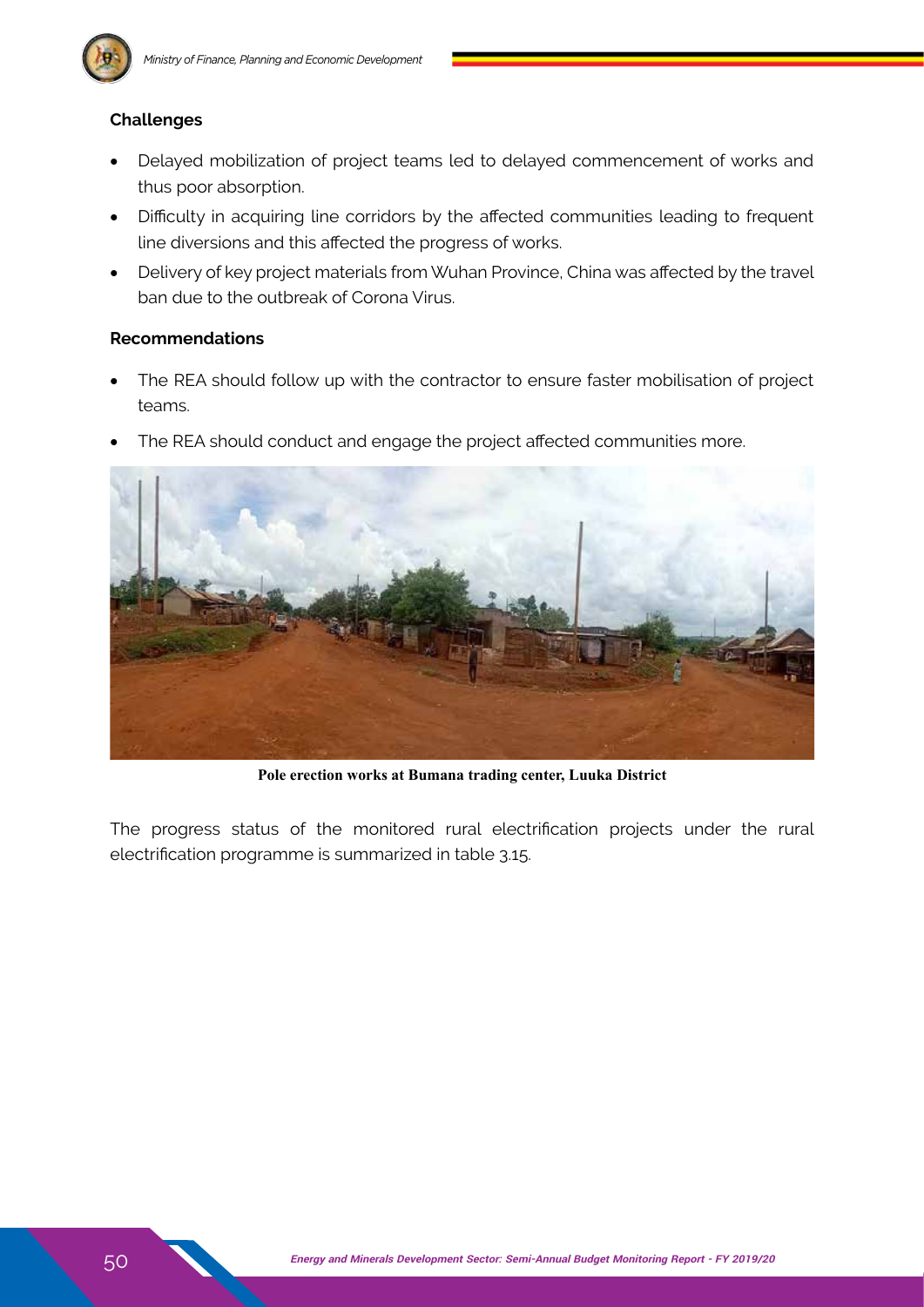

### **Table 3.15: Status of Monitored Rural Electrification Schemes by 31st December, 2019**

| <b>Scheme</b>                                                                                                              | <b>Status</b>                                                                                                                                                                      |
|----------------------------------------------------------------------------------------------------------------------------|------------------------------------------------------------------------------------------------------------------------------------------------------------------------------------|
| <b>Schemes under AfDB Funding</b>                                                                                          |                                                                                                                                                                                    |
| AfDB Lot 5<br>Contract Sum: USD 4,205,622.85<br>Contractor: China Henan International Cooperation Co. Ltd                  |                                                                                                                                                                                    |
| Luuka<br>Namadope - Mawuno                                                                                                 | HV pole erection was completed, with LV pole erection<br>ongoing at 40%. 5 transformers will be installed in the villages<br>of Butimbwa, Namadope, Bukodyo, Kakumbi and Mawuno.   |
| Buwala - Bugaga and Bugomba                                                                                                | HV pole erection was ongoing at 70% progress, while LV pole<br>erection had not yet started. 11 transformers will be installed in<br>the different villages in Bukanga sub-county. |
| Kyamawundo - Buwiri and<br>Itakaibolu                                                                                      | HV pole erection was ongoing at 70%, and Lv pit excavation<br>was ongoing.                                                                                                         |
| <b>Bugweri</b>                                                                                                             | Construction works in Bugweri had not begun pending design<br>approvals by REA.                                                                                                    |
| Schemes under KUWAIT funding<br>Lot 1<br>Contract Sum: USD 9,048,467.18<br>Contractors: Ontrack Technical Services Limited |                                                                                                                                                                                    |
| Kibaale                                                                                                                    |                                                                                                                                                                                    |
| Buruuko – Kyabacwamba –<br>Karuuko - Kinunda - Kiriisa -<br>Kitaihuka - Kiinga - Kiramago<br>– Kyamujundo                  | HV and LV pole erection was ongoing.                                                                                                                                               |
| Nebbi                                                                                                                      |                                                                                                                                                                                    |
| Kangu - Ocanya - Alamwa TCs                                                                                                | HV pole erection was ongoing.                                                                                                                                                      |
| Kasese                                                                                                                     |                                                                                                                                                                                    |
| Kabirizi - Kihenge - Kanyonya -<br>Kyarumba<br>Karusanda - Kibuga                                                          | Surveying and pegging was ongoing.                                                                                                                                                 |
| Schemes under GoU Funding                                                                                                  |                                                                                                                                                                                    |
| GoU Lot 2<br>Contract Sum: UGX 10,586,415,432.58<br>Contractor: Global Komolo JV                                           |                                                                                                                                                                                    |
| Rakai<br>Kageye TC in Kooki Subcounty<br>Kiyoza TC in Kooki Subcounty                                                      | Surveying of the schemes was ongoing. Line construction<br>works had not started.                                                                                                  |
| Gomba<br>Transformer installations in<br>Gomba<br>NEC Farm Katonga, Kisozi                                                 | Pole erection and pit excavation was ongoing.                                                                                                                                      |

*Source: Field Findings*

### **Overall Performance of the Rural Electrification Programme**

The overall performance of the programme was good at 72.6% (Table 3.16). The release of funds was at 42.9% and absorption was fair at 54.1%. Works under IDB III lot 1 in Western and South western regions were completed and schemes commissioned. Several works were in advanced stages and these included schemes under IDB III lots 2 -6 countrywide, and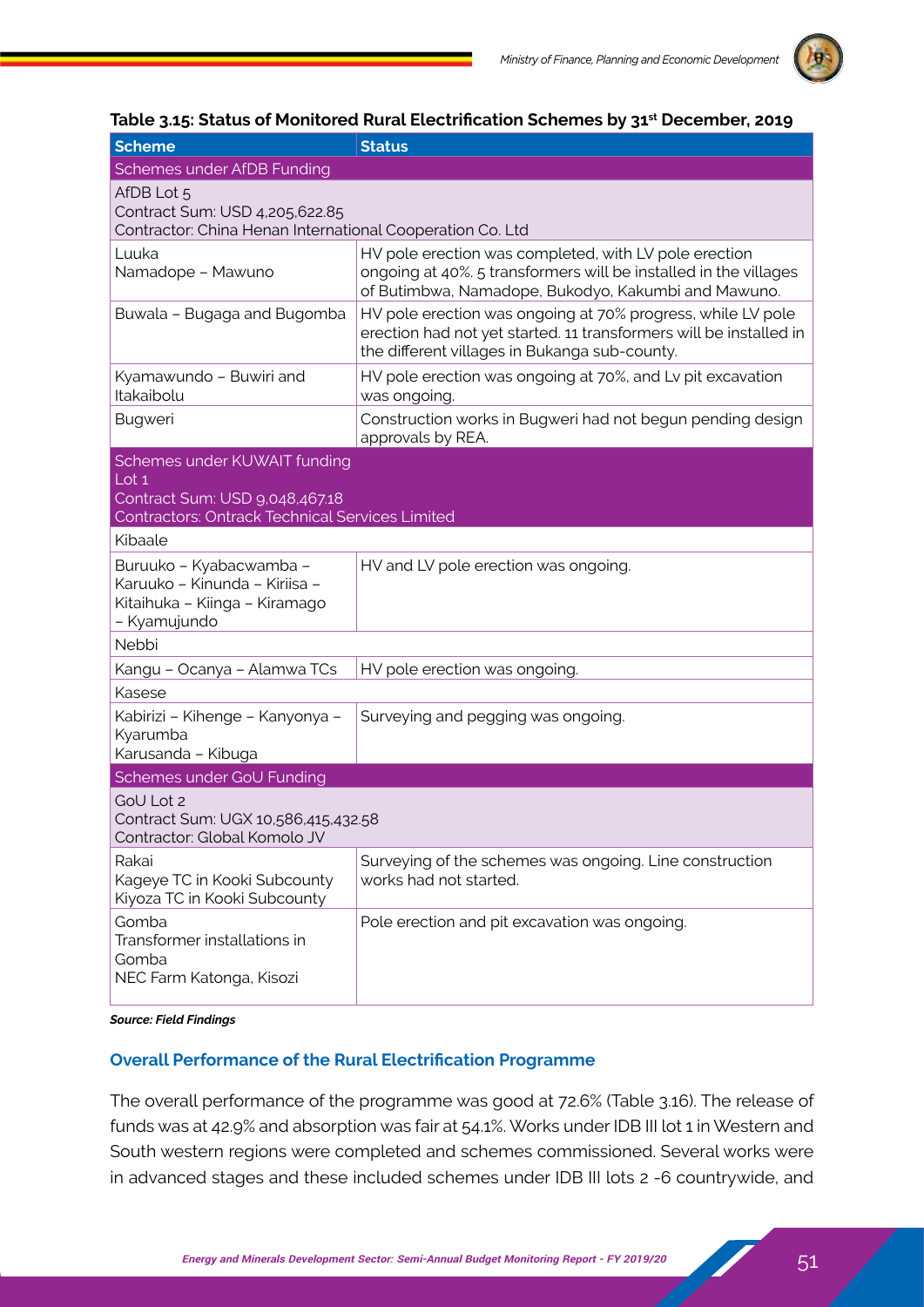

IDB II lot 3a in Northern and Eastern region. Works under IDB II lot 3b in western and south western registered slow progress, while material delivery for schemes under ERT III, IDB I in Karamoja and AfDB in Luuka was delayed by the travel ban due to the outbreak of corona virus in China.

|                                                                                                                                                        | Output /<br>Sub-pro-<br>grammes                   | <b>Annual</b><br><b>Budget</b><br>(billion<br>Ug shs) | Cum.<br><b>Receipt</b><br>(billion Ug<br>shs) | <b>Physical</b><br>perfor-<br>mance<br>Score (%) | <b>Remarks</b>                                                                                                                                                                                                                                                                                                                                                                                                                    |  |
|--------------------------------------------------------------------------------------------------------------------------------------------------------|---------------------------------------------------|-------------------------------------------------------|-----------------------------------------------|--------------------------------------------------|-----------------------------------------------------------------------------------------------------------------------------------------------------------------------------------------------------------------------------------------------------------------------------------------------------------------------------------------------------------------------------------------------------------------------------------|--|
| Sub-pro-<br>gramme<br>1262: Rural<br>Electrifica-<br>tion Project                                                                                      | Construction of<br>Medium volt-<br>age (MV) lines | 237.737                                               | 94.566                                        | 27.67                                            | A total of 496.0km of medium<br>voltage and 434.2kms of low<br>voltage lines were construct-                                                                                                                                                                                                                                                                                                                                      |  |
|                                                                                                                                                        | Construction<br>of Low voltage<br>(LV) lines      | 158.492                                               | 63.044                                        | 15.73                                            | ed. Under IDB II lot 3a fund-<br>ing, projects in the districts of<br>Tororo were completed and<br>commissioned, while works in<br>Lira, Dokolo and Kole were in<br>advanced stages. IDB I lot 3b<br>were behind schedule. IDB III<br>Lot 1 schemes were commis-<br>sioned, while IDB III lots 2-6<br>were in advanced stages. Ku-<br>wait and GoU funded scheme<br>had started but were in the<br>early stages of pole erection. |  |
| Sub-pro-<br>gramme<br>1354: Grid<br><b>Rural Elec-</b>                                                                                                 | Construction of<br>Medium volt-<br>age (MV) lines | 11.226                                                | 10.026                                        | 1.52                                             | Overall progress was at 73%.<br>IDB I lot 3 schemes in Moro-<br>to, Nakapiripitt, Amudat and<br>Nabilatuk, works were at 71%<br>while IDB I lot 4 schemes in<br>Kotido, Moroto and Abim were<br>at 75% progress.                                                                                                                                                                                                                  |  |
| trification<br>Project IDB I<br>- Rural Elec-<br>trification                                                                                           | Construction<br>of Low voltage<br>(LV) lines      | 7.484                                                 | 6.684                                         | 1.02                                             |                                                                                                                                                                                                                                                                                                                                                                                                                                   |  |
| Sub-pro-<br>gramme<br>1428: Energy<br>for Rural<br>Transforma-<br>tion (ERT)<br>Phase III                                                              | Construction of<br>Medium volt-<br>age (MV) lines | 42.270                                                | 42.270                                        | 1.44                                             | Pole erection was ongoing for<br>ERT III lot 1 schemes in Kigan-<br>da - Mile 16 and lot 2 schemes<br>in Ruhumba - Kashwa. Pro-<br>curement for other lots was in<br>progress.                                                                                                                                                                                                                                                    |  |
|                                                                                                                                                        | Construction<br>of Low voltage<br>(LV) lines      | 28.180                                                | 28.180                                        | 1.53                                             |                                                                                                                                                                                                                                                                                                                                                                                                                                   |  |
| Sub-pro-<br>gramme<br>1516: Con-<br>struction of<br>the 33KV<br>Distribution<br>Lines in<br>Kayunga,<br>Kamuli and<br>Kalungu<br>Service Sta-<br>tions | Construction of<br>Medium volt-<br>age (MV) lines | 30.114                                                | 21.378                                        | 4.04                                             | The original scope for<br>schemes under BADEA and<br>OFID funding in Kayunga, Mu-<br>kono, Buikwe, Mukono and<br>Jinja were completed and<br>under Defects Liability Period<br>(DLP) and variation works were<br>at 70% progress. Additionally,<br>Abu Dhabi funded schemes<br>in Kalungu, Masaka, Lwen-<br>go, Sembabule, Lyantonde,<br>Bukomansimbi and Kiruhura<br>were at 23% progress.                                       |  |
|                                                                                                                                                        | Construction<br>of Low voltage<br>(LV) lines      | 20.076                                                | 14.252                                        | 2.70                                             |                                                                                                                                                                                                                                                                                                                                                                                                                                   |  |

|      | Table 3.16: Performance of the Rural Electrification Programme as at 31 <sup>st</sup> December, |  |
|------|-------------------------------------------------------------------------------------------------|--|
| 2019 |                                                                                                 |  |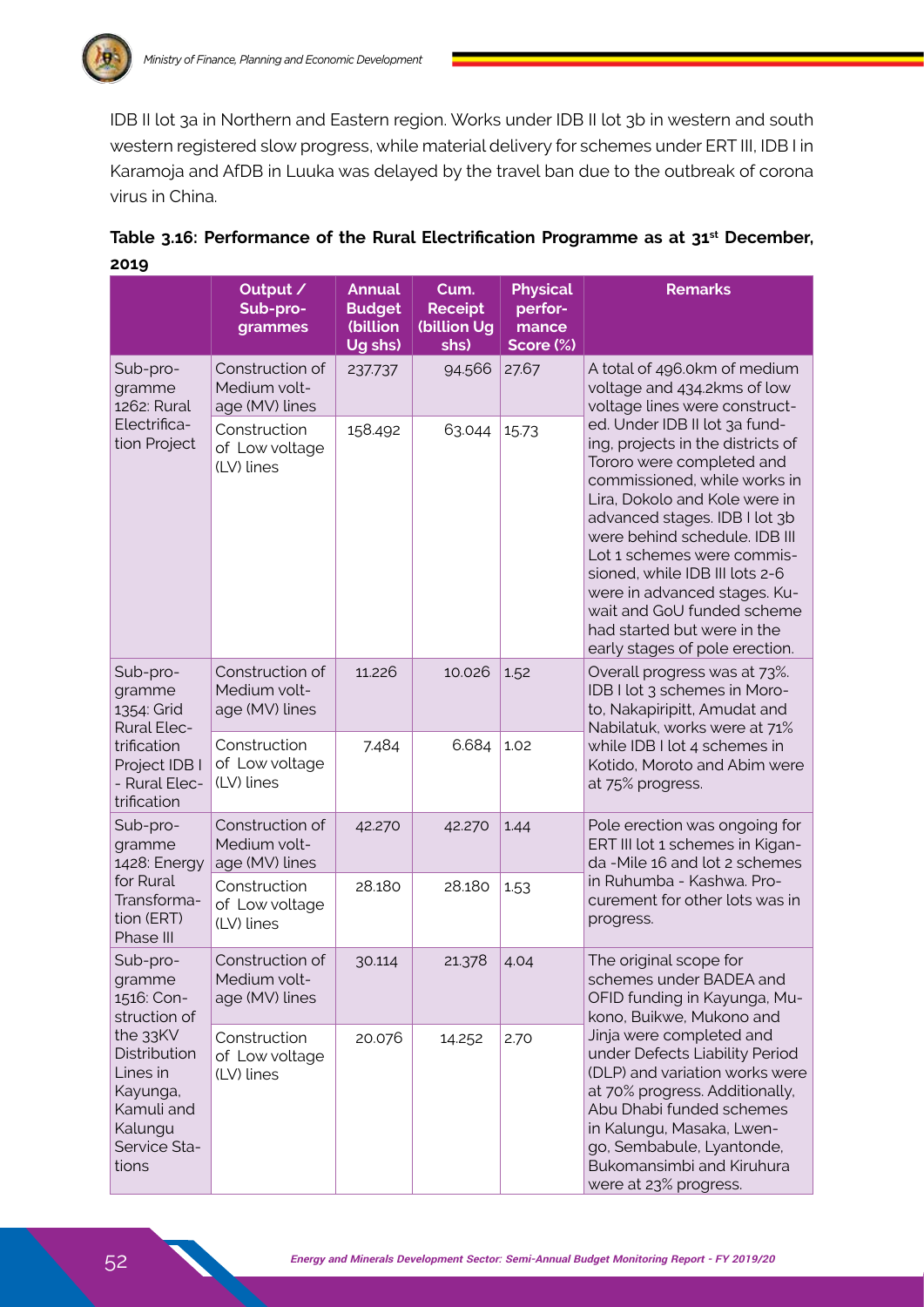

|                                                                                                        | Output /<br>Sub-pro-<br>grammes                   | <b>Annual</b><br><b>Budget</b><br>(billion<br>Ug shs) | Cum.<br>Receipt<br>(billion Ug<br>shs) | <b>Physical</b><br>perfor-<br>mance<br>Score (%) | <b>Remarks</b>                                                                                                                                                                                                         |
|--------------------------------------------------------------------------------------------------------|---------------------------------------------------|-------------------------------------------------------|----------------------------------------|--------------------------------------------------|------------------------------------------------------------------------------------------------------------------------------------------------------------------------------------------------------------------------|
| Sub-Pro-<br>gramme:<br>1518 Uganda<br><b>Rural Elec-</b><br>trification<br>Access Proj-<br>ect (UREAP) | Construction of<br>Medium volt-<br>age (MV) lines | 119.322                                               | 47.064                                 | 11.84                                            | Under lot 5 in Luuka, pole<br>erection was at 40%. Under<br>lot 1 in Nakasongola, lot 2 in<br>Luwero, lot 3 in Alebtong, lot 4<br>in Kaliro, lot 6 in Kalangala, en-<br>gineering designs and surveys<br>were ongoing. |
|                                                                                                        | Construction<br>of Low voltage<br>(LV) lines      | 79.548                                                | 31.376                                 | 5.15                                             |                                                                                                                                                                                                                        |
|                                                                                                        | <b>Total</b>                                      | 734.449                                               | 358.840                                | 72.64                                            |                                                                                                                                                                                                                        |

#### *Source: REA Q2 Reports, Field findings*

### **Challenges**

- a) The slow pace of procurement within the sector continues to affect the performance, as several projects under REA had not commenced due to delayed procurement.
- b) Delays in delivery of material affected progress of works in the western and south western regions.
- c) The rate of connection on the completed schemes was low despite the rolling out of the free connections policy. This was due to stock out of connection materials by the service providers.

### **Recommendations**

- a) The REA should enhance staffing levels for project implementation, and ensure better follow up of the required processes necessary to conclude project activities.
- b) The REA should support contractors in timely delivery of project materials.
- c) The MEMD and REA should support the service providers in the stocking of connection materials.

#### **Overall Vote Performance**

The Overall Vote performance was good at 72.6%. The vote budget for FY 2019/20 is UGX1, 060.84bn, of which UGX452.38bn (42.6%) was released by 31<sup>st</sup> December, 2019. Absorption of funds was fair at 55.2%. Several schemes were completed in the different districts countrywide but the number of connections to these new schemes was low due to the inability by service providers to stock connection materials. Other works financed by GoU, Kuwait and Abu Dhabi had commenced and were progressing. Additionally, pole erection for the ERT III fast tracked lots was ongoing while procurement for other lots was ongoing.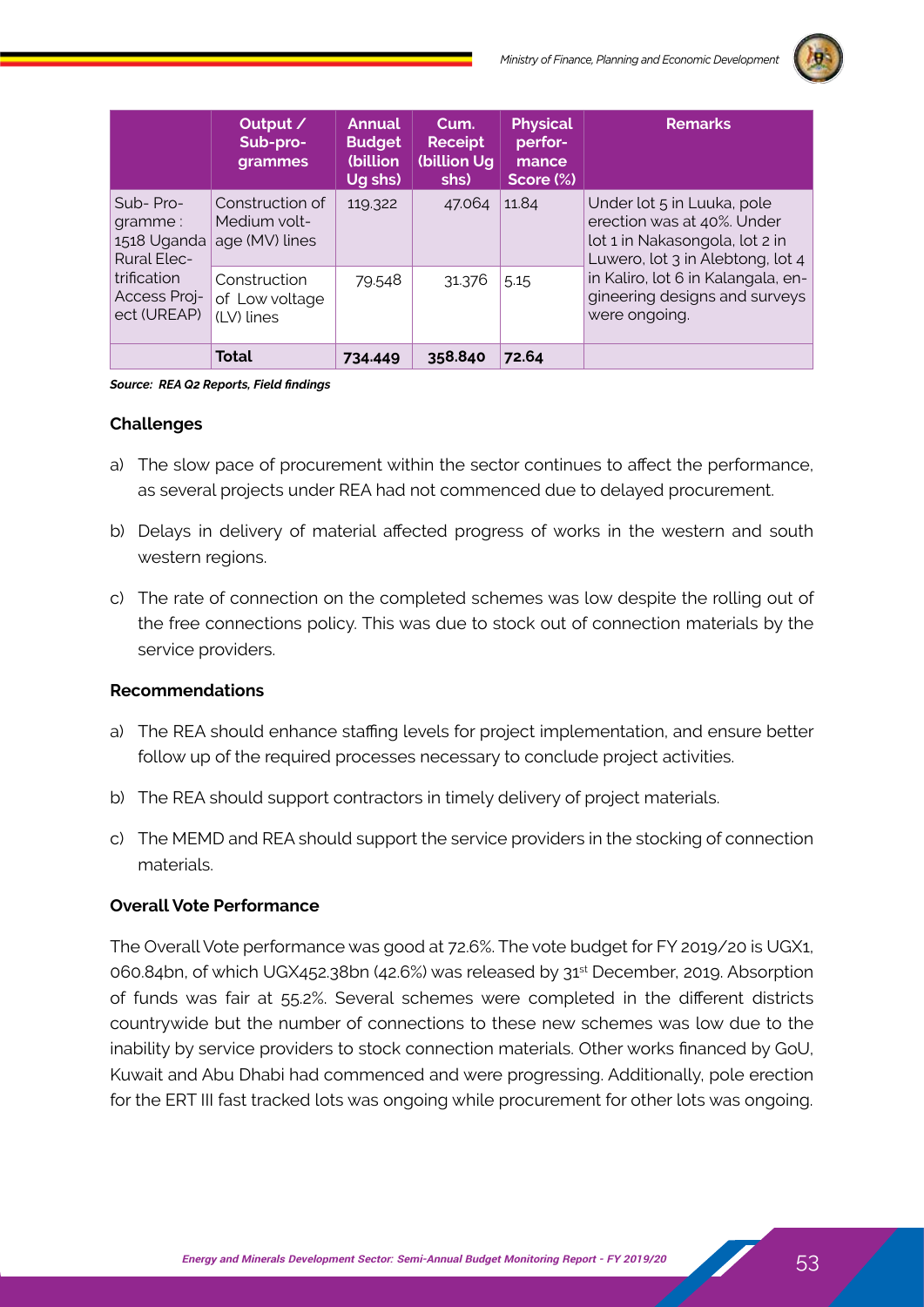

# **Chapter 4: CONCLUSION AND RECOMMENDATIONS**

### **Conclusion**

The overall performance of the sector was fair at 65.9%. The sector performance did not register improvement compared to that achieved in the FY2018/19. The Large Hydro Infrastructure Programme and the Rural Electrification Programme were the only ones to exhibit good performance. The Energy Planning, Management and Infrastructure Development Programme performed poorly due to the slow works on most of the transmission projects under implementation.

Some of the major constraints that affected sector performance were;

- Difficulty in acquisition of wayleaves for the construction of transmission and rural electrification infrastructure.
- Delayed conclusion of procurement due to inefficiency in the Procurement and Disposal Units (PDUs) of the various votes and subventions in the sector.
- Inadequate staffing levels in some of the sector directorates due to unfilled staffing structures and mass exodus of staff from MEMD to better paying sector agencies. This is evidenced by the poor contract management observed on some of the ongoing projects.
- Inadequate funding to some sub-programmes because of non-prioritization in the budget allocation within the sectors.

### **Recommendations**

- The UETCL should be supported by other Government departments (CGV), Local Governments, Administrator General's Office, the Courts of Judicature, National Forestry Authority (NFA) and the National Environmental Management Authority) to resolve the various impediments to timely acquisition of the planned transmission line corridors.
- The capacity of the PDUs should be enhanced especially in their ability to manage the large volume of procurement in the sector, most of which are works in nature and the staffing levels of the PDUs should be enhanced to match the increasing work load.
- The MEMD should follow up with the concerned departments at the MoPS to have the required staffing structure filled, to avoid overstretching the few existing staff members.
- The sector working group should undertake allocation of resources to projects and departments in a way that reflects the priorities of the sector so that key activities and outputs are not underfunded.

•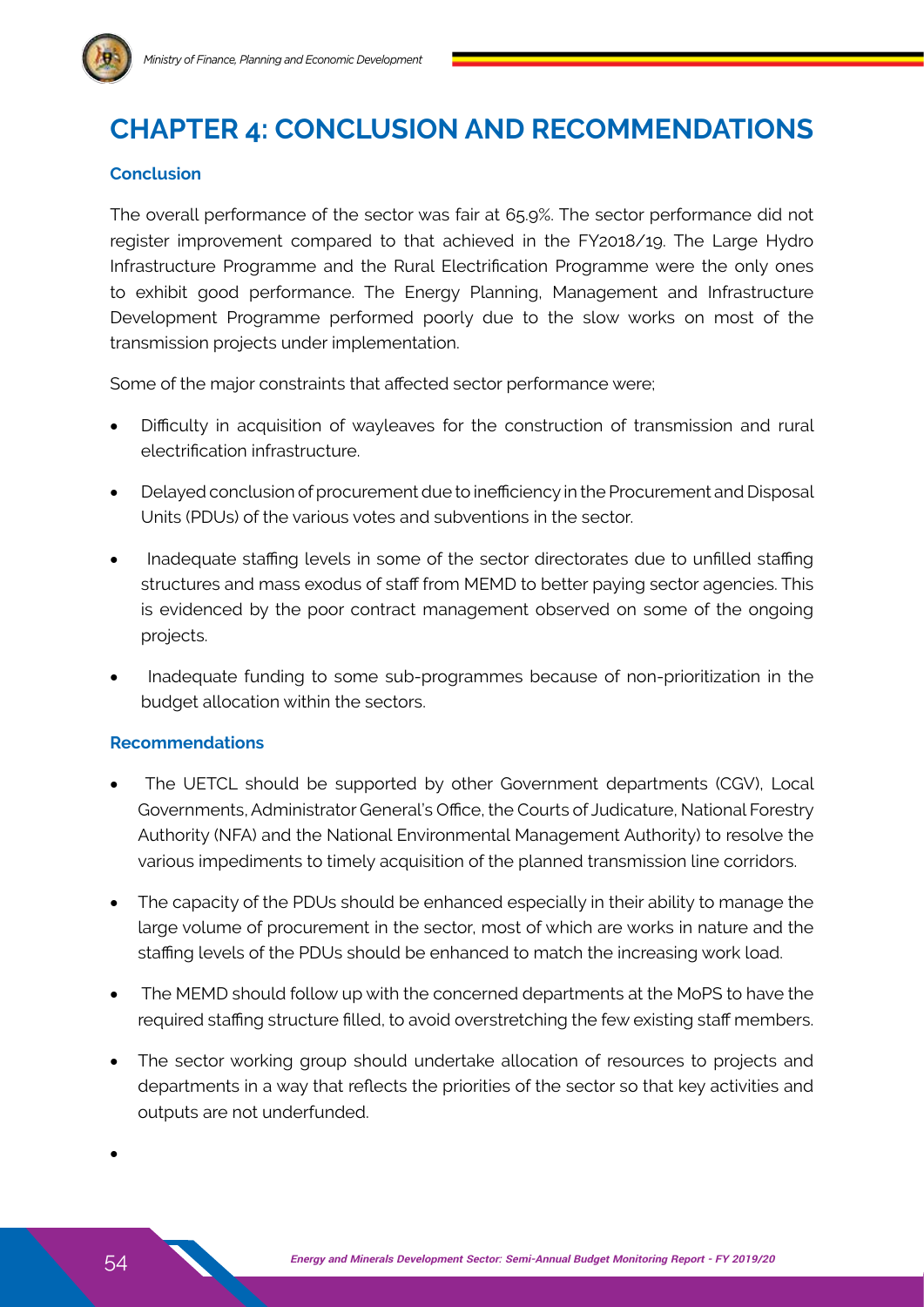

## **References**

Uganda Electricity Generation Company Limited (2019) Isimba Hydropower project status report up to Dec 2019

SINO HYDRO Ltd (2019), Karuma Hydro power project; Monthly Progress Report, Dec 2019

Ministry of Energy and Mineral Development (2014), *Strategic Investment Plan 2014/15 – 2018/19*

Ministry of Energy and Mineral Development (2019), Ministerial Policy Statement, Vote; 017, 311 and 123

Ministry of Energy and Mineral Development (2019), *Quarter work 1 & 2 FY 2019/20 reports*

Ministry of Finance Planning and Economic Development (2019*) National Budget Framework Paper FY2019/20*

Ministry of Finance, Planning and Economic Development (2019), *Approved Estimates of Revenue and Expenditure (Recurrent and Development), FY2019/20*, Volume I: Central Government Votes

Ministry of Finance, Planning and Economic Development (2015), *Public Investment Plan (PIP) FY2016/17- 2018/19*

National Planning Authority (2015*), Second National Development Plan (NDPII) 2015/16 – 2019/20*

National Planning Authority*, Vision 2040*

Rural Electrification Agency (2019/20), *Quarter 1& 2 FY 2019/20 Performance reports*

Petroleum Authority of Uganda (2018/19), *Quarter 1 & 2 FY 2019/20 Performance reports*

Uganda National Oil Company (2018/19), *Quarter 1 & 2 FY 2019/20 Performance reports*

Uganda Electricity Transmission Company Limited (2019), *Mutundwe-Entebbe Expansion transmission project, Progress report up to Dec 2019*

Uganda Electricity Transmission Company Limited (2019), *Mbarara-Nkenda and Tororo-Lira transmission line and associated substations, Progress report up to Dec 2019*

Uganda Electricity Transmission Company Limited (2019), *NELSAP- Bujagali-Tororo-Lessos and Mbarara-Mirama-Birembo, and associated substations Progress report up to Dec 2019*

Uganda Electricity Transmission Company Limited (2019)*, Electrification of Industrial Parks Progress report up to Dec 2019*

Uganda Electricity Transmission Company Limited (2019), *Karuma Interconnection Project (Karuma-Kawanda Transmission line and Associated Substations) Progress report up to Dec2019*